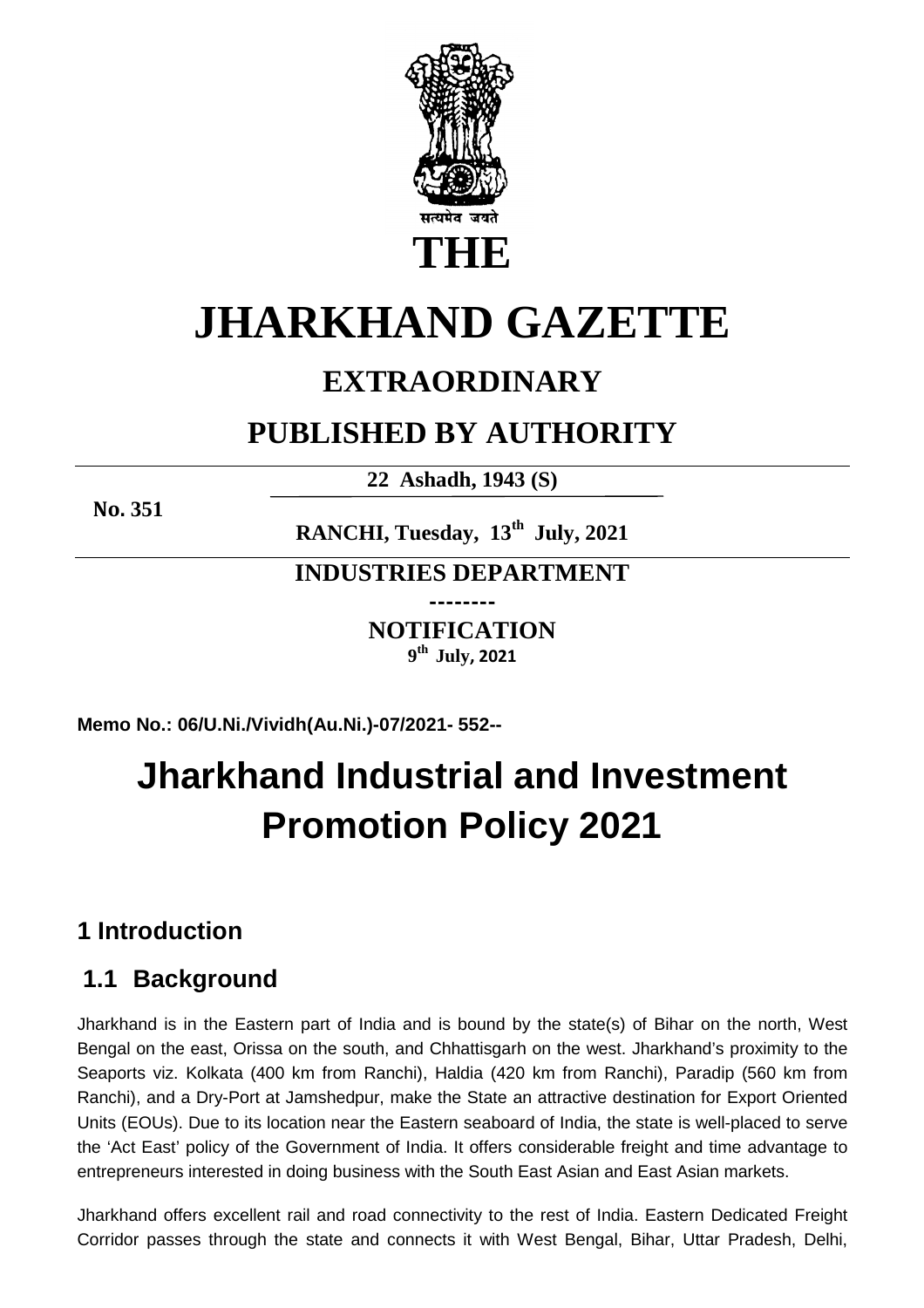Haryana and Punjab. Jharkhand is also well-served by an excellent network of National Highways connecting it to the hinterland and major metropolitan markets of India. The combined population of Jharkhand with its four adjoining states is about 247.5 million, which is nearly 25% of the country's population, making it very advantageous from a market access perspective.

Jharkhand is endowed with a wide variety of natural resources and is one of the most attractive destinations for setting up mineral-based units because of its vast mineral reserves and an industrious workforce. Around 30% of Jharkhand's geographical area is covered with highly bio-diverse forests, thus affording ample opportunities for the development of Minor Forest Produce-based industries and AYUSH centric units. Also, its agro-climatic conditions are suitable for the development of a wide variety of agro and allied industries.

Being proximate to precursor materials for the Iron industry provides Jharkhand with a distinct advantage in the Iron and Steel Sector. With many auto-grade steel plants being set up, Jharkhand offers unique advantages with respect to savings in freight cost for sourcing cold-rolled sheets. Jharkhand's automotive industry produces a wide range of products from simple nuts and bolts to complex items like shafts, radiators and axles supported by Tata Motors as the anchor company. Jharkhand is presently producing about 20-25% of total steel being produced in the country. With the proposed expansion of a number of integrated Steel plants, Jharkhand will be soon producing enough Steel to turn the state into the steel-hub of India.

The Government of India has launched ambitious programs like Make in India, Skill India, Digital India, Start-up India, Smart-City Swachh Bharat, Aatmanirbhar Bharat to improve the standard of living of the common people and revenue generation for social sector activities. Coupled with the Government of Jharkhand's thrust on employment generation, these programs have the potential to lead to unleash a wave of sustainable development and create livelihood opportunities for the welfare of people.

The State has a rich presence of major Industrial houses, a number of reputed educational institutes and centres of excellence in the field of management, science and technology. Recognising the employment generation potential of MSMEs, the Government of Jharkhand is committed to creating livelihood security for the local population.

# **1.2 The rationale for the Policy**

Jharkhand is becoming the vanguard of industrialisation among the Indian States. The government of Jharkhand is keenly working on skill development and improving exports from the State. Decentralised employment augmentation through the promotion of labour-intensive industries such as Mining and Minerals, Agriculture and Processed Food etc. is one of the key prongs identified by the Government of Jharkhand. The government of Jharkhand is encouraging investments in mineral exploration, Steel, Plastics, Chemicals, Electrical, Cement, Metallurgy and Automobile components, Light Engineering and Textiles amongst others.

Jharkhand handled the COVID-19 pandemic with a coordinated effort, but the economy and developmental progress has been adversely affected due to disruption of supply-chains and crash in overall demand. The major industries of the state including construction, mining, tourism, automobile and light/ heavy engineering were amongst the worst hit leading to a crash in exports from the state. The manufacturing and service industry needs to be revived and with this aim, the policy has been revised to provide investors with regulatory support.

2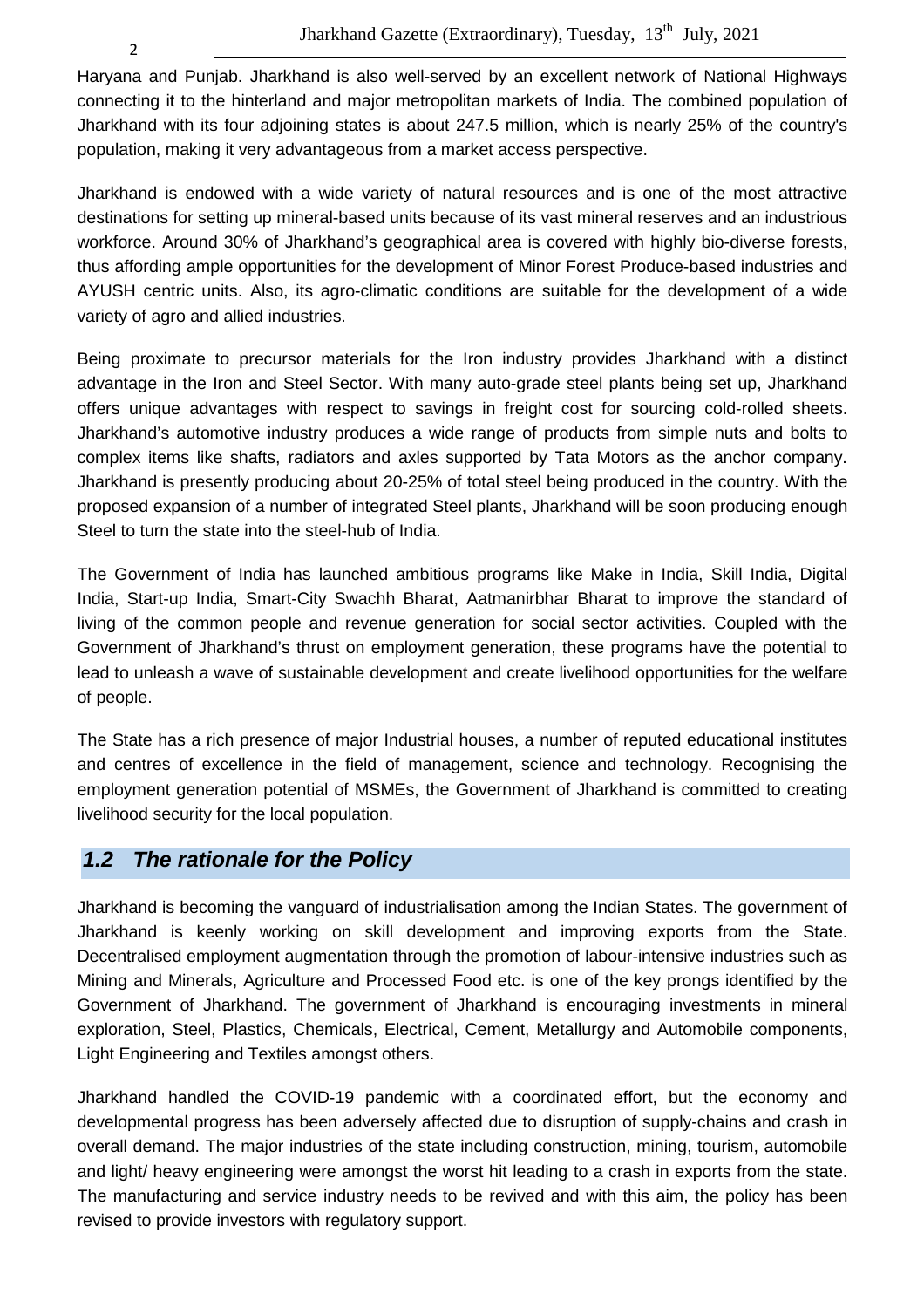To rejuvenate the existing rural industries including sericulture, handloom, handicraft, khadi, textile, etc, it is envisaged to assist them in modernisation/technological up gradation and provide necessary common facilities, backward and forward linkages including product design, marketing support, etc. to make them globally competitive.

The Government realises that export units in the state need to be modernised by adopting the latest technologies, undertaking skill up gradation and diversification. Thus, this policy envisages several measures for facilitating export promotion and marketing including Infrastructure support for exports and fiscal incentives which will enable the exporters to achieve higher numbers.

The State Government, with an aim to accelerate Industrial development, has desired to set up Private, Joint Venture and PPP mode Industrial Park consisting of a minimum of 50 acres with a minimum of 15 industrial units. In the case of sector-specific industrial parks, the minimum area shall be 10 acres with a minimum of 5 industrial units through a Special Purpose Vehicle (SPV) registered under the Companies Act.

Jharkhand is progressing fast on adopting investor-friendly best practices in the state to facilitate investments and generate avenues of employment for the welfare of people. Measures like Jharkhand Investment Promotion Board, single-window clearance, online payments, online verification, thirdparty certifications, self-certification, time-bound approvals, availability of information online, standard operating procedures for approvals, deemed approvals, etc. have been adopted by most of the departments and government agencies.

This policy has been drafted after intensive interaction with representatives of industries, industry associations, investors, subject experts etc. and efforts have been made to accommodate their views. This policy proposes to provide an attractive and tailor-made investment package to the industry to promote industrialisation and create a multiplier effect in the State's economy. Due care has been taken to ensure that the packages provided in this policy are amongst the best in the country to attract more industry and investment into the state.

# **1.3 Vision, Mission and Targets**

Industrial development promotes higher capital formation, raises wage in comes and absorbs surplus workforce to bring about equitable development. Accordingly, the Government of Jharkhand has accorded the highest priority to industrial growth as a means to mitigate poverty and unemployment. Jharkhand Industrial and Investment Promotion Policy 2021 aims to establish state-of-the-art infrastructure, promote manufacturing, enhance inclusivity, foster innovation and create employment opportunities across sectors.

# 1.3.1 VISION STATEMENT

The state intends to be the most preferred destination for investors by providing favourable business climate, excellent infrastructure, progressive and conducive industrial relations. This policy focuses on creating a conducive eco-system that makes industries based in Jharkhand innovative and globally competitive. This policy also focusses on ensuring that the state is prepared for adapting itself to Industry 4.0 and other new-age technologies. The government of Jharkhand lays utmost emphasis on sustainable industrial development anchored by capacity building at the grassroots level.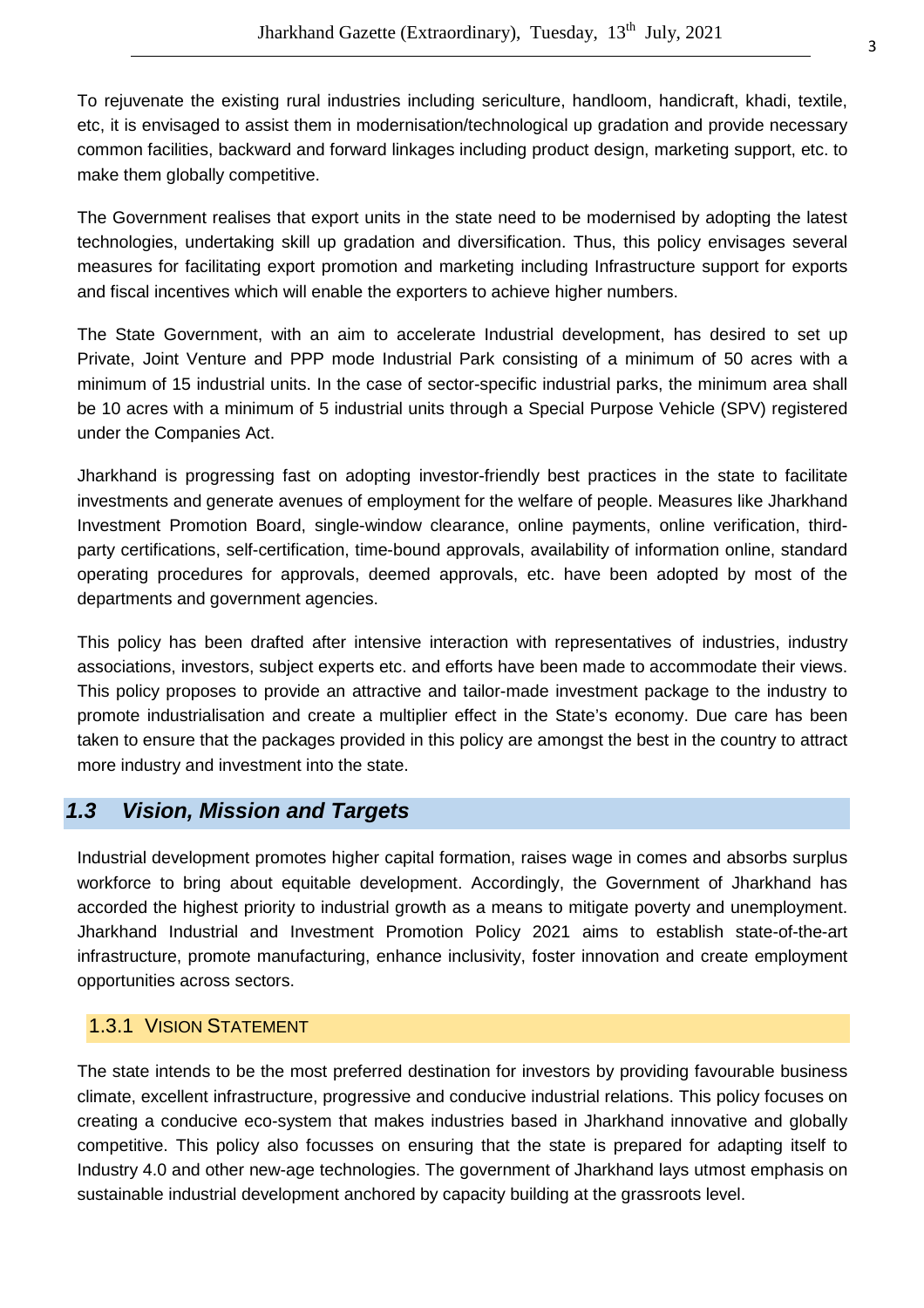# 1.3.2 MISSION STATEMENT

The mission of this Policy is to facilitate rapid and sustained growth of Industry and to increase its share across the GSDP over the next decade. This is envisaged to be achieved by

- i. Providing an effective, proactive and supportive institutional mechanism.
- ii. Evolving and implementing promotional strategies.
- iii. Building supportive infrastructural facilities like warehouses, Common Facility Centres, etc.
- iv. Marketing development assistance, R&D on global market research and testing laboratories support, etc.

# **1.4 Key Objectives of the Policy**

To achieve the mission stated above, the following objectives have been set by the Government of Jharkhand:

- i. To generate employment of 5,00,000 by attracting investments of more than Rs. 1,00,000 Crore in the state of Jharkhand.
- ii. To convert Jharkhand into a favoured destination for investors and to promote sustainable industrial growth of the State.
- iii. To create a time-bound, web-based transparent working mechanism for project clearance, Date of Production declaration and financial and non-financial assistance and clearances.
- iv. Strengthening the infrastructure such as warehouses, Inland Container Depots (ICDs), Cold Storages, rail-road connectivity from Industrial Clusters, Tool Rooms, etc.
- v. To focus on industries with export potential and to encourage and motivate such industries for increasing the volume of exports and also to focus on export items manufactured from 100 percent indigenous inputs normally done by the MSME sector.
- vi. To establish linkages between OEMs and MSME/ ancillary industries.
- vii. Provide a simple, proactive, and supportive institutional mechanism for the rapid growth across sectors.
- viii. To promote employment generation in industrial and services sectors by providing facilitation under Industrial and Investment promotion Policy, MSME Act 2006 and other policy interventions.
- ix. To bring about technology and skill up gradation in the traditional sectors like Mineral-based products, Handicrafts, Handlooms, Agriculture and Processed Food products to enhance value addition and quality competitiveness.
- x. To increase the level of processing, reduction of wastage, value addition, enhance the income of farmers as well as increase exports thereby resulting in the overall development of food and feed processing sector.
- xi. To promote innovation, start-ups and technology transfer.

# **2 Industrial Development Strategy**

The strategy for achieving growth seeks to promote collaboration among regional value chains by encouraging innovative activity and sector-specific interventions, such as:

• Promotion of private investment and PPP mechanism for the development of infrastructure road, power, telecom, industrial estate, industrial clusters and industrial parks including rural

4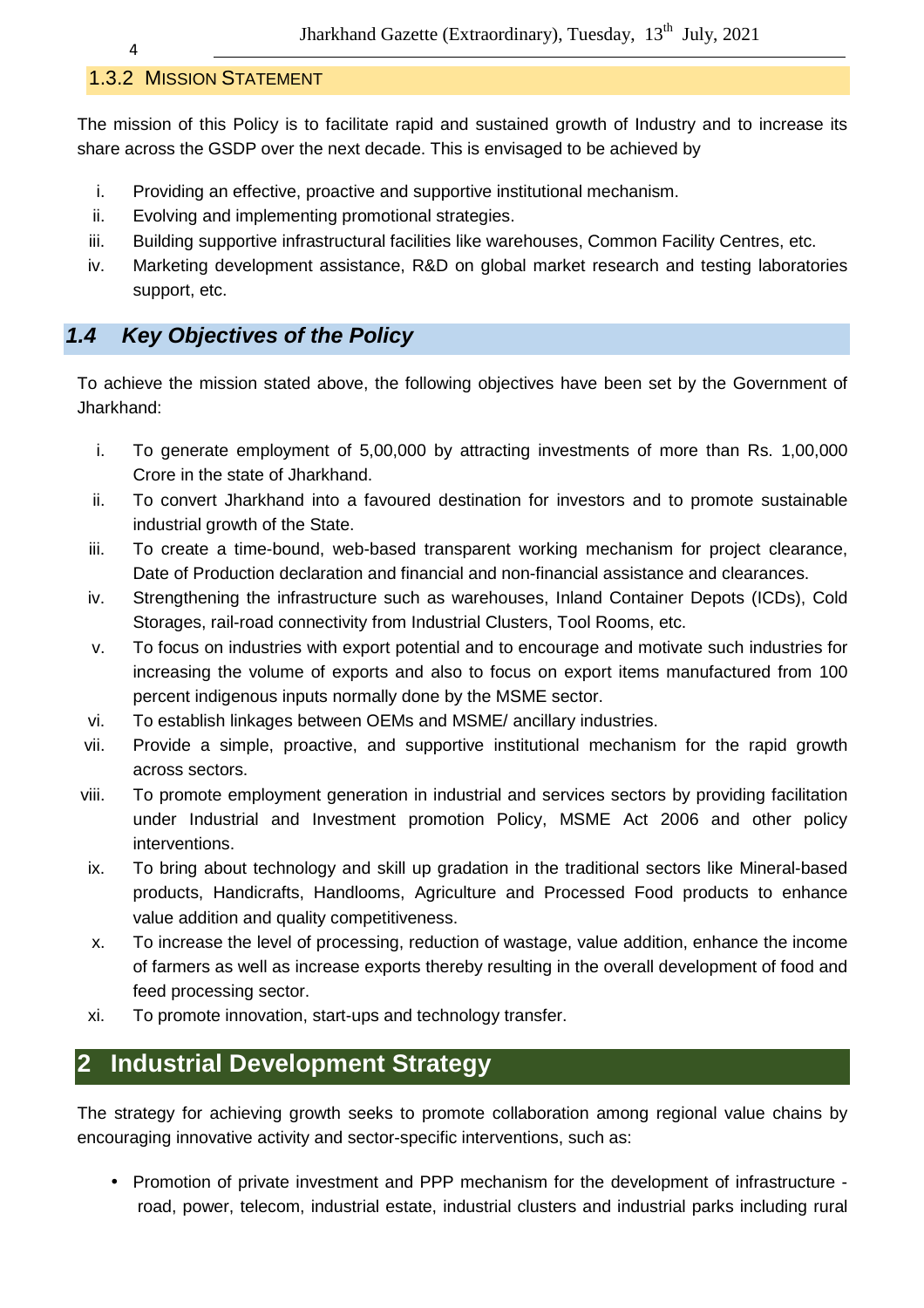industrialisation e.g. Sericulture, Khadi, Handicraft, Food Processing, Handlooms, Bamboo, Leather and Lac etc.

- Appropriate arrangements for ensuring timely and adequate flow of credit to industries especially the MSME sector.
- Development of strong networking with Export Promotion Councils, ITPO, Sectoral Associations and MSME associations.
- Development of international trade service providers to boost international trade.
- Strengthening of Single Window System for facilitating exporting industries.
- Better land management and increasing the availability of developed plots readily for new investors.
- Special incentives for women and SC/ST entrepreneurs to promote inclusivity.
- Institutionalisation of Monitoring, Evaluation and Grievance Redressal Mechanism.
- Institutionalisation of consultation mechanism with stakeholders and Industrial associations.
- Thrust to entrepreneurship and skill development programmes.
- Accelerating the development of Infrastructure.
- Promotion of labour-intensive industries.
- Focused approach for industrially under-developed areas.
- Encouraging Universities for start-ups and innovative product development by supporting technology up-gradation, research and development.
- Promotion of trade facilitation and e-governance.
- Conducive labour reforms and increased Ease of Doing Business in the state.
- Focused approach on 'Make in India' program.

# **2.1 Potential Product Groups for Export**

Jharkhand, with its abundant mineral resources, has vast potential for increasing the overall exports from the State in various sectors. Some of the key areas for exports include engineering goods, sericulture, handloom and handicraft, lac, refractories, cashew nut, cement, mica, agricultural products, iron and steel, automobile and automobile components, shellac products, processed honey, gems and precious stones, floriculture, electronics and software products, etc. The state has already emerged as a favourite destination for investors in the area of iron and steel, aluminium, cement, granite, ornamental stones etc.

# **2.2 Product Promotion Group**

Product Promotion Groups comprising of exporters, manufacturers and various related agencies are proposed to be established for proper interaction between manufacturers and exporters for evolving a strong support system. The promotion groups will be as follows:

- (i) Sericulture, Handloom, Textile and Handicraft Promotion.
- (ii) Engineering, Chemical and Allied Products Promotion.
- (iii) Agriculture, Forest Product, Food Processing and Value Addition activity promotion.
- (iv) Mineral Product and Metallurgical Product Promotion.
- (v) Electronics and Software Products Promotion.
- (vi) Refractory Product, Granite and Precious Stone Product Promotion
- (vii) Any other sector Department may like to include in promotion groups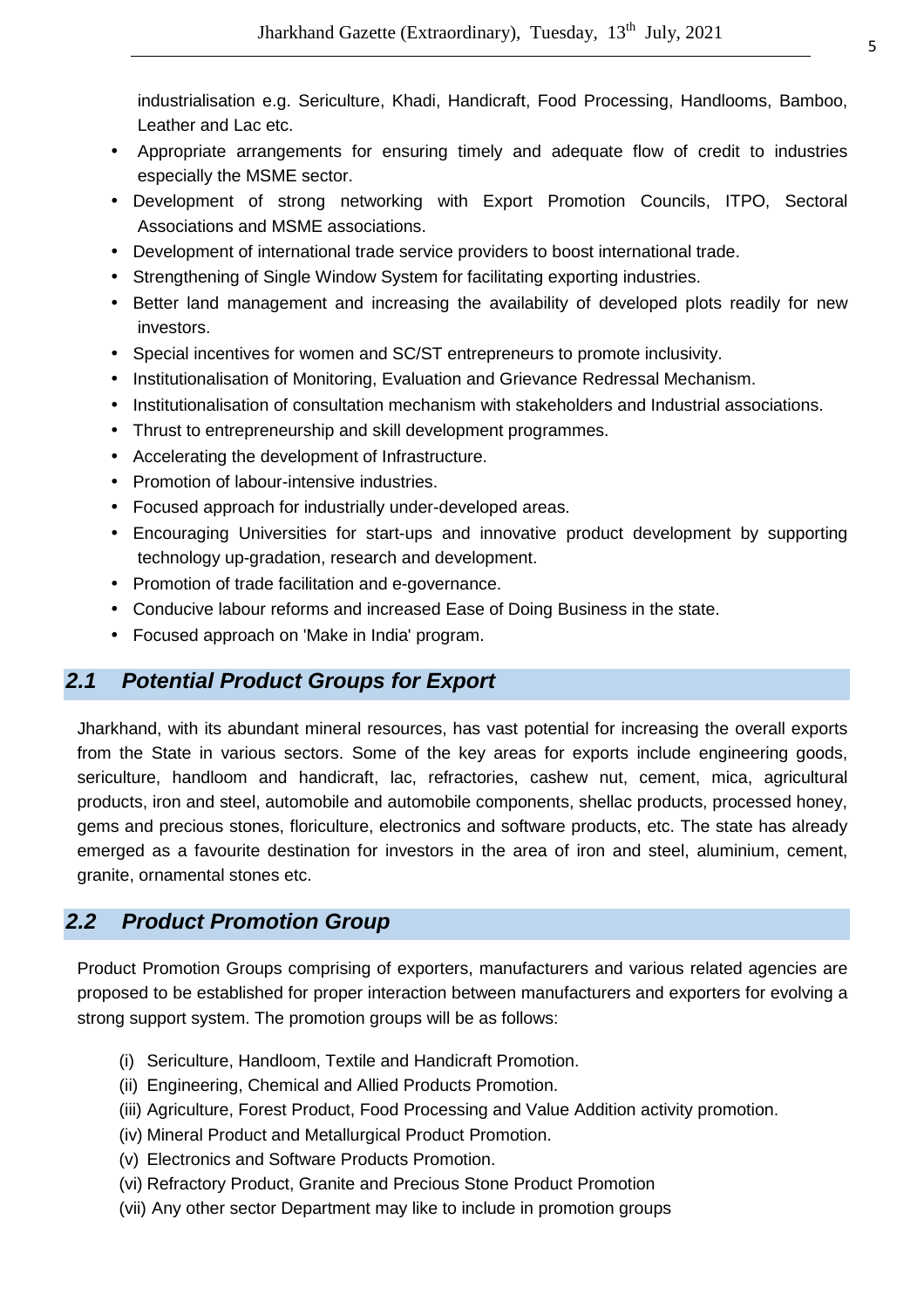# **2.3 Preference for local product**

The government of Jharkhand already has a **Procurement policy** for the preference of goods and services from MSME located within the state. In addition to this, large and mega projects are producing many products which are having consumption in the local market. Local consumption of locally produced products will have higher tax realisation to the State. Given the above, local products which are meeting the specifications and quality standards shall be encouraged to meet the local demands and necessary support shall be extended to them.

# **2.4 Policy Provisions for Industrial Development**

India is experiencing competitive and cooperative federalism and the basic strategy for industrialisation should be linked to the advantage of the State. The State of Jharkhand possesses some unique advantages over other states. The government of Jharkhand proposes the following strategic measures to enhance the industrialisation of the State.

#### 2.4.1 RAW MATERIALS SECURITY

Drastic changes have happened at the national level in the natural resources allocation policies in recent times. These changes have constrained the development of mineral-based industries, leading to a slowdown in the sectors in the country, especially, mineral-rich states like Jharkhand. The Government of Jharkhand now proposes to make industry-friendly policy initiatives:

It is proposed to provide raw material linkages or to provide coal through fuel supply agreement (FSA) as provided in the new Coal Distribution Policy of Ministry of Coal, Government of India to industrial units that have put up their units in the State for value addition to the raw materials either through MDO or JV companies through the Jharkhand State Mineral Development Corporation (JSMDC) or through Central PSUs.

#### 2.4.2 VALUE ADDITION

The State of Jharkhand is blessed with huge natural resources such as minerals, forests, horticulture, water resources etc. Value addition to these resources will enable the State to develop fast.

The State can be roughly divided into eight major zones based on raw material deposits and industrialisation. Below list is non-exhaustive:

| Palamau - Garhwa                           | Deposits of Iron Ore, Dolomite, Coal, Graphite, China Clay and<br>granite                        |
|--------------------------------------------|--------------------------------------------------------------------------------------------------|
| Lohardaga<br>Industrial<br>Area<br>Latehar | Aluminium Industries based on bauxite reserves, Power Plants                                     |
| Koderma- Hazaribagh Industrial<br>Area     | Mica based Industries, Power, Cement, Glass, Alloy Steels,<br><b>Refractory and Power Plants</b> |
| Ranchi Industrial Area                     | Medium and Large-Scale Industries, IT-ITES, Food and Feed<br>Processing                          |
| Dhanbad-Bokaro Industrial Area             | Coal and Steel, Refractories, Coal-based Power Plants                                            |

6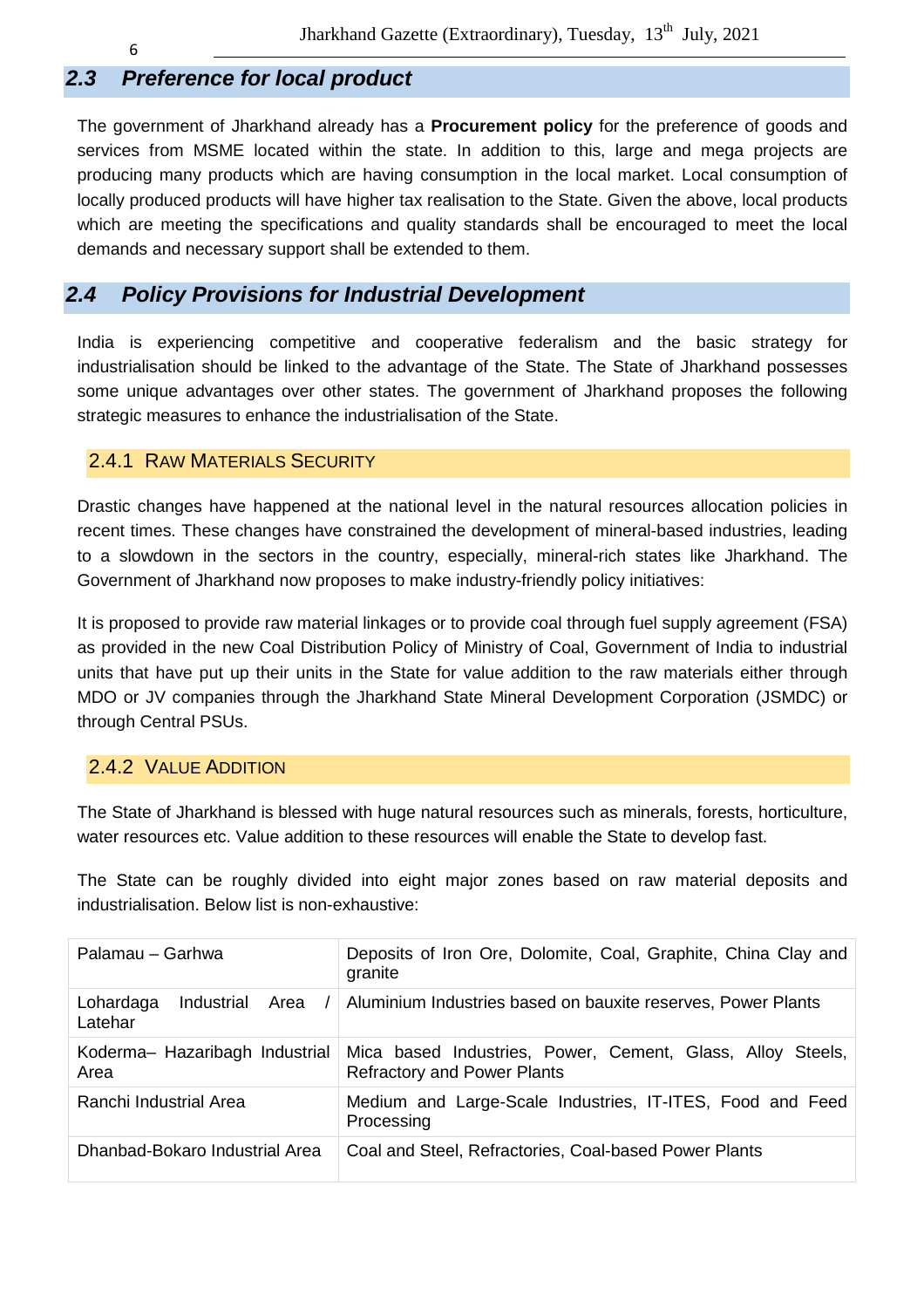| Singhbhum<br>Industrial<br>Area  <br>(Jamshedpur and Adityapur) and<br>Singhbhum, Kolhan Division | Iron and Steel, Automobile and Auto Component, Cement,<br>Uranium, Copper and Gold Mining, IT-ITES, Forest Produce<br>based, Horticultural Food Processing, Silk and Textile |
|---------------------------------------------------------------------------------------------------|------------------------------------------------------------------------------------------------------------------------------------------------------------------------------|
| <b>Ghatsila Industrial Area</b>                                                                   | Copper, Automobile and auto component and Forest-based<br>Industries                                                                                                         |
| Deoghar-Jasidih<br>and $\vdash$<br>SanthalPargana                                                 | Oil Mills, Glass, Steel, Aromatic-Medicinal Plant, Medicine, Coal-<br>based power plants, silk-textile, food and feed processing<br>industries                               |

Industries will be encouraged to secure better waste management through innovative technology for pollution prevention and abatement. Enhancement of revenue through a carbon credit mechanism is proposed. A nodal agency will be identified for the promotion of carbon credit trading that will provide technical, financial and institutional support to interested companies.

#### 2.4.3 INCLUSIVE GROWTH

After passing through various phases of growth, the State's economy is set to enter the next phase marked by a high rate of expansion and focus on 'inclusive growth'.

Inclusive growth brings about equitable distribution of wealth and is necessary for sustainable development. The key components of this growth strategy include a sharp increase in rural investment, rural infrastructure and rural employment, besides the development of backward industrial areas. The policy intends to boost employment and ensure balanced regional development by providing equal opportunity for vulnerable groups particularly women, PVTGs, SC and ST in the under-developed areas

#### 2.4.4 PROMOTING LABOUR INTENSIVE INDUSTRIES

The role envisaged for labour-intensive industries is to fully exploit the economic scenario and leverage the low labour cost. The government intends to provide incentives for the following focus sectors: Pharmaceuticals, Light Engineering, Garment, Apparels, Cosmetic industry, Agro and Food processing and others similar sectors which will be defined from time to time. Separate and specific incentives would be earmarked for the development of labour-intensive industries. Investment in this sector is likely to create vast opportunities for ancillary and downstream industries in the MSME sector.

#### 2.4.5 INDUSTRIALIZATION OF UNDER-DEVELOPED AREAS

Over the years, additional fiscal incentives had been used as a strategy to attract investment to the industrially under-developed areas. National and international experience shows that without the development of basic minimum infrastructure, attracting industries to these regions is impossible.

This policy envisages a change in the strategy of development for these areas. The policy proposes upliftment of socio-economic conditions, 24x7 electricity supply, increased road, rail connectivity and high-speed internet connectivity.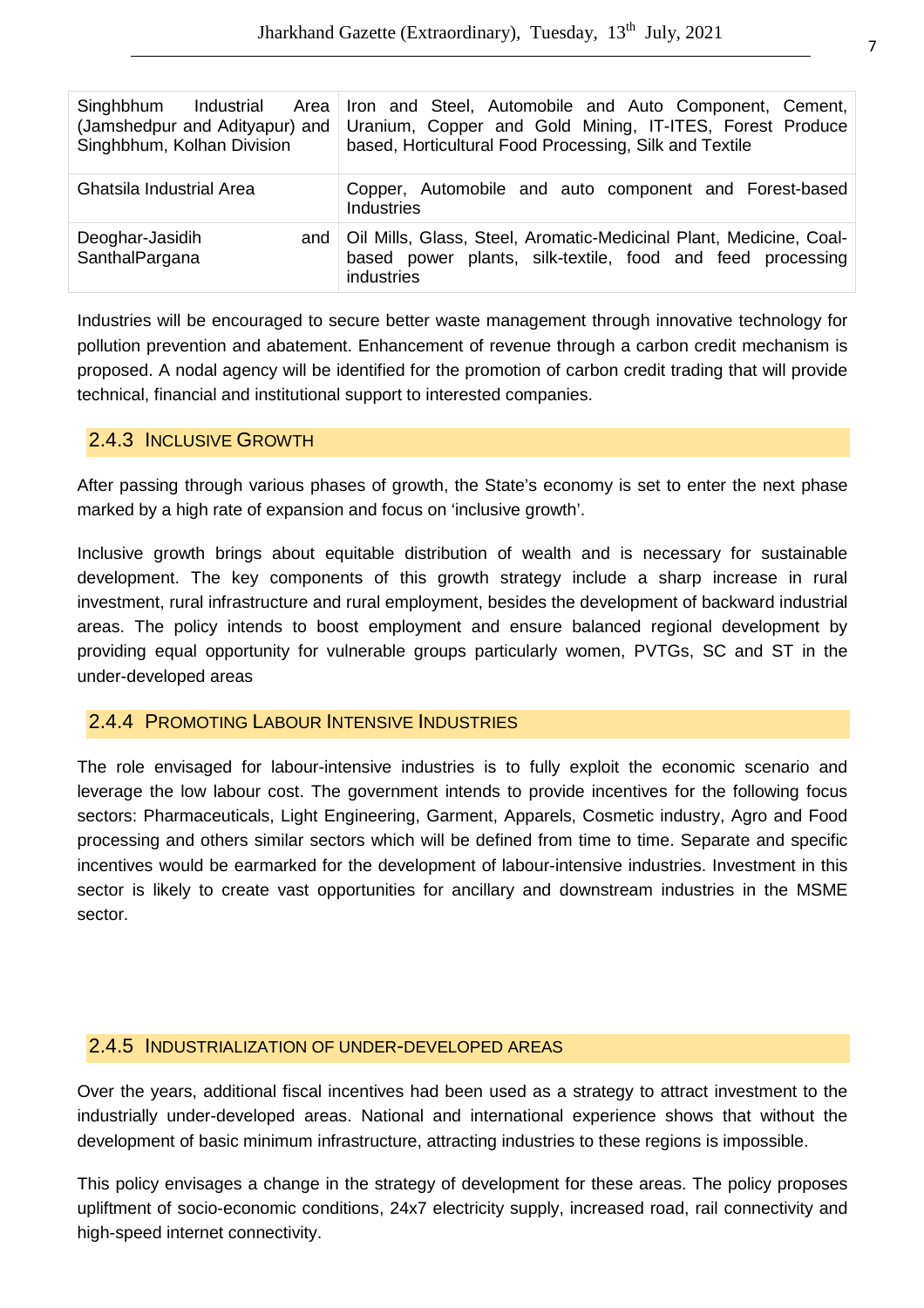The policy emphasises a need to ensure balanced regional development in Jharkhand using adding value, facilitating linkages and leveraging regional advantages. Some regional factors, such as those related to physical features and geographical location cannot be easily altered, but others can be strengthened by improving quality and access to skill training, education, and infrastructure and assured power connectivity.

# **3 Focus Sectors**

Jharkhand has a natural advantage in some sectors like Mining, Mineral based industries, steel, coalbased thermal power plants, coal to poly-generation industry, food processing, automobile and auto component, textiles and handicrafts, etc. However, the full potential of the state is yet to be exploited, especially for employment generation and improving the living standards of the people. Some of the thrust areas under the new policy are identified below:

# **3.1 High Priority Sectors**

#### **3.1.1** TEXTILE AND APPARELS

The textile sector makes a significant contribution to the Indian economy: 2% to the GDP, 12% to export earnings, 7% to industrial production and employs 4.5 crore people directly and higher numbers indirectly.

Jharkhand Government had announced the Textile and Apparel Policy, 2016 to strengthen the entire value-chain of the textile industry through capital infusion, technology transfer, skill up gradation and handholding. The policy was appreciated by all the stakeholders and empirical evidence of its outcome has been overwhelming. Since the inception of policy in 2016, 11 units have started operations, more than 40 units have shown interest and still receiving an encouraging response. The textile industry has led to employment generation largely among women leading to a reduction in distress migration and human trafficking.

Jharkhand is being developed as a textile hub. There has been phenomenal growth in Sericulture Sector and the state has the highest production of Tasar silk in India. Jharkhand primarily exports Tasar silk to the US, the UK, Germany, France, Turkey, Japan, Australia, Sweden and Switzerland. In addition to silk weaving, the State has taken adequate measures for the revival of cotton wool weaving.

The Government of Jharkhand is committed to upgrade the facilities in Industrial Training Institutes for apparel production. An autonomous institute of quality apparel training will be set up on its own or in joint venture/collaboration with multiple agencies/institutes. Financial assistance will be extended to Jharcraft and /or any reputed organization/institute which has run and managed such an institution in the state.

Networking of training institutions will be done by the Directorate of Handloom and Sericulture and a detailed database will be maintained. The Government intends to notify all Textile and Apparel Parks as Public Utility Services.

Government of Jharkhand seeks to promote interaction between the tribal artisans of Jharkhand and the mainstream designers from reputed design organizations considering the richness of Jharkhand Artisans in handicraft. The aim of Government is to expand the product range and designs. The synergy between these two can generate marketable ducts of art and handicraft for the top-end global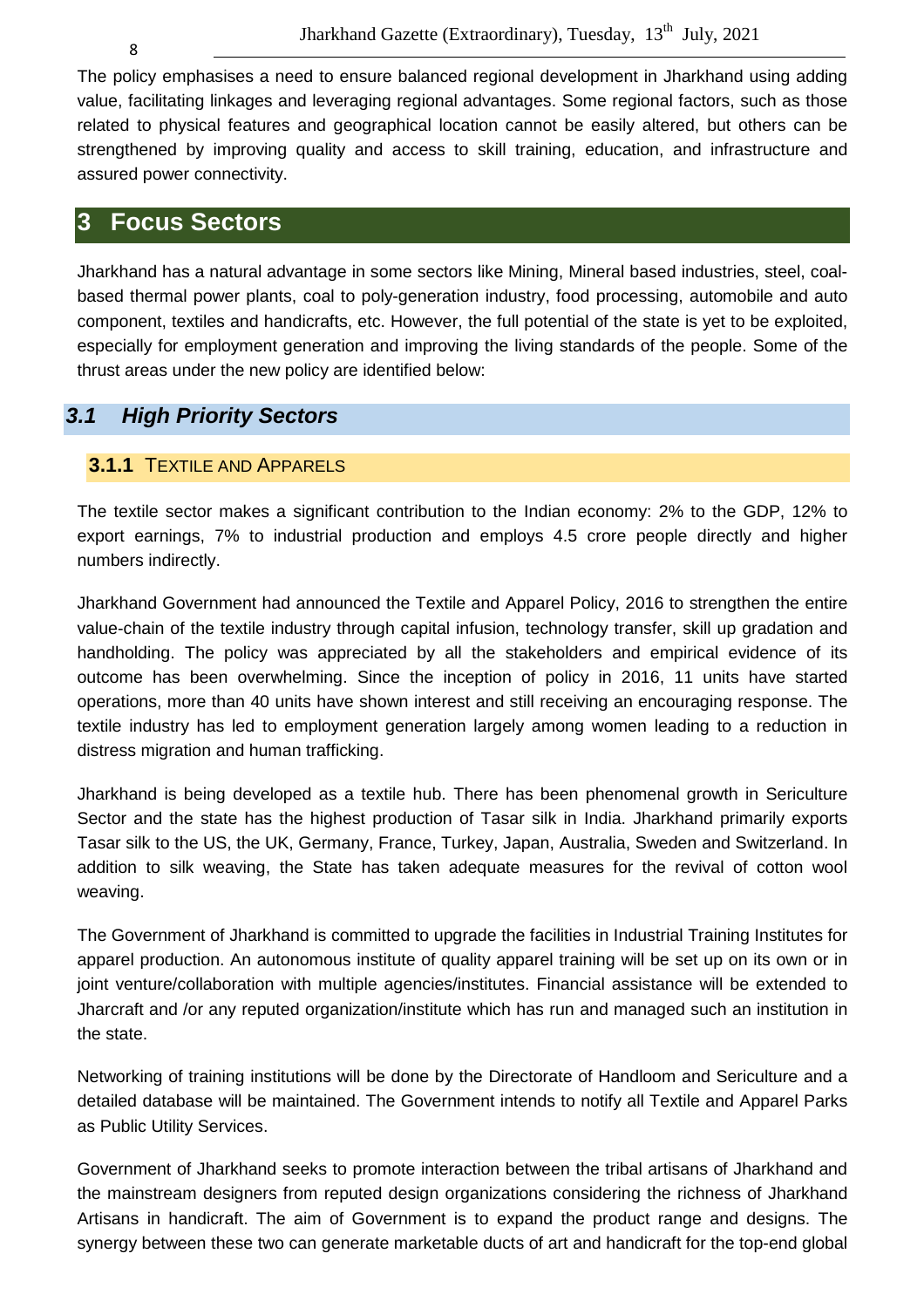market. There are more than 40 types of handicrafts such as Ratha, applique, satin stitch, tie and dye, terracotta, tasar print, papier-mache, dhokra, making agarbatti or incense-sticks, bamboo and leather craft, patkar and jadopatiya painting, tribal Jewellery, pearl jewellery and paper packaging are made in different parts of the state.

| <b>Incentives</b>                  | Details (Chapter 8 of the Textile, Apparel and Footwear                                                                     |  |
|------------------------------------|-----------------------------------------------------------------------------------------------------------------------------|--|
|                                    | <b>Policy 2016)</b>                                                                                                         |  |
| <b>Capital Investment Subsidy</b>  | 20%, up to Rs 50 crore.                                                                                                     |  |
| <b>Interest Subsidy</b>            | 7% or 50% of the interest rate (whichever is lower) For 5<br>years up to Rs 1 crore.                                        |  |
| <b>Net SGST Subsidy</b>            | 100% for first 7 years + 40% for next 3 years.                                                                              |  |
| Stamp duty & Registration Fee      | 100% reimbursement                                                                                                          |  |
| <b>Quality Certification</b>       | Upto Rs 10 Lakhs.                                                                                                           |  |
| <b>Patent Registration</b>         | Upto Rs 10 Lakhs.                                                                                                           |  |
| <b>Cluster Development</b>         | 15% Grant of grant released by Gol.                                                                                         |  |
| <b>Power Tariff</b>                | 50% of power tariff for 7 years.                                                                                            |  |
| <b>Export Subsidy</b>              | Special Incentives to Export Units.                                                                                         |  |
| <b>Construction of Dormitories</b> | 50% cost of land up to Rs. 50 lakh                                                                                          |  |
| Mandi Fees/ Tax Exemption          | On raw materials.                                                                                                           |  |
| <b>Electricity Duty</b>            | 100% exemption for 7 years.                                                                                                 |  |
| Employment generation subsidy      | One-time support of maximum Rs. 13,000 for<br>$\bullet$<br>capacity building of persons belonging to Jharkhand              |  |
|                                    | Employment generation subsidy of Rs. 5000 per<br>$\bullet$<br>month per worker for 7 years (Rs. 6,000 for SC/ ST/<br>Women) |  |
|                                    | Reimbursement of Rs. 1,000 per person per month<br>towards expenditure on ESI & EPF for 5 years                             |  |

# **Fiscal Incentives for Textile, Apparel and Footwear Units (as per the Textile, Apparel and Footwear Policy 2016)**

Information of the incentives and other policy initiatives for Textiles and other related industries are **detailed out in "Textile, Apparel and Footwear Policy 2016".** The Policy increased the level of employment, attracted greater investments and has helped in combating distress migration especially for the woman of the state.

It is proposed that the incentives offered to Textiles, Apparel and Footwear Industries are extended to the Handicrafts Industry. In addition, the units engaged in Handicrafts are eligible to receive a reimbursement of 50% of the contribution to the wage rate per local employee per month (local employee here indicates the employee who is a domicile of Jharkhand) for a period of 5 years. The unit needs to have a minimum of 70% of the local employees engaged in the core process for availing this incentive.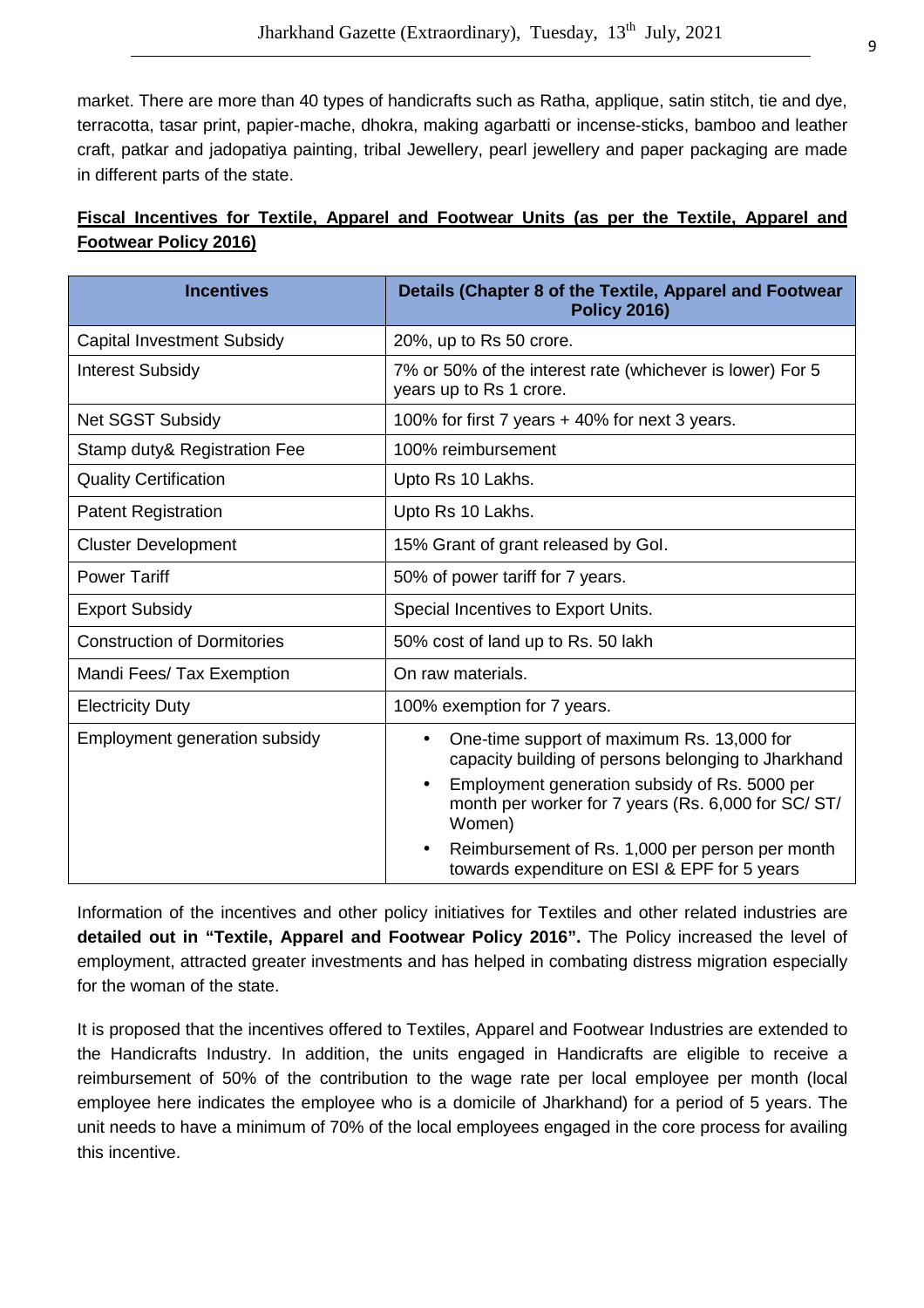### **3.1.2** AUTOMOBILE, AUTO COMPONENTS AND ELECTRIC VEHICLES

Globally the focus is now on reducing Carbon footprint and technology advances mainly in the battery pack manufacturing sector, have increased the scope for adoption of e-vehicles. India's electric vehicle market could be worth \$206 billion (Rs.14,42,000 crore) in ten years, and the sector will attract a cumulative investment need of \$180 billion (Rs. 12,50,000 crore) in vehicle production and charging infrastructure until 2030 to meet India's EV ambition.

Tata Motors, one of India's leading automobile companies, began manufacturing of commercial vehicles in the early 1950s at Jamshedpur. More than 600 auto ancillary industries have been subsequently set up at Adityapur, Jamshedpur to cater to the needs of automobile companies. It has generated direct employment for more than twenty-five thousand individuals and several times of it as indirect employment. All types of auto-grade steels are being produced in Jamshedpur since the 1980s. The aim is to establish Jharkhand as an automobile hub in India.

Adityapur Auto-Cluster has been made operational at Jamshedpur to extend common facilities, such as testing centre, design lab, tool rooms, calibration plants, IT Training Centre, effluent treatment plant, etc., to auto component makers. Automobile Vendor Park is planned to be established under PPP mode or Private sector by Mega Automobile Manufacturing Units. Ambitious policy announcements are critical in stimulating the e-vehicle rollout in major markets. The Government of Jharkhand intends to steer its policy to enable e-vehicle and spare part and ancillary unit manufacturing in the state and provide a robust institutional landscape to invite e-vehicle manufacturers to the state.

Based on the demand from the industry, the Government is also planning on allocating an EV Cluster in the state on the lines of the already existing auto cluster at Jamshedpur.

| <b>Incentive</b>                                      | Details (Chapter 5 of the Automobile and Auto-<br><b>Component Policy 2016)</b>           |
|-------------------------------------------------------|-------------------------------------------------------------------------------------------|
| Capital Subsidy for Common<br>Infrastructure          | Financial Assistance of 50% fixed capital investments, up<br>to a maximum of Rs. 20 Crore |
| <b>CST Concession for</b><br>manufacturing units      | 100%, for period of 10 years.                                                             |
| Subsidy on VAT                                        |                                                                                           |
| For new MSME units                                    | 80%, upto maximum 150% of capex spent in 5 years                                          |
| For new large projects                                | 75%, upto maximum 150% of capex spent in 7 years                                          |
| For new mega & ultra-mega<br>projects                 | 75%, upto maximum 150% of capex spent in 12 years                                         |
| <b>Patent &amp; Quality Certification</b><br>for MSME |                                                                                           |
| <b>Patent Registration</b>                            | 75% of the cost incurred, upto max Rs 25 Lakhs.                                           |
| <b>Quality Certification</b>                          | 50% of the cost incurred, upto max Rs 5 Lakhs.                                            |
| <b>Other Incentives</b>                               | Marketing                                                                                 |
|                                                       | Expansion/ modernization/ diversification                                                 |
|                                                       | Capital & Interest subsidy to MSME                                                        |
|                                                       | Stamp Duty & Registration fee Exemption                                                   |

#### **Incentives to Auto Sector (as per Jharkhand Automobile & Auto Component Policy 2016)**

For the details of the incentives, the Jharkhand Automobile & Auto Component Policy 2016 may be referred to.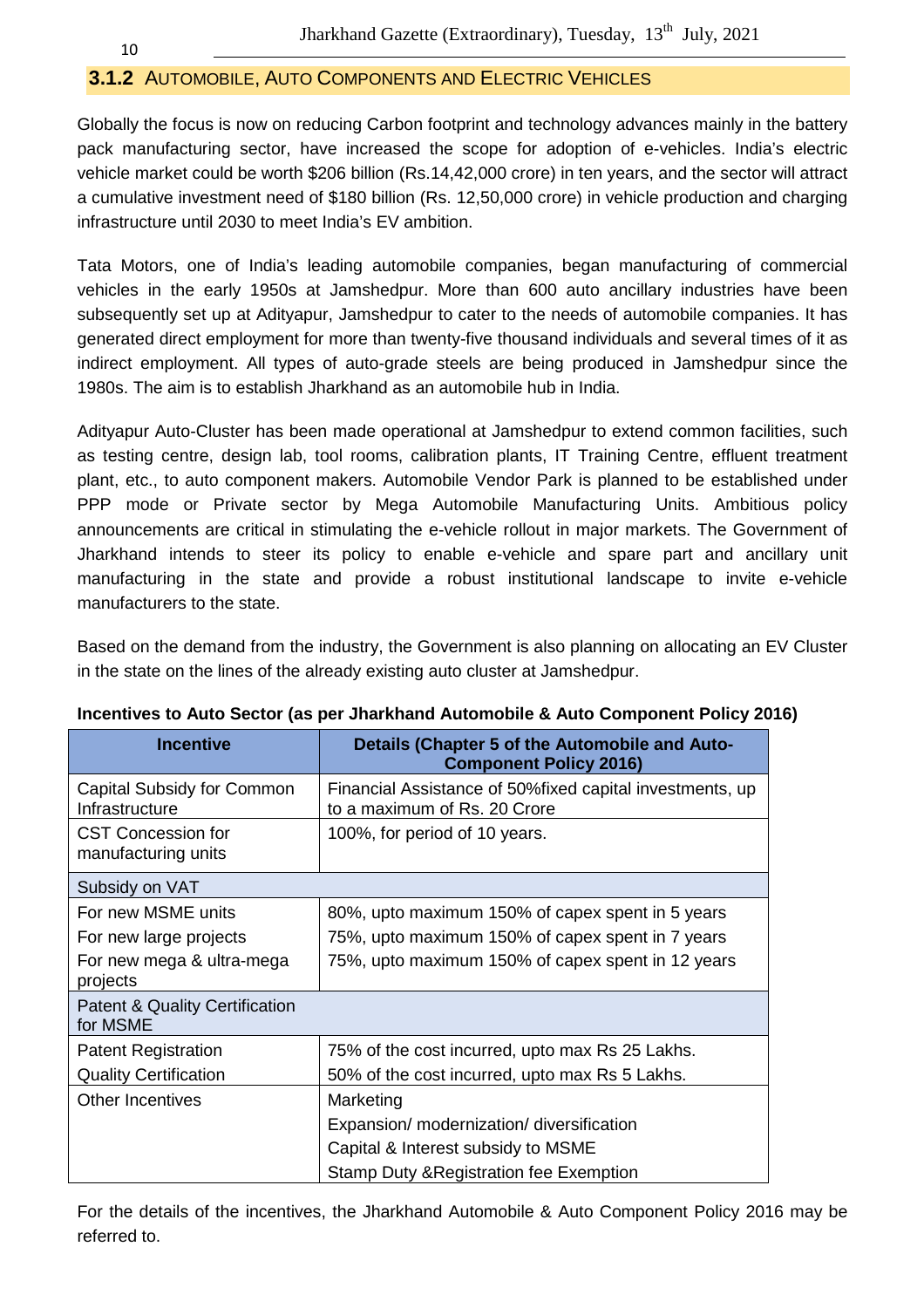#### **3.1.3** AGRO-FOOD PROCESSING AND MEAT PROCESSING INDUSTRIES

Jharkhand has huge untapped potential in Agriculture, Horticulture, Fishery, Animal Husbandry and Meat Processing Industry. The wide product base, a high volume of round the year production, strategic geographical location, abundant sunlight and high domestic demand project horticulture as the thrust area for development in Jharkhand. More than 5,000,000 MT vegetables are produced in Jharkhand, which is about 6% of the total national production of vegetables, and 30%-35% of this production is surplus and available for export/ processing.

Jharkhand has set up two Food Parks and Meat park planned at BAU (Birsa Agriculture University). These food parks offer several advantages to the investors in terms of infrastructure and connectivity. The state is also investing in strengthening the cold storage network with 58 cold storage already on the ground while many cold storages are under various stages of development.

The meat sector in the State is pre-dominantly unorganized. There are very few modern abattoir and processing facilities in the State. In spite of a large livestock population, the meat industry in the State has not yet evolved to its potential. The output of meat has increased in the state from 62.48 thousand tonnes in 2019-20 to 67.25 thousand tonnes in 2020-21 indicating an annual growth of around 8 per cent. The production of meat has shown an upward trend in last nine years and accordingly state government is planning to promote Meat processing industry seeing the local demand and available ecosystem for meat processing. To facilitate further growth in this sector, Government is planning to put thrust on Meat processing and allied sector.

The state is also investing in strengthening the cold storage network with 58 cold storages already on ground while many cold storages are under various stages of development.

| Incentives for Agro and Food Processing Industries (as per Jharkhand Food Processing |  |  |  |  |  |
|--------------------------------------------------------------------------------------|--|--|--|--|--|
| <b>Industry Policy 2015)</b>                                                         |  |  |  |  |  |
|                                                                                      |  |  |  |  |  |

| <b>Establishment</b>                                                                                                                          | <b>Grant in aid</b> | <b>Fiscal Capping</b> |
|-----------------------------------------------------------------------------------------------------------------------------------------------|---------------------|-----------------------|
| Agro based Food Processing and / or Meat<br>Processing Units (New Unit, Modernisation,<br>Upgradation, Expansion & Diversification)           | $35% - 45%$         | <b>INR 5 Crores</b>   |
| Cold Chain, Value Addition and Preservation<br>Infrastructure                                                                                 | 35%-50%             | <b>INR 7 Crores</b>   |
| Interest subvention @ 6% for 5 years and every<br>year subsidy will be paid to the Bank /FI directly,<br>Subject to a maximum of Rs. 2 crores | $6\% - 7\%$         | <b>INR 2 Crores</b>   |
| <b>Primary Processing Centres / Collection Centres</b><br>in Rural Areas                                                                      | 50%-75%             | <b>INR 2.5 Crores</b> |
| Mega Projects in Food & Meat Processing (more<br>than Rs. 30 crores (excluding Working Capital))                                              | 35%-45%             | <b>INR 12 Crores</b>  |
| Interest subvention for a period of 7 years and<br>every year subsidy will be paid to Bank/FI directly<br>for the Mega Projects               | $6\% - 7\%$         | <b>INR 3 Crores</b>   |
| Establishment and Modernisation of Meat and<br>Fish Shops                                                                                     | 50%-75%             | <b>INR 5 Lakhs</b>    |

Features of the policy and support to the sector are mentioned in Food Processing Industry Policy 2015.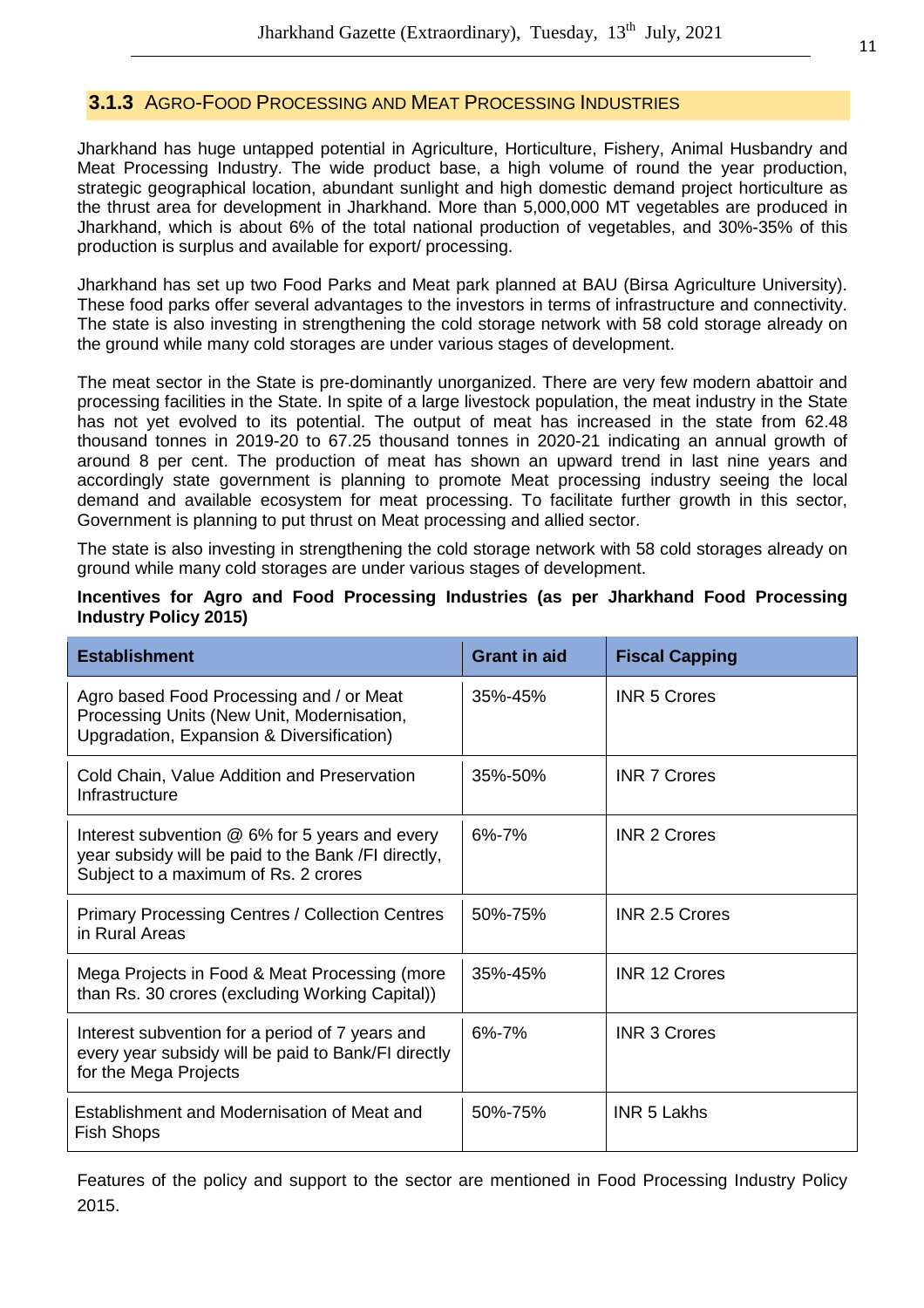#### **3.1.4** PHARMACEUTICALS

India has a prominent and rapidly growing presence in global pharmaceuticals. India is the largest provider of generic medicines, occupying a 20% share in global supply by volume and supplies 62% of global demand for vaccines. Pharmaceuticals export from India stood at US\$ 16.3 billion in FY20. The total market size of the Indian Pharma Industry is expected to reach US\$130 billion by 2030.

The state of Jharkhand has identified the Pharmaceutical sector as a Thrust Sector in its Industrial Policy. The market value of the Pharma Industry in the state has grown from Rs 896 Cr in FY15 to Rs 1248 Cr in FY17. The market has grown on an average of 18% during the last 3 years. The state is contributing 5% of the market in East India and 1% of the overall Indian Pharmaceutical Market.

Jharkhand has the key resources: infrastructure, natural resources, cost-competitiveness, a sound policy and regulatory environment, required to create a conducive eco-system for the manufacturing industry and to attract investments in this sector.

A **dedicated Pharma park** having an area of 35 acres has been proposed to be established in Bijupara, Ranchi. The project is approved by the Ministry of MSME to tap the grant under Micro Small Enterprises – Cluster Development Programme- (MSE-CDP) scheme. Out of the 35 acres about 23 acres of land has been demarcated into 54 plots.

For the development of the Pharmaceutical Sector, the following incentives are proposed to the Pharma Units under this policy.

| <b>Incentive</b>                        | <b>Provisions Proposed under this Policy</b>                                                                                                                                                                                                                                                                                                                                                                                                                                                                                                                                                                                                                                          |
|-----------------------------------------|---------------------------------------------------------------------------------------------------------------------------------------------------------------------------------------------------------------------------------------------------------------------------------------------------------------------------------------------------------------------------------------------------------------------------------------------------------------------------------------------------------------------------------------------------------------------------------------------------------------------------------------------------------------------------------------|
| <b>Capital Incentives</b><br>Subsidy    | 25% of the FCI subject to the following limits.<br>Micro $-$ Rs. 1 crore<br>Small - Rs. 5 crore<br>Medium - Rs. 10 crore<br>Non MSMEs - Rs. 25 crore.<br>Additional 5% for SC/ST/Women/Differently abled<br>Entrepreneurs                                                                                                                                                                                                                                                                                                                                                                                                                                                             |
| <b>Interest Subsidy</b>                 | Interest subsidy for timely payment @ 5% per annum on total<br>loan availed for period of five years from date of commercial<br>production subject to total maximum limit of<br>Rs. 15 Lakhs for Micro Enterprises<br>Rs. 50 Lakhs for Small Enterprises<br>٠<br>Rs. 1 crore for Medium Enterprises<br>Rs. 3 Crores for non-MSME Sector units<br>$\bullet$                                                                                                                                                                                                                                                                                                                            |
| Stamp Duty &<br><b>Registration Fee</b> | 100% reimbursement<br>$\bullet$                                                                                                                                                                                                                                                                                                                                                                                                                                                                                                                                                                                                                                                       |
| <b>SGST</b>                             | New MSME units: 100% of the NET SGST amount paid<br>for a period of 5 years subject to the maximum of 100%<br>of total Fixed Capital investment made by the units<br>New Large units:100% of the NET SGST amount paid<br>for a period of 7 years subject to the maximum of 100%<br>of total Fixed Capital investment made by the units<br>New Mega units: 100% of the NET SGST amount paid<br>for a period of 9 years subject to the maximum of 100%<br>of total Fixed Capital investment made by the units<br>Ultra-mega units: 75% of the NET SGST amount paid<br>for a period of 12 years subject to the maximum of<br>100% of total Fixed Capital investment made by the<br>units |
| <b>Patent Registration</b>              | 50%, upto Rs 10 lakh per patent                                                                                                                                                                                                                                                                                                                                                                                                                                                                                                                                                                                                                                                       |
| <b>Quality Certification</b>            | 50%, upto Rs 10 lakh                                                                                                                                                                                                                                                                                                                                                                                                                                                                                                                                                                                                                                                                  |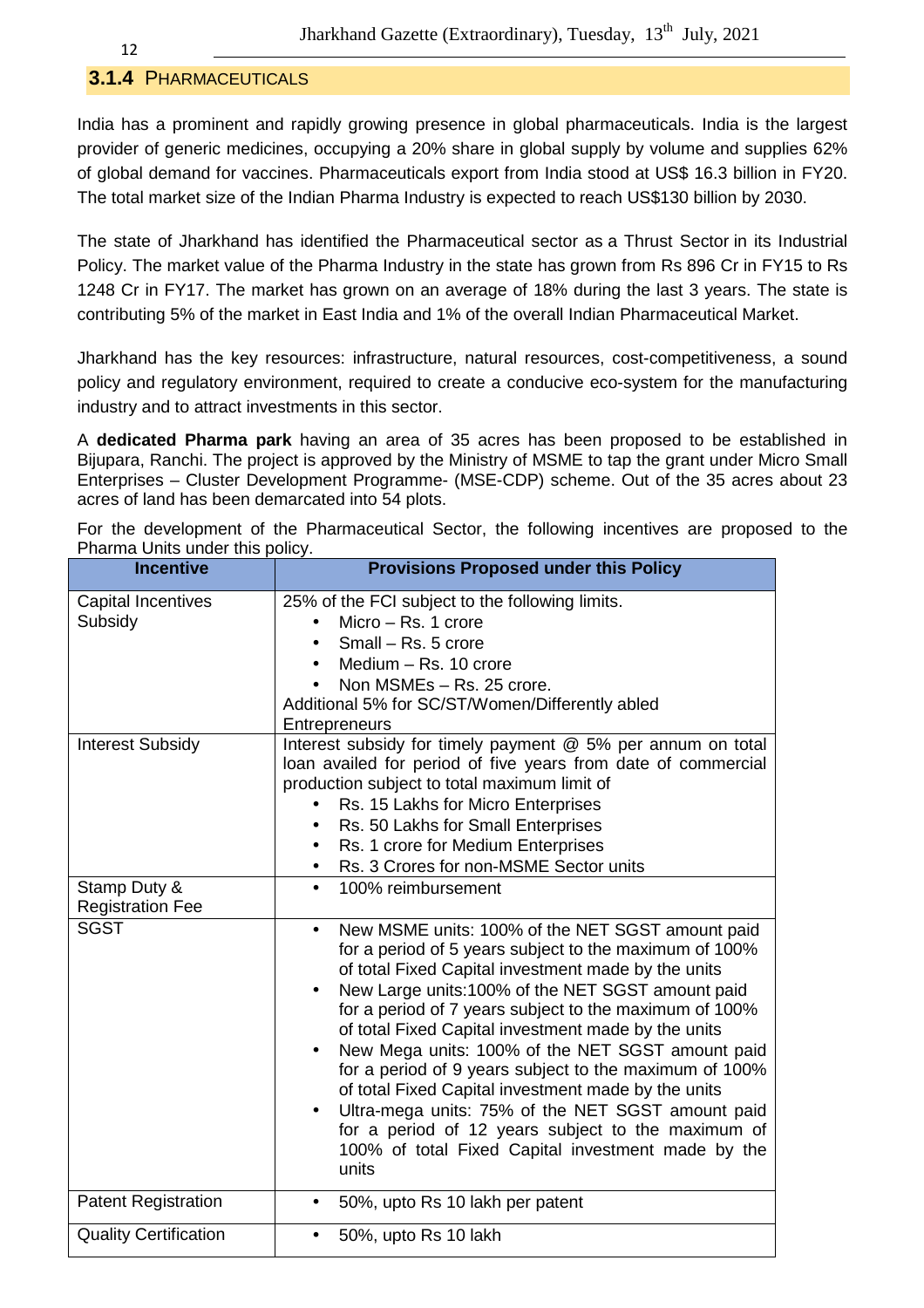#### **3.1.5** ELECTRONICS SYSTEM DESIGN AND MANUFACTURING (ESDM)

The government of Jharkhand introduced the "Jharkhand ESDM Policy 2016" to establish a selfreliant Electronics System Design and Manufacturing (ESDM) Industry that caters to domestic needs besides gaining a foothold in the international market. The policy features include the development of human resources, creation of local demand for electronic products, promotion of ESDM companies in the State, creation of ecosystem for innovation and promotion of R&D.

The sanctioned Electronic Manufacturing Cluster at Adityapur, near Jamshedpur, has recently been operationalized. The Cluster boasts of state-of-the-art facilities and developed plots for setting up of new units in ESDM sector.

A state-of-the-art Electronic Manufacturing Cluster (EMC) under the scheme of the Government of India related electronic park constructed in Adityapur. It is spread over on 82.49 acres of land. Out of total area 82.49 acres of land, 49 acres of land will be used by 51 units to produce electronic related products.

Apart from this, infrastructure work has been done on 33.61 acres of land for the convenience of all the units

So far, about 22 acres of land has been allotted to 30 units in the allocated land. In addition to the plot, JIADA has developed the future ready buildings on 5 acres of land, which is named "Flatted Factory". In which a total of 92 units can start their production at micro scale immediately. The process of allocation is still going on. There is a possibility of investment of about Rs.400 crores and about direct employment generation of 10000 people.

#### **Incentives to ESDM Sector (as per Chapter 4 of Jharkhand ESDM Policy 2016)**

#### For all ESDM Units

- (i) Income Tax Reimbursement for a period of 5 years (not covered under the 25% cap)
- (ii) Capital / Investment Reimbursements 10% of FCI (Subject to maximum of Rs. 10 crores)
- (iii) Interest subsidy 50% of interest paid or Rs. 1 crore
- (iv) Registration and stamp duty concession 100%
- (v) CST incentive 25%
- (vi) Reimbursement of 100% of Electricity Duty for 10 years
- (vii) Quality certification 100%
- (viii) Technology acquisition fund 50% of the cost up to a maximum of Rs. 1 crore for 5 years
- (ix) Recruitment Assistance @ Rs. 20,000 per employee with minimum annual recruitment of 10 members
- (x) Patent assistance upto 30 lakhs
- (xi) Market development assistance

(xii) Employment generation grant on EPF for a period of 5 years

Total Fiscal incentives paid shall not exceed 25% of capital Cost

Details of the policy and support to this sector are mentioned in the Jharkhand ESDM policy 2016.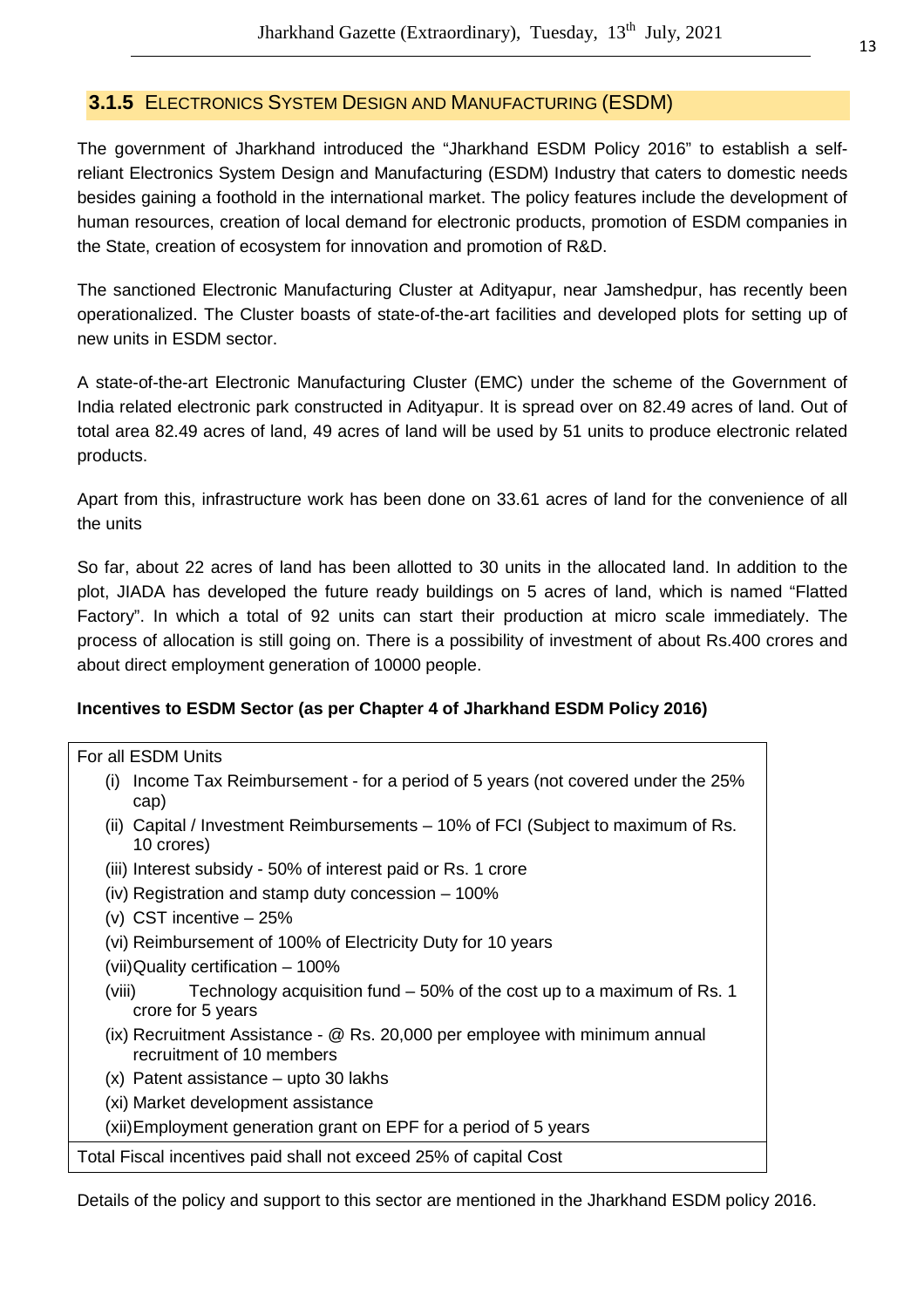# **3.2 Priority Sectors**

#### 3.2.1 STARTUPS &INCUBATION CENTERS

Collaboration between industry and universities brings in seamless access to the most advanced technology, academic research and comprehensive knowledge in a cost-effective manner as the universities possess a large pool of expertise. University-industry interaction includes seminars, workshops, training, contract research, consultancy, incubation, patenting, spin-offs and the ilk. The State Government will actively promote start-ups and once the idea is commercialized, the start-up incubators shall be provided with necessary assistance as per Startup action plan of DPIIT, Government of India.

- a) Knowledge-hub incubators to set up in association with IIM-Ranchi, XLRI-Jamshedpur, BIT-Mesra, NIT-Jamshedpur, BIT Sindri and other similar reputed institutions to support the startups and growth of high Technology Ventures
- b) Agri-Business incubator is proposed to be established with the support of institutions like National Science and Technology Entrepreneurship Development Board (NSTEDB), Department of Science and Technology, Government of India and Government of Jharkhand for providing opportunities for entrepreneurs to incubate agriculture technologies so that they become effective for
	- i. Agri-business ventures
	- ii. Business consultancy
	- iii. Facilitator of funding
	- iv. Infrastructure and facilities access in the incubator
- c) Birsa Agriculture University shall be encouraged to establish incubation centre at its campus for the development of start-ups in agriculture sector. In this venture, SFAC shall also be roped in.
- d) Government of Jharkhand proposes to provide financial grants up to Rs. 10 Crore or 90% of the project cost, whichever is lower for incubation centre in these identified higher education institutions through Single Window Clearance mechanism.

#### **Incentives to Start ups Incubation Centres (as per Jharkhand Start-up Policy 2016)**

| <b>GST</b>                                        | 100% reimbursement                                                                                                            |
|---------------------------------------------------|-------------------------------------------------------------------------------------------------------------------------------|
| Patent (national/international) filing cost       | 100% reimbursement                                                                                                            |
| Registration fee & stamp duty on land<br>purchase | 100% reimbursement                                                                                                            |
| <b>Electricity bills</b>                          | 30% reimbursement                                                                                                             |
| <b>Municipal Duties</b>                           | 3 years moratorium on payment of municipal<br>duties                                                                          |
| Reimbursement of Lease rentals                    | 50% of lease rentals for a period of 3 years for<br>plug and play built up office space – maximum<br>of Rs. 5 Lakhs per annum |
| Internet Bandwidth Reimbursement                  | 30% of the amount paid – maximum of Rs.<br>60,000 per annum                                                                   |
| <b>Electricity Bill Reimbursement</b>             | 30% of the amount paid to discoms with a<br>maximum limit of Rs. 60,000 per annum                                             |

For the details about the incentive for Start-ups, Jharkhand Start-up Policy 2016 may be referred.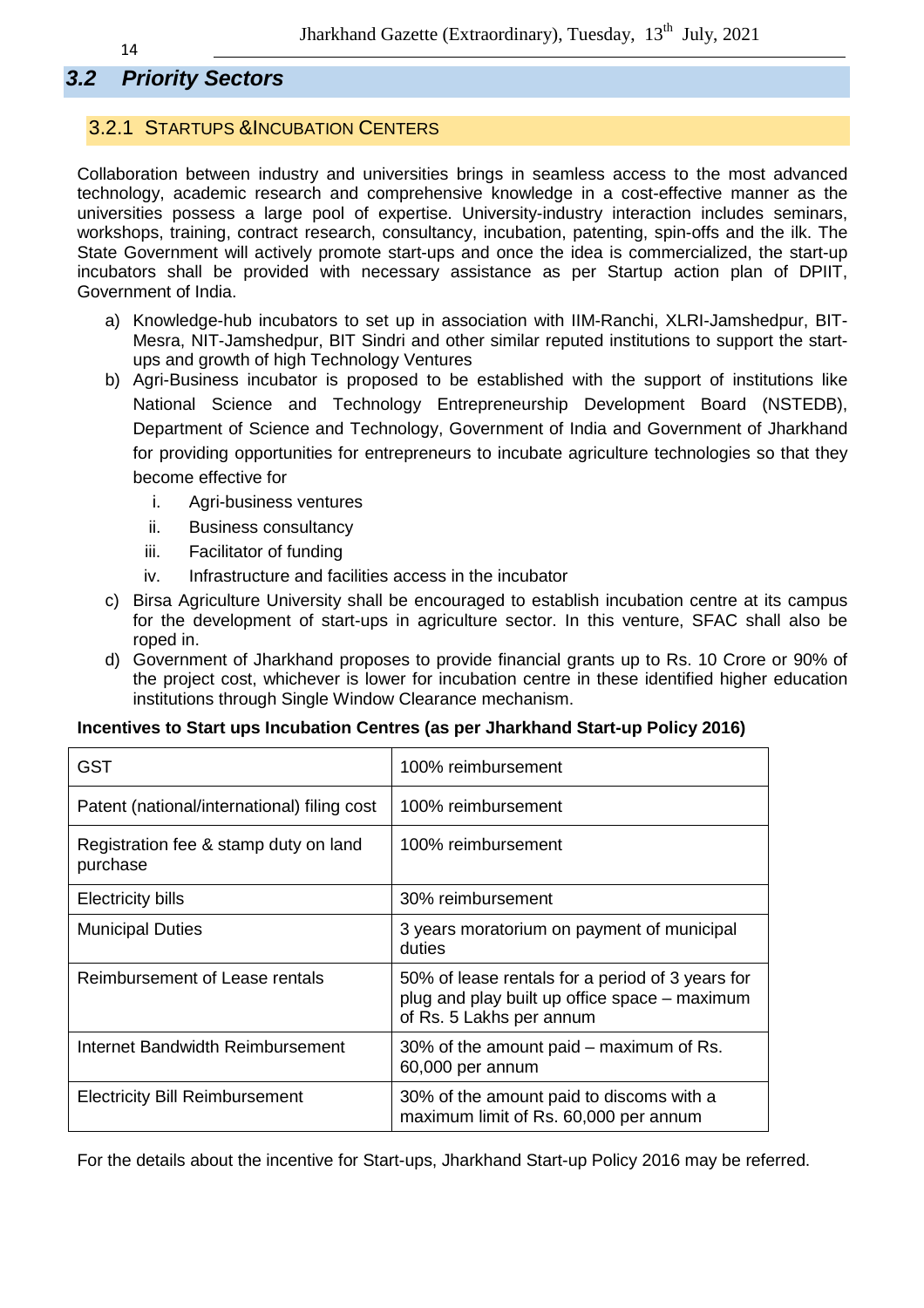#### **3.2.2** EDUCATION AND TECHNICAL INSTITUTES

Currently, Jharkhand has 32 Universities of which 5 are Institutes of National Importance. The state has 14 Private Universities and 11 Public Universities. Post 2018-19, 7 new universities have been opened in Jharkhand. The Government is committed to providing better and quality education, especially in the remote rural areas. Currently the State Government is focussing on Promoting online courses, linking higher education to society, integrating skill development in higher education and constantly developing engagement with industry to link education to employability developing the best teachers.

| <b>Universities</b>               | 32  |
|-----------------------------------|-----|
| Colleges                          | 313 |
| Degree level Technical Institutes | 17  |
| Polytechnics                      | 42  |
| <b>Medical Colleges</b>           | 8   |

Source: Economic Survey of Jharkhand 2020-21 (page no 275-275)

In order to develop better educational facilities in the state, the following incentives for the Education Sector have been proposed in this policy.

Incentives will be applicable for Institutes meeting the UGC guidelines- World Class Institution deemed to be university Regulations, 2016 and under amendment in clause 11.7 of Regulation 2021, if any Institute of Eminence Deemed to be University desired to establish off-campus, then the incentive can be applicable for such institutes only.

| <b>Engineering Colleges and Technical Institutes</b> |                                                                                                                                            |  |
|------------------------------------------------------|--------------------------------------------------------------------------------------------------------------------------------------------|--|
| atleast 5                                            | Minimum 100 seats and Upto 25% of the Capital Investment (apart from Land)<br>streams of   made subject to a maximum limit of Rs. 20 crore |  |
| engineering with adequate<br>infrastructure          | Interest Subsidy Upto 5% for a period of 5 years                                                                                           |  |
|                                                      | 100% reimbursement of stamp duty and registration fee                                                                                      |  |

For Private Universities, Incentive will be applicable based on grading by National Assessment and Accreditation Council (NAAC) as per below detail

| <b>NAAC Grading</b> | <b>Incentive (In Rs Crore)</b> |
|---------------------|--------------------------------|
|                     |                                |
|                     |                                |
| B++                 |                                |
|                     |                                |
|                     |                                |
|                     |                                |

(Note: If a University graduates from one grade to another, then it is eligible to the difference amount between the two grades as per the above table. For ex: If a University moves from Grade B to Grade B+, then it is eligible to get 1 Cr6-5) as incentive, whereas if it directly gets a grade of B+, then it is eligible for Rs. 6 Crores incentives and so on.)

Above incentive related to Private Universities will be disbursed after approval from the Department of Higher, Technical Education & Skill Development.

Traditionally, Sports were largely considered as an extracurricular activity due to limited career options. However, with time the scenario has changed with Sports emerging as an industry with the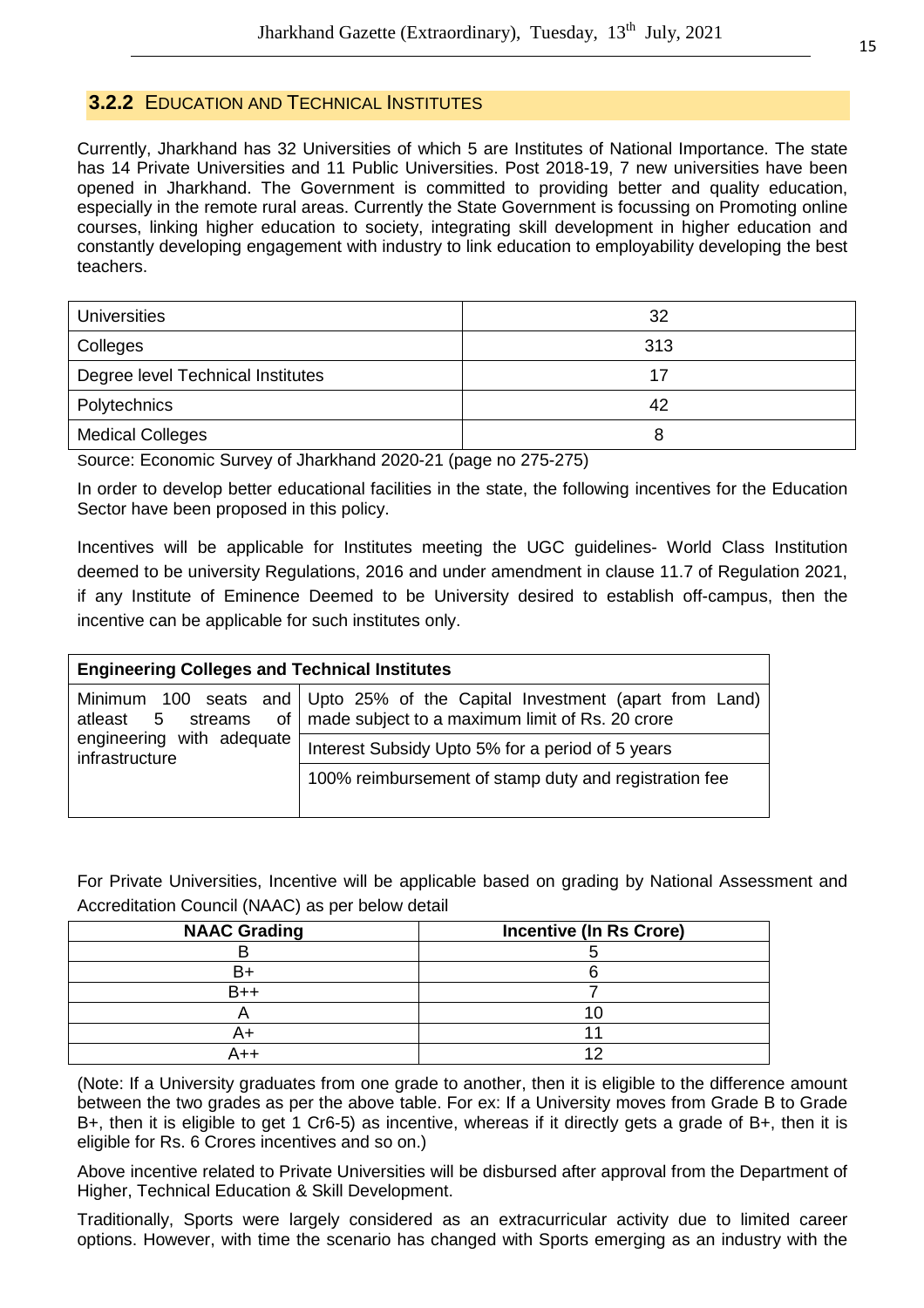potential of creating multiple job opportunities. Scientific approach integrated with innovation and technology needs to be adopted to train the raw potential talent to continuously improve their performance standards. Science, Nutrition, Medicine, Psychology, Rehabilitation, Strength and conditioning are the important elements for preparation of a sportsperson. There is a growing demand for people keen to study subjects related to sports and physical education.

Government of Jharkhand is focussed on setting up State of the Art Sports University in the State. The Sports University would offer various professional pathways for those keen on to build a career in sports and physical education.

- The admission to this university shall be open to all with a certain percentage for Sports quota.
- The University would produce professionals in all the verticals under the Sports domain.
- The R&D Department at Sports University would enable students studying sports sciences and other streams to be actively engaged in research work that aids the natives.

With the world propelled by new technologies every other day, research forms the mainspring of the growth in this sector. Therefore, Sports University should aspire to transform the lives of young budding talents through their innovative ideas to contribute for research purposes. It would also focus to promote the Institute-Industry relations.

The Jharkhand Government will be encouraging education funds for the Sports from various corporates, NGOs, NRIs and Private bodies in order to promote Sports in the state. There would be 25% quota for sportspersons in the Sports University to register and take up the courses.

#### 3.2.3 HEALTHCARE

Jharkhand has 8 Medical Colleges, 23 District Hospitals, 13 Sub-Divisional Hospitals, 188 Community Health Centres, 330 PHCs and the combined bed strength of these hospitals is 11184 beds. The State is also taking steps to increase the bed strength of Government Hospitals. However, it has been noted that there exists a significant gap in health infrastructure as per IPHS Standards.

Especially in the light of COVID-19 Pandemic, health infrastructure including private investment needs a big boost. Despite having significant rural and tribal population with half of the areas falling in hilly terrain, the State aims to take healthcare to the last mile. A comprehensive effort is being made by the State Government to fill infrastructural gaps and Human resources gap on many fronts.

The efforts may be augmented by support through various kinds of subsidies to the private and other sectors. For setting up of the following Medical Institutions/Facilities, incentives have been proposed in this policy:

- (i) Multi-Specialty Hospital (Grade I) having:
	- a. Capital Investment of at least INR 10 Cr
	- b. Two or more specialties with ICU, OT (major, minor), Labour room, Diagnostics, Pharmacy etc.
	- c. At least 50 beds for specialty care
	- d. Entry level NABH accreditation.
- (ii) Multi-Specialty Hospital (Grade II) having:
	- a. Capital Investment of at least INR 25 Cr
	- b. Two or more specialties with ICU, OT (major, minor), Labour room, Diagnostics Pharmacy etc.
	- c. At least 100 beds for specialty care
	- d. Entry level NABH accreditation.
- (iii) Super-Specialty Hospital having:
	- a. Minimum Capital Investment of INR 50 Cr
	- b. Facility for diagnosis and treatment of patients, offering one or more Super Specialty Services. Super Specialty Services shall include the following:

Medical Super Specialty: Cardiology, Clinical Hematology including Stem Cell Therapy, Clinical Pharmacology, Endocrinology, Immunology, Medical Gastroenterology,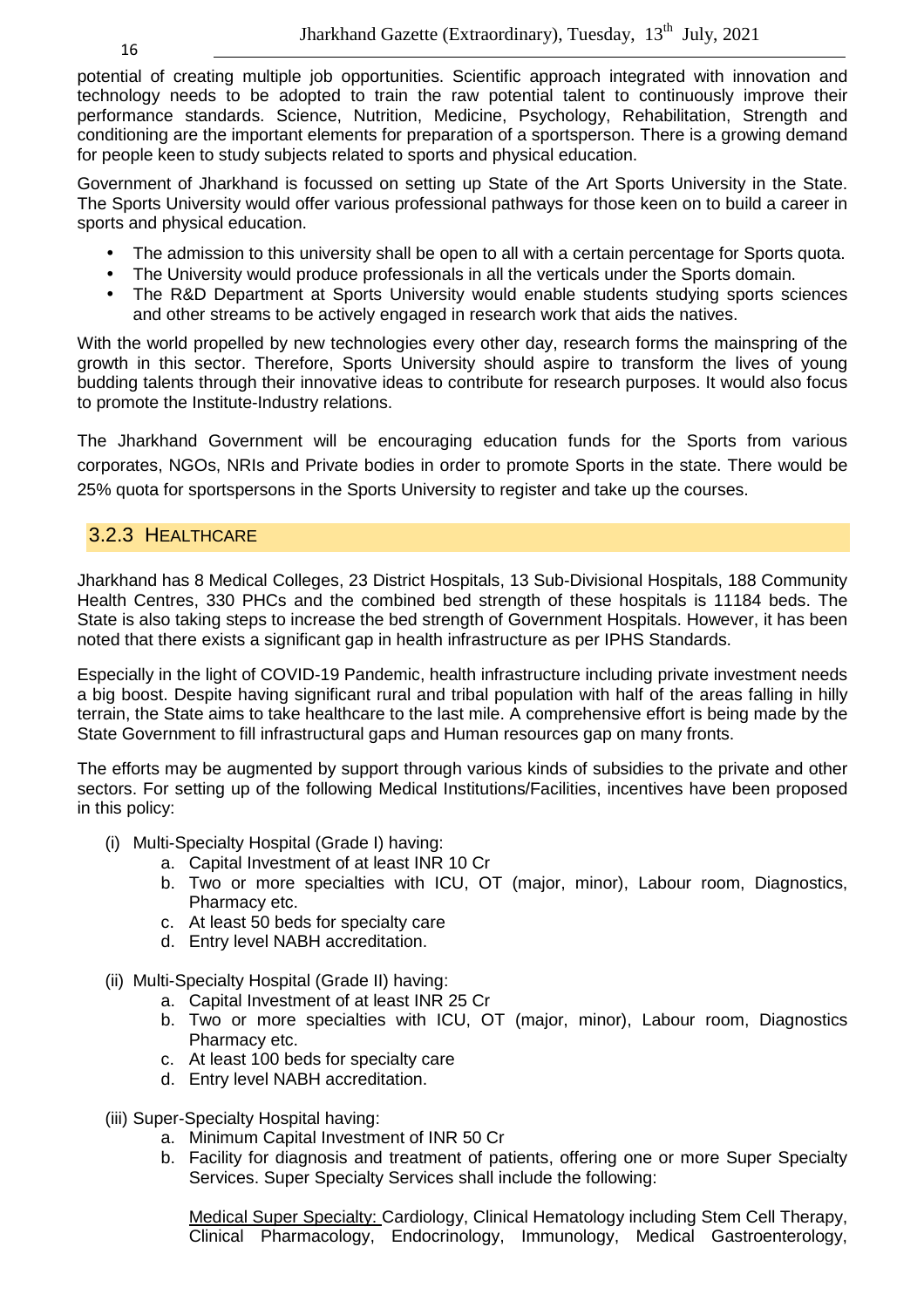Medical Genetics, Medical Oncology, Neonatology, Nephrology, Neurology, Neuroradiology etc.

Surgical Super Specialty: Cardiovascular Thoracic Surgery, Urology, Neuro-Surgery, Pediatric Surgery, Plastic & Reconstructive Surgery, Surgical Gastroenterology, Surgical Oncology, Endocrine Surgery, Gynecological Oncology, Vascular Surgery, Spine Surgery, Organ Transplant etc.

- c. At least 150 beds for specialty beds including 25% beds reserved for super specialty care
- d. Final level NABH accreditation.
- (iv) Nursing Colleges commencing Post Graduate Degree Programmes or Specialty Nursing Courses recognized by Jharkhand Nursing Council

Following incentives have been proposed for setting up of the above Medical Institutions/ Facilities:

| Category                                      | <b>Subsidy</b>                                                                                   |
|-----------------------------------------------|--------------------------------------------------------------------------------------------------|
| <b>Multi-Specialty Hospital</b><br>(Grade I)  | Upto 25% of the Capital Investment (apart from Land) made subject to<br>a maximum of INR 5 Cr    |
| <b>Multi-Specialty Hospital</b><br>(Grade II) | Upto 25% of the Capital Investment (apart from Land) made subject to<br>a maximum of INR 12.5 Cr |
| <b>Super-Specialty Hospital</b>               | Upto 25% of the Capital Investment (apart from Land) made subject to<br>a maximum of INR 25 Cr   |
| <b>Nursing Colleges</b>                       | Upto 25% of the Capital Investment (apart from Land) made subject to<br>a maximum of INR 1 Cr    |

A. Subsidy on Capital Investment:

- B. Interest Subsidy upto 5% for a period of 5 years
- C. 100% reimbursement of stamp duty and registration fee for the first transaction of a particular plot of land (lessee of JIADA/industrial parks will not be eligible for this benefit)

#### **3.2.4** TOURISM

Tourism witnessed a steep decline in 2020 due to COVID-19 outbreak. The sector had slowed down in 2018-19 and contributed five percent share to India's total GDP and almost 13 percent to total employment in India. However, as per the Economic Survey of India 2021, this sector will revive with the ongoing vaccination drive.

The Department of Tourism, Art & Culture, Sports and Youth Affairs is formulating Jharkhand Tourism Policy 2021.The primary objective is "to reinvent and position Jharkhand as a must-visit destination" in India. It also aims to create 75,000 jobs focussing on the backward and vulnerable community and give capital investment incentives.

Jharkhand state is endowed with rich cultural heritage and bestowed liberally with bounties of nature. A fascinating State with luxuriant forest, captivating wildlife, enthralling waterfalls, exquisite handicrafts, sprawling water bodies, enchanting classical and folk dances and music and above all hospitable and peace-loving people. The State Government would actively encourage both-Indian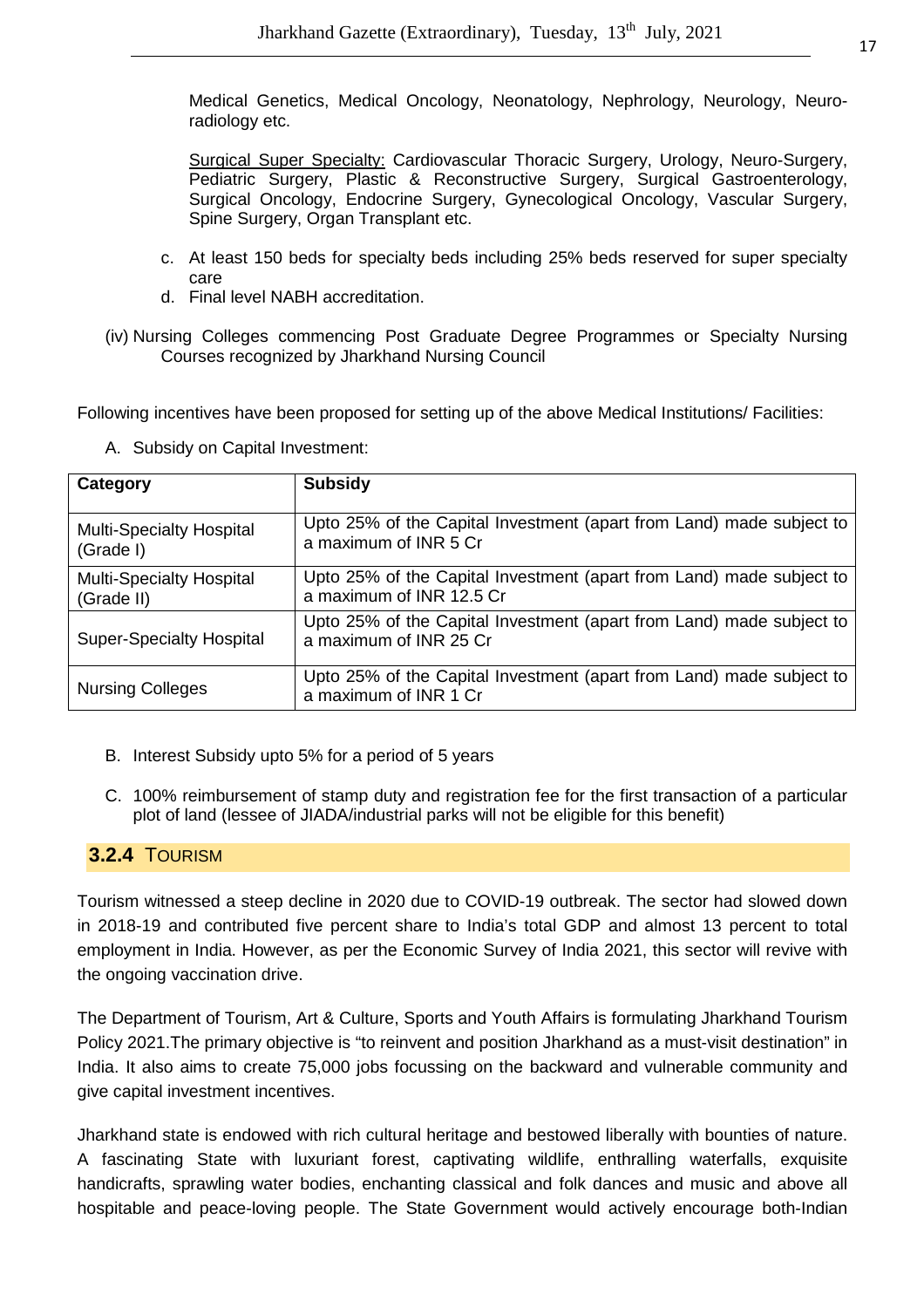and foreign private investment/ participation in tourism infrastructure projects. The Government would also be prepared to participate in joint ventures for such infrastructure development projects.

**Incentives to Tourism Sector will be given as per Tourism Policy 2021 to be finalized by Department of Tourism, Art & Culture, Sports and Youth Affairs** 

#### **3.2.5** IT AND ITES

Government of Jharkhand has already introduced IT policy "**IT/ITeS Policy 2016**" that envisages providing a proactive and industry-friendly climate conducive for expansion of IT companies. Incentives and assistance will be provided for allotment of land, mega IT/ ITeS projects, development of IT/ ITeS Technology Park, registration/ stamp duty concession, lease rentals, Electricity Duty Exemption and Industrial Tariff for IT/ITeS. The policy will also work towards establishing the state as a preferred IT destination for Micro, Small and Medium Enterprises (MSMEs) by providing assistance in interest rate subsidy, quality certification, technology acquisition fund, skill enhancement, R&D institutions, establishment of premier IT institutions, patent assistance, market development, simplification of labour laws, subsidy on Bandwidth for Connectivity (for BPOs/KPOs) and exemption from zoning regulations. The Key incentives provided for the industry under IT/ITeS Policy 2016 are as below.

- a) **Mega IT units will be exempted from electricity duty for five years.**
- b) **New IT ITES as well as expansion units investing between Rs 5 crores and Rs 50 crores and employing more than 100 direct workers** would be eligible for a Capital / Investment reimbursement of 10% of total investment made.
- c) **100% reimbursement of stamp duty,** transfer duty and registration fee paid by IT-ITES industries on sale / lease deeds on the first transaction.
- d) **50% reimbursement of stamp duty**, transfer duty and registration fee paid by IT ITES industries on sale / lease deeds on the second transaction.
- e) Facilities at (c) and (d) will not be available for JIADA land.
- f) **Lease rentals (including premises on rent) up to 50% of actual cost incurred subject to a maximum of Rs 5 lakh per annum will be reimbursed** up to a period of three years for the plug-and-play built up office space of minimum 2500 sq. ft. These units will not be allowed to take benefit under land / building component of CPIS. However, other component of CPIS like incentive for plant, machinery etc. can be availed by them.
- **g) Government will encourage Captive Power Generation in IT-ITES locations. 40% of the capital expenditure incurred in soundless captive power generating sets will be reimbursed. This will be one-time incentive under CPIS (**by clubbing the pollution control equipment incentive and environment friendly programme**).**

The above set of policies for IT Sector are general guidelines. Further details over and above these policies are covered by IT/ ITeS Policy 2016 of Department of Information Technology& e-Governance, Government. of Jharkhand

#### **3.2.6** BREWERIES AND DISTILLERIES

Considering the impact of COVID-19, there has been steep rise in demand of hand sanitizers and other alcohol products however, existing manufacturing facilities in Jharkhand have not been able to fulfil the demand. In order to meet the growing demand of distilleries products, Government of Jharkhand is planning to launch Distillery Promotion Policy for the Industries involved in production of distilleries products.

For the purpose of development of this sector, a reimbursement of maximum 25% of the VAT paid by the Brewery and Distillery shall be reimbursed for 5 years, subject to a maximum ceiling of 200% of the Capital Investment. The units which commence production in first two years of the policy period can avail the full benefit of 25% if the DOP is within the first two years of this policy period. The units whose DOP is beyond two years but within the expiry of this policy, the reimbursement would be 15% for operational period of the policy as per their DOP.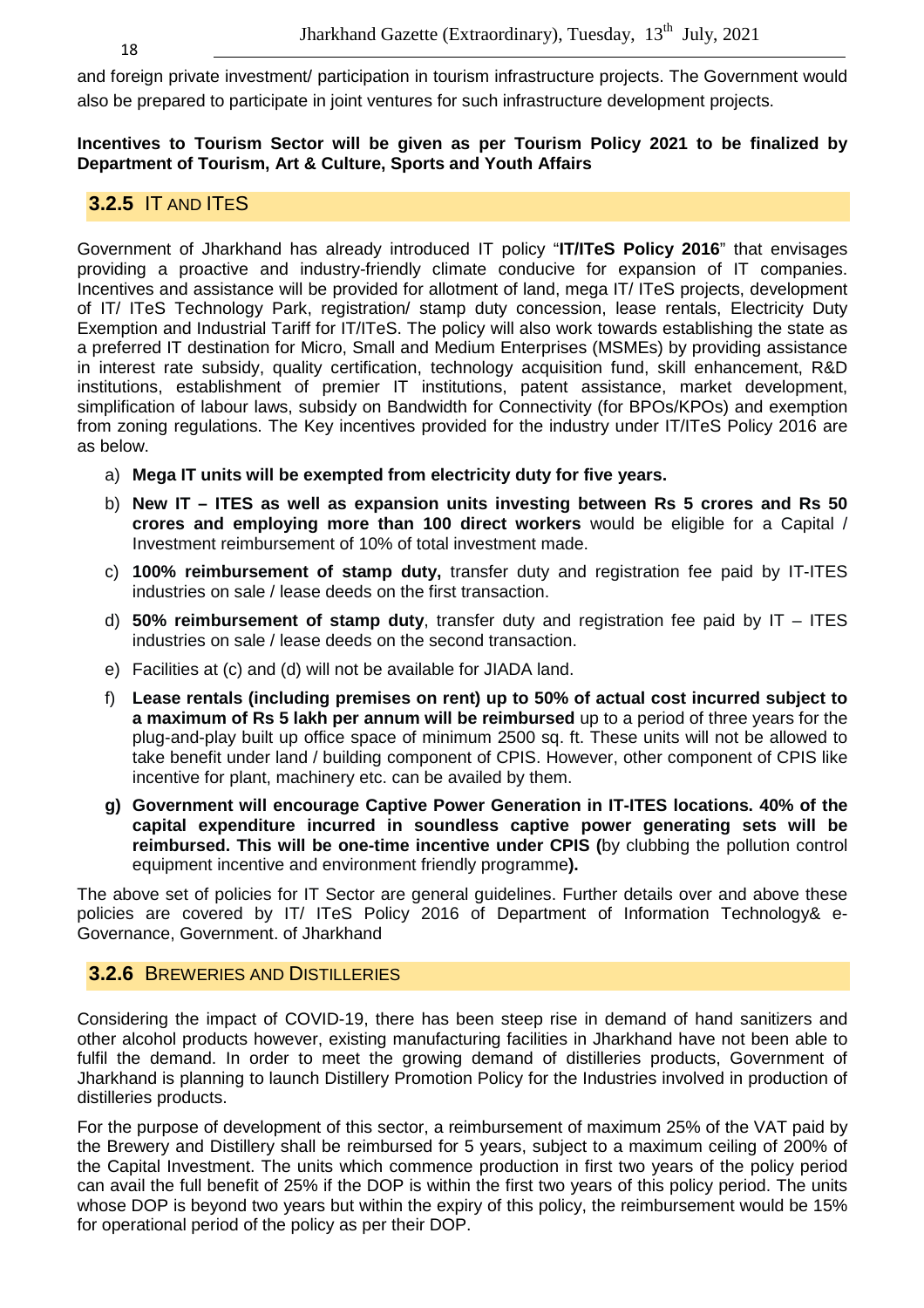#### **3.2.7** RENEWABLE ENERGY

To achieve a sustainable development route that provides for advancement in economic as well as environmental objectives, the Government of Jharkhand is determined in taking necessary steps to encourage the generation based on renewable energy resources. The

State has high solar insolation around 300 days of clear sun and offers good sites having potential of more than 4.5 to 5.5 kWh/m2/day, which the State intends to harness to support the energy requirements of the State.

Jharkhand aims to encourage participation of Private Sector to set up Solar Power based projects in the State and increase solar power generation to 2650 MW in a phased manner, build a favourable atmosphere for setting up Solar Power projects, ensure energy security of the State by stable and non-polluting means and promote local manufacturing facilities which will generate employment in the State.

The State shall promote development of solar park on non-productive Government land or any other land falling within the area of solar park. It shall also extend all facilities and fiscal incentives provided by central Government / National Solar Mission to the Manufacturers and Power Project Developers in Solar Park. Promotion of development of Solar Power Plants on the Canal Top and on the banks of canal is also being focused upon.

# **Incentives to Renewable Energy Sector (as per Jharkhand State Solar Power Policy 2015 & Jharkhand Energy Policy 2012)**

- A power plant generating power from renewable sources, will not be liable to pay 50% electricity duty for a period of 10 years. If the power is being sold to the State Utility or consumers within the State, shall also be provided concessional access to the T&D network to encourage renewable power development.
- Mega Projects (with investment in fixed assets in excess of Rs. 100 Crore) will be allowed to have captive power plants. Technologies like power from waste heat recovery, and to wheel power to sister concerns will also enjoy 50% exemption from electricity duty for a period of 5 years.
- The Equipment purchased for installation of solar plants are exempted from payment of SGST
- Grant of 4% of Wheeling Charges for power generated from Solar Power Projects
- Cross Subsidy Surcharge shall be exempted for Third Party Sale.

#### **3.2.8** LIGHT AND MEDIUM ENGINEERING

The Light Engineering sector is one of the most Export oriented sectors in India and attracts considerable amounts of FDI. Jharkhand with its rich industrial base and capital good industries is one of the foremost Engineering goods manufacturing destinations in India.

Favourable conditions such as low manufacturing cost, rich technology base, and skilled human resource base coupled with favourable regulatory policies can further propel the growth of Light Engineering in the State. Considering Government of India's push on Aatmanirbhar Bharat and infrastructure development, the Light Engineering sector is expected to grow at around 8-10% over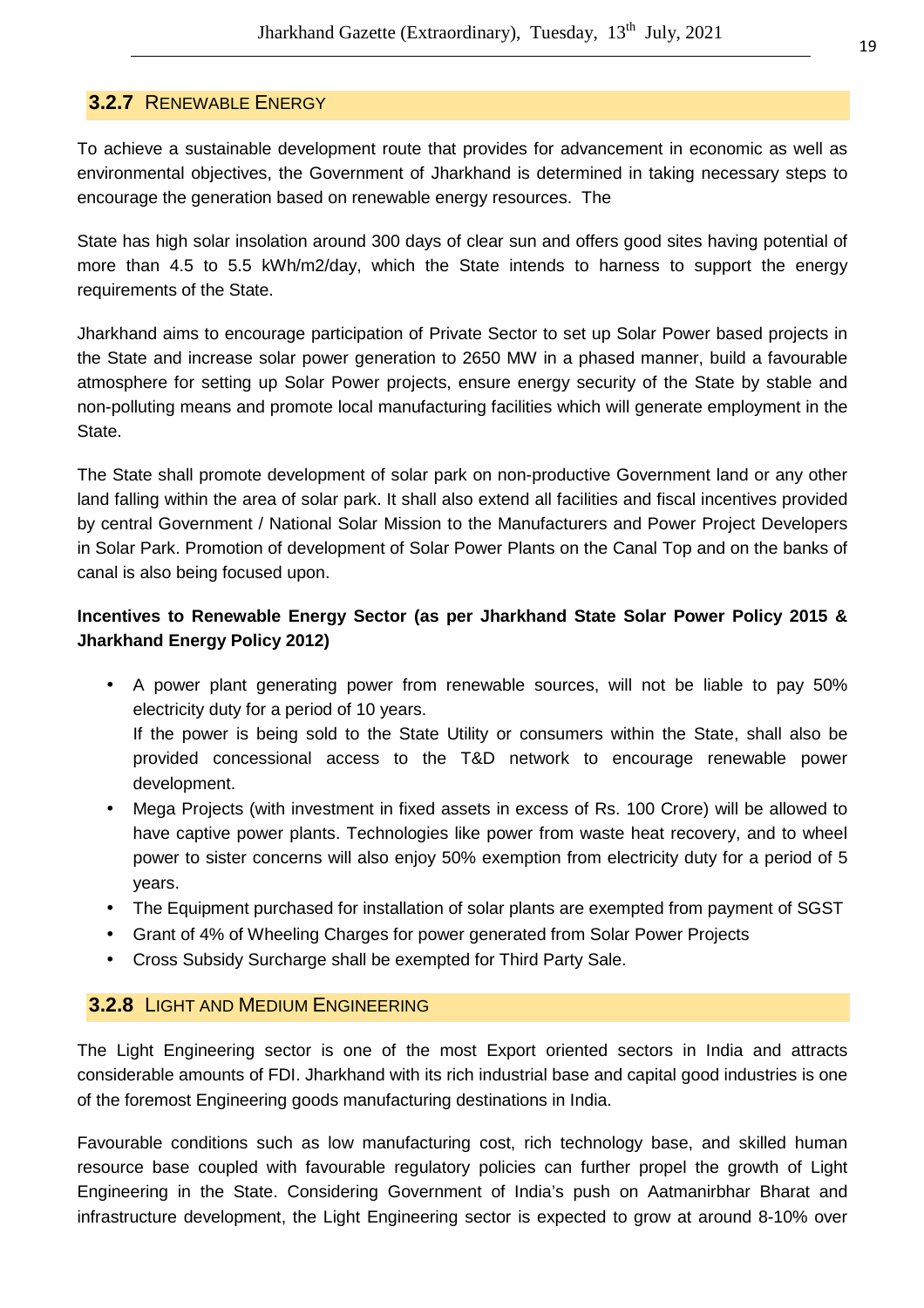the next decade due to the guaranteed demand and various investment incentives offered at the State and Union level.

The sector has the potential of becoming a game changer in Jharkhand's economy since most of the Light Engineering units are employment-intensive and small scale. Such units favour a decentralised and dispersed growth rather than being concentrated in a few pockets. Industries such as Bicycle manufacturing, electrical manufacturing, overhaul etc. have the potential to absorb the surplus labour force that was forced to return to Jharkhand from different parts of India due to COVID-19 pandemic.

For the development of Light & Medium Engineering Sector in the state, the following incentives are proposed under this policy.

| <b>Incentive</b>                              | <b>Proposed Policy Provisions under this Policy</b>                                                                                                                                                                                                                                                                                                                                                                                                                                                                                                                                                                                                                                             |
|-----------------------------------------------|-------------------------------------------------------------------------------------------------------------------------------------------------------------------------------------------------------------------------------------------------------------------------------------------------------------------------------------------------------------------------------------------------------------------------------------------------------------------------------------------------------------------------------------------------------------------------------------------------------------------------------------------------------------------------------------------------|
| <b>Incentives</b><br>Capital<br>Subsidy       | 25% of the FCI subject to the following limits.<br>Micro $-$ Rs. 1 crore<br>Small - Rs. 5 crore<br>Medium - Rs. 10 crore<br>Non MSMEs - Rs. 25 crore.<br>Additional 5% for SC/ST/Women/Differently abled Entrepreneurs                                                                                                                                                                                                                                                                                                                                                                                                                                                                          |
| <b>Interest Subsidy</b>                       | Interest subsidy for timely payment @ 5% per annum on total<br>loan availed for period of five years from date of commercial<br>production subject to total maximum limit of<br>Rs. 15 Lakhs for Micro Enterprises<br>Rs. 50 Lakhs for Small Enterprises<br>$\bullet$<br>Rs. 1 crore for Medium Enterprises<br>$\bullet$<br>Rs. 3 Crores for non-MSME Sector units                                                                                                                                                                                                                                                                                                                              |
| Duty<br>&<br>Stamp<br><b>Registration Fee</b> | 100% reimbursement<br>$\bullet$                                                                                                                                                                                                                                                                                                                                                                                                                                                                                                                                                                                                                                                                 |
| <b>SGST</b>                                   | New MSME units: 100% of the NET SGST amount paid<br>$\bullet$<br>for a period of 5 years subject to the maximum of 100% of<br>total Fixed Capital investment made by the units<br>New Large units:100% of the NET SGST amount paid for<br>a period of 7 years subject to the maximum of 100% of<br>total Fixed Capital investment made by the units<br>New Mega units: 100% of the NET SGST amount paid for<br>a period of 9 years subject to the maximum of 100% of<br>total Fixed Capital investment made by the units<br>Ultra-mega units: 75% of the NET SGST amount paid for<br>a period of 12 years subject to the maximum of 100% of<br>total Fixed Capital investment made by the units |
| <b>Patent Registration</b>                    | 50%, upto Rs 10 lakh per patent                                                                                                                                                                                                                                                                                                                                                                                                                                                                                                                                                                                                                                                                 |
| <b>Quality Certification</b>                  | 50%, upto Rs 10 lakh<br>$\bullet$                                                                                                                                                                                                                                                                                                                                                                                                                                                                                                                                                                                                                                                               |

# **4 Development of Industrial Ecosystem**

Jharkhand has been in the forefront when it comes to the development of the Industrial Ecosystem in the recent past. The Ecosystem Development focusses on promoting inward investments into the state, getting ready for New Age and Sustained Technologies, by ensuring efficient Infrastructure (both logistics and industrial infrastructure) as well as a focussed approach to developing new industrial areas.

The quality infrastructure facilities available in the State assist in growth of business and industry along with promoting fair competition. In addition to social development and generation of new employment opportunities, it also helps in attracting indigenous and foreign investment. Development

20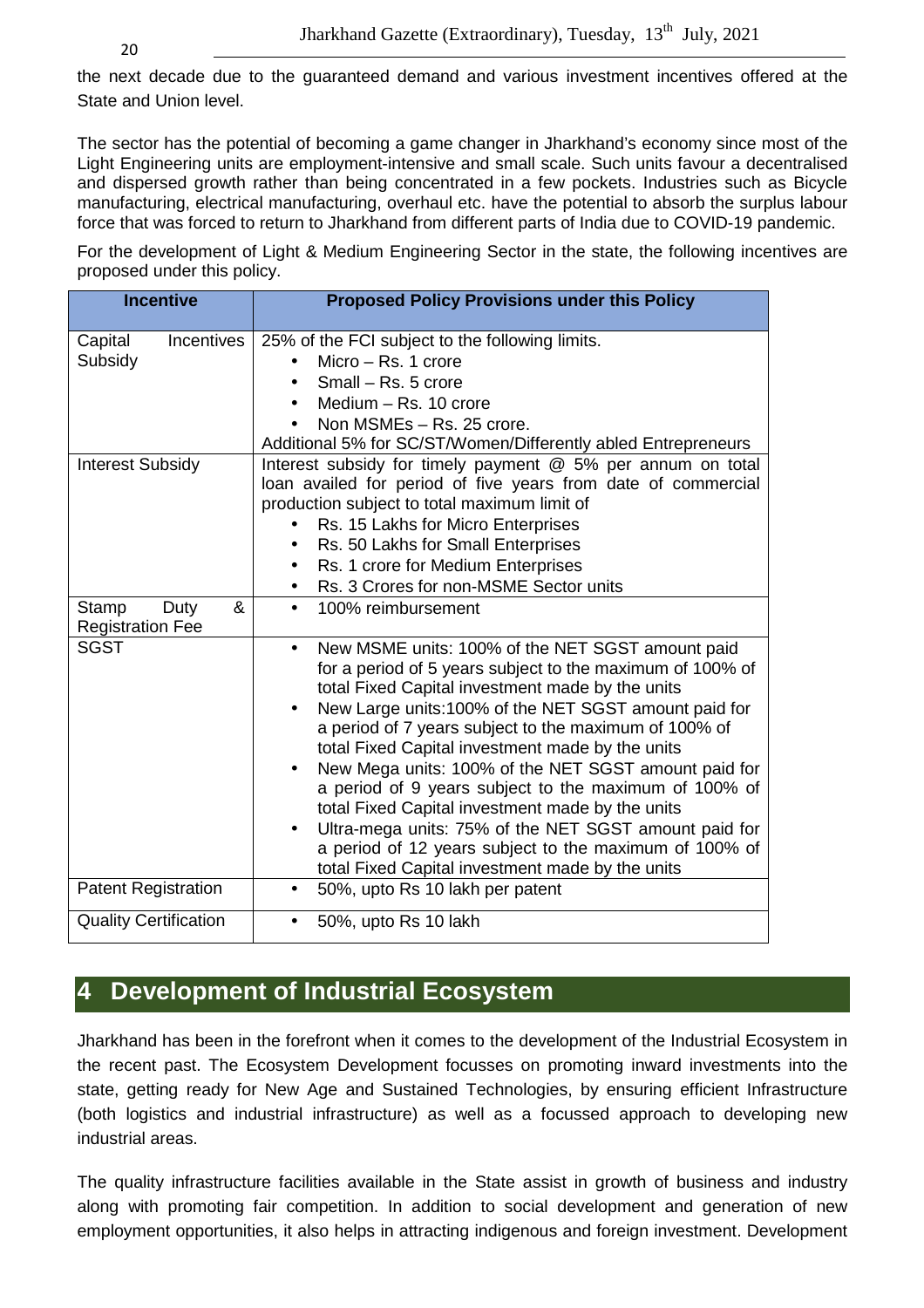of Industrial infrastructure in the under-developed regions of the state has been identified as one of the strategies to attract industries and investments into these regions.

# **4.1 Promotion of Foreign Direct Investment (FDI)**

Foreign Direct Investment (FDI) is one of the key indicators for determining the attractiveness of a global investment destination. This is also an important way of transmitting skills, knowledge and technology to the State and an important driver of industrial performance.

- a) In view of the above, it is proposed to enter into technological collaboration with overseas corporate bodies / multinational companies / NRIs for foreign investment and latest technologies in selected sectors, such as infrastructure, power, mineral development, food processing, biotechnology, non-conventional energy etc. on mutually advantageous basis. Overriding priority shall be given to such investors
- b) Efforts will be made to institutionalise these collaborations for need assessment, road mapping of FDI's and to provide special care in timely clearances
- c) In order to promote FDI, the State Government proposes to set up NRI cell both at National Capital and Ranchi which will work as interactive platform and facilitate NRI / PIO investors in setting up industries in the State. It will also help in the redressal of their grievances. It may also extend support to other enterprises of the State by facilitating their import-export with the help of NRIs / PIOs
- d) The Government proposes to organise investors meet in India and abroad in association with Industrial associations, Overseas Indian Facilitation Centre (OIFC) and other organizations. Efforts will also be made to facilitate visits of investors, entrepreneurs and officials for participation in major trade fairs / investors meet organised within or outside the country with special emphasis on attracting Foreign Investments into the State.

# **4.2 Promotion of Clean and Green Technologies**

Infrastructure is one of the largest components of public investment programs in developing countries but it is a highly sensitive area in respect of environment protection. Globally, a very high degree of importance is attached to minimising negative externalities associated with industrialisation and developmental processes.

The state, fully in agreement with the principle of sustainable growth, is conscious of its responsibility of ensuring a clean and green environment. Various initiatives are taken by the Government to both minimize the detrimental impact of the infrastructure and enhance the positive contribution to the environment. This Policy intends to provide several incentives to encourage greater compliance with the environmental standards as well as encourage adopting cleaner production techniques and going for green technologies and processes to protect the environment and ecology.

Under the scope of this policy, following are being prepared:

- a) Financial assistance for establishment of common solid waste management facility shall be provided to JIADA.
- b) The financial assistance shall be provided for the establishment of common effluent treatment plant, hazardous waste management facility and solid waste management facility to JIADA.
- c) Need based financial assistance for development of Green Industrial Estate.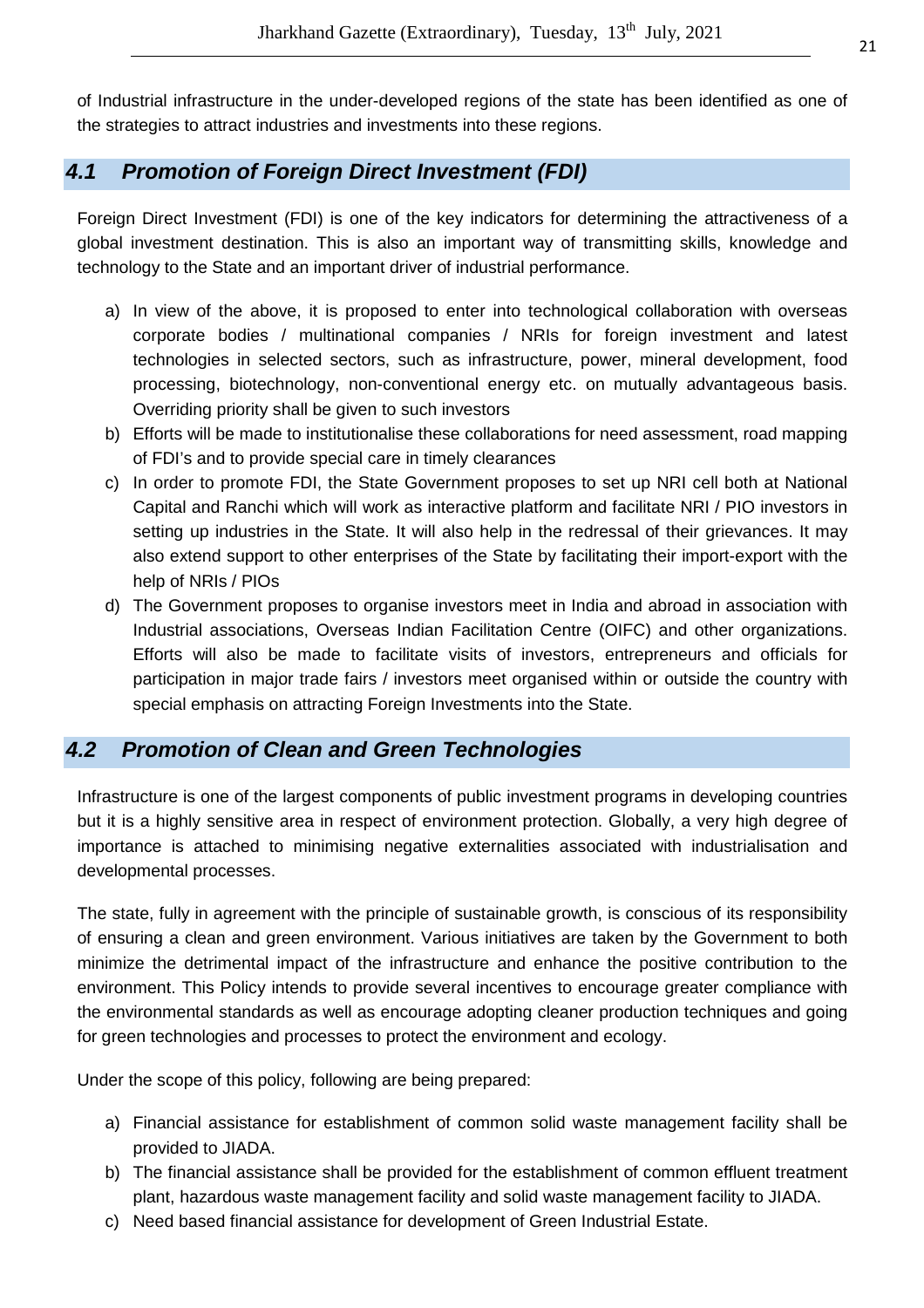Efforts shall be made to complete these projects either through PPP mode or on the basis of own initiative of JIADA within this financial year to provide common infrastructure facility within the common area.

# **4.3 Promotion of Non-Conventional energy**

For the State to have an inclusive development model, its increasing energy requirements need to be decentralised and met through ecologically friendly renewable energy cutting down on its dependence on non-renewable energy sources. The state proposes the concept of a sustainable development model where energy requirements would be dealt with in a decentralized manner focussing more on non-conventional energy sources like solar, wind and biomass. The State therefore plans to promote increasing use of renewable and environmental friendly sources of energy.

# **4.4 Industrial Finance**

The Government appreciates that inadequate industrial finance is the biggest bottleneck in the rapid growth of the State. The Government intends to take such measures, which would promote easy flow of finance to industrial units and entrepreneurs.

- a) The State Government shall make efforts to ensure opening up of Regional / controlling offices of Banks / Financial Institutions and posting of senior officials having sufficient delegation of powers to enable speedy credit decisions on the spot.
- b) The lead banks in their respective districts would take up preparation of "Industrial Credit Plans" at the district level to accelerate the flow of credit to the industry sector with emphasis on SSI, Tiny and Cottage Industries for which separate targets would be fixed.
- c) The State Government would make efforts to open specialised SSI bank branches in the State to cover all districts having concentration of SSI units, in a time bound manner.
- d) The State Government shall also invite Private Sector Banks / Financial Institutions to provide financial services to various industrial units.
- e) To facilitate easy flow and recovery of micro credit, financial institutions such as NABARD, SIDBI, Co-operative Banks, and Commercial Banks etc. would be encouraged to extend credit to Self Help Groups (SHG).
- f) The State Government would take necessary steps to facilitate empowering of the commercial banks and funding institutions to ensure speedy and expeditious recovery of the credit extended.

# **4.5 Land for Industrial Development**

Readily available and adequate extent of land is a pre-requisite for industrial development. The State would focus more on making available allottable industrial lands with comprehensive infrastructure facilities to the project proponents across the State. Therefore, following action plan has been prepared to make available the required land:

- To provide land for establishment of industrial areas, industrial estates and new industrial units, Industrial Area Development Authorities will strengthen and expand their land bank by identifying barren, un-irrigated land and unutilised land of government departments and corporations in their respective areas
- As far as possible, land of sick and locked out industries will also be included in land bank. Industrial authorities, institutions and Directorate of Industries will systematically compile land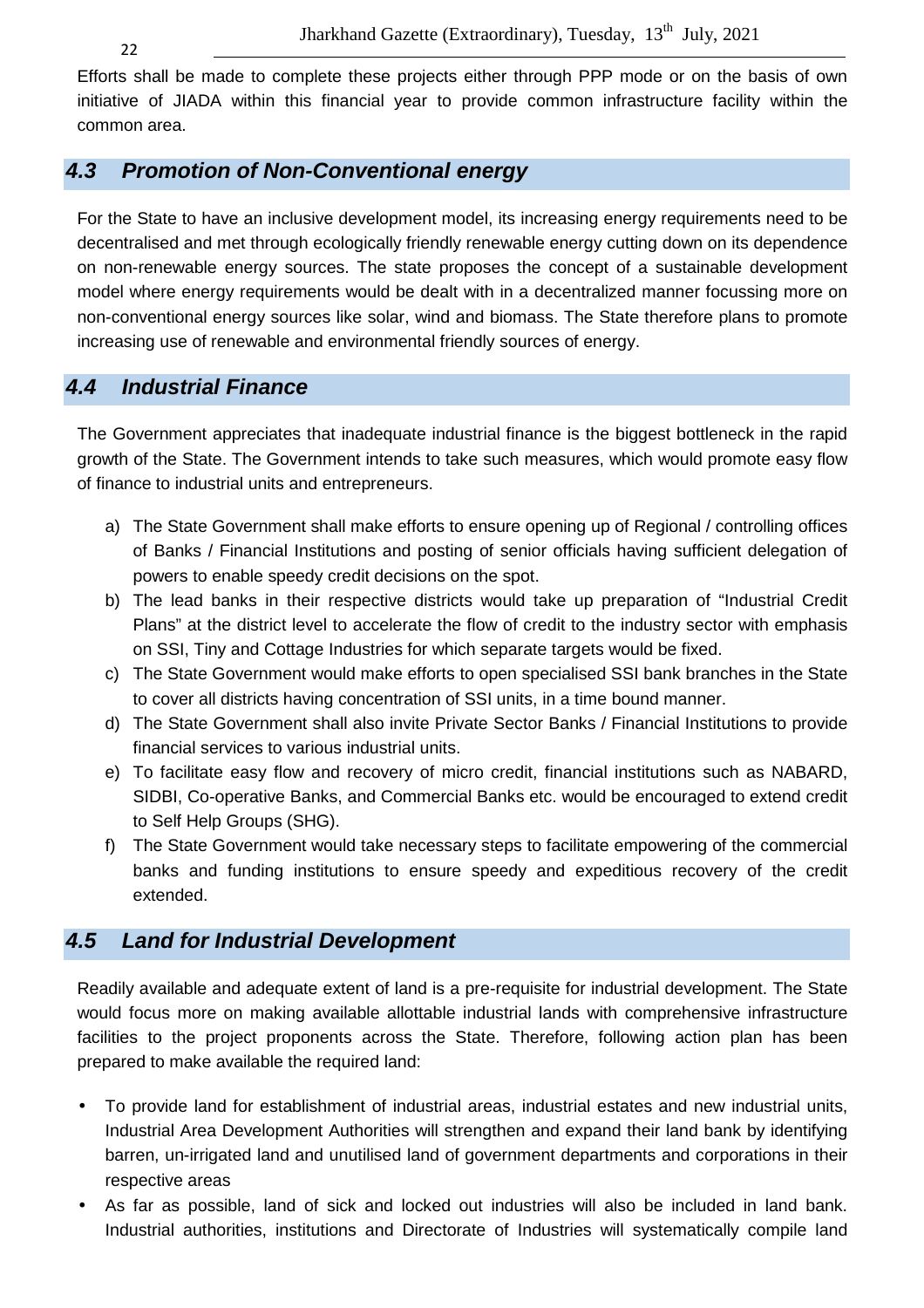availability information to be accessible to potential investors through the Single Window Portal of the State

- Industrial authorities shall identify the land up to Anchal level in the State to develop Mini Industrial Areas, as per the demand of Micro and Small industries
- All steps in the process of land acquisition for the industries would be completed in a time bound manner to enable the timely execution of industrial projects. The resumption of land acquisition for industrial purpose would be done on priority basis

There are four regional authorities under Jharkhand Industrial Area Development Authorities (JIADA), namely, JIADA –Ranchi, JIADA –Bokaro, JIADA - Santhal Parganaand JIADA –Adityapur. These authorities are responsible for acquisition of land and development of infrastructural development such as roads, drainage, water supply and public utilities for the industrial area under their control. It is also aimed to extend advisory services to MSME industries and helping in their growth in putting marketing supply.

Department of Industries has notified objective criteria for allotment of land in these industrial areas in addition to above mentioned regulations and also issued a notification for earmarking of industrial areas on the basis of criteria like type of industries and pollution level.

# **4.6 Industrial Parks Development – Support to Developers**

Industrial Parks have played a pivotal role in industrialisation across the globe. Government of Jharkhand has decided to provide assistance to the private industrial parks also. This is because Private Parks also require assistance in developing common infrastructure in the park and provide facilities to the participating units. This policy proposes incentives and concessions for Public, Private, PPP, JV Industrial Parks:

- 50% of the project cost, up to maximum of Rs 10 crores, incurred on development of infrastructure for general industrial parks.
- 50% of cost, up to maximum of Rs 7 crores, incurred on development of infrastructure in the sector specific private industrial parks.
- The incentives for development of infrastructure of private industrial park will be based on project cost.
- The developer of industrial park availing incentives under this policy will not be provided incentives under any other schemes of the state government, unless specified otherwise, while granting approval of the project. However, the industrial units set up in the private industrial park shall be entitled to the benefits and incentives as provided under Jharkhand Industrial and Investment Promotion Policy and any schemes of the Central and state Government being in force at that time.

To encourage industrial activities of specialised nature at suitable location, sector specific industrial parks have been envisaged in the State.

Following industrial parks are planned to be set up under Government/ Private/ Joint Venture or PPP mode:

- 1) Apparel Fibre and Textile Park.
- 2) IT Park / Software Technology Park (STPI).
- 3) Gems and Jewellery Park.
- 4) Biotech and Herbs Park.
- 5) Chemical and Pharmaceutical Park.
- 6) Food Processing and Meat Processing Park.
- 7) Automobile vendor ancillary industries Park.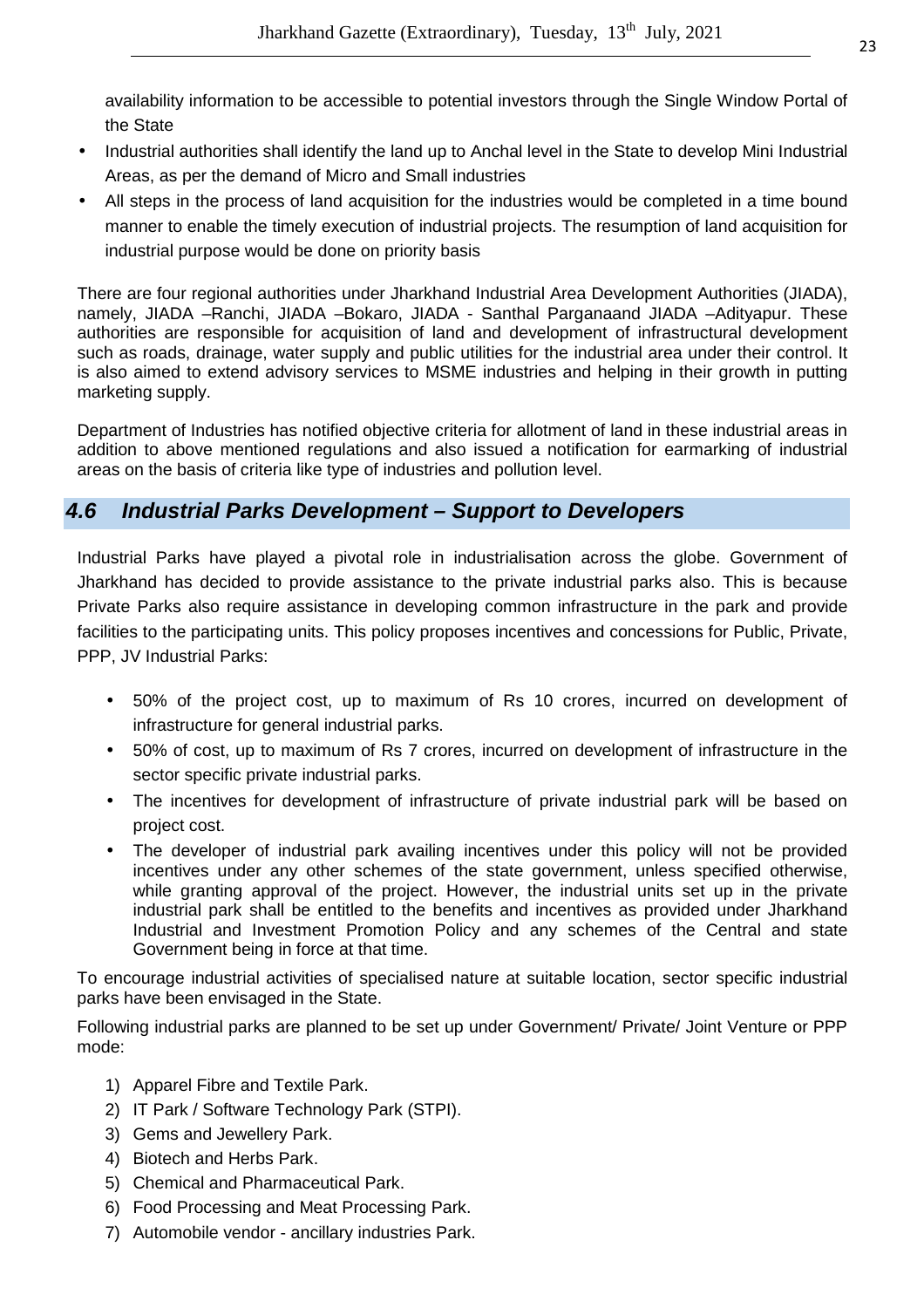8) Any other such activities eg: Ceramic Park, Plastic Park, Knowledge Park, Film City, etc.

# **4.7 Logistics Infrastructure**

# 4.7.1 ROAD NETWORK

Superior road network is essential for inclusive development of any State. Hence, for the development of infrastructure in this area, a comprehensive action plan is proposed for connecting all regions with State highways and other roads.

# 4.7.2 RAILWAY NETWORK

The existing railway-system is being modernised, expanded and up-graded with the support of the Indian railways.

Projects like Doeghar-Dumka, Ranchi-Lohardaga are completed which improve connectivity.

Inland Container Depot is being set up at Tatanagar to facilitate export and high-speed. Freight and passenger train services are also going to be introduced. Eastern Dedicated Freight Corridor passes through Jharkhand covering all the northern states and has connectivity to ports.

# 4.7.3 AIRWAY LINKAGE

The industrial and tourism development needs airway linkages to be developed and strengthened in the State.

Existing Ranchi Airport is well connected to Delhi, Mumbai, Kolkata, Bangalore and Patna, with several flights running daily. Government of Jharkhand will coordinate with airline companies for operation of more commercial flight services from Ranchi airport. Efforts shall be made with appropriate authority for commercial operation of Jamshedpur airport. Air Taxi service between major towns/ cities/ industrial centres, is underway. Also, Air Cargo complex is being setup at Ranchi for products of export oriented industrial units and transportation of perishable goods from the state with the financial assistance from Government of Jharkhand.

Aerospace industries, manufacturing of drones, maintenance of aircrafts etc are the sunrise industries in the country. Existing infrastructure available in the air strips of the state shall be utilised to encourage setting up of these industries and services in the state.

#### 4.7.4 GAS PIPELINE NETWORK

To ensure availability of ample natural gas as clean energy for industrial development, a Gas Grid will be developed in the State. Necessary steps will be taken to ensure supply of natural gas according to industrial and domestic demand in the State.

Prominent industrial areas will be identified and included in the gas grid map by coordinating with Gas Authority of India Ltd (GAIL) and other oil & gas companies operating in similar fields engaged in laying the proposed natural gas pipeline network from east coast of the country. Efforts would be made to make gas available through pipeline to maximum areas, especially industrial locations. MoU has been already signed between Government of Jharkhand and GAIL to establish gas pipeline network in the state.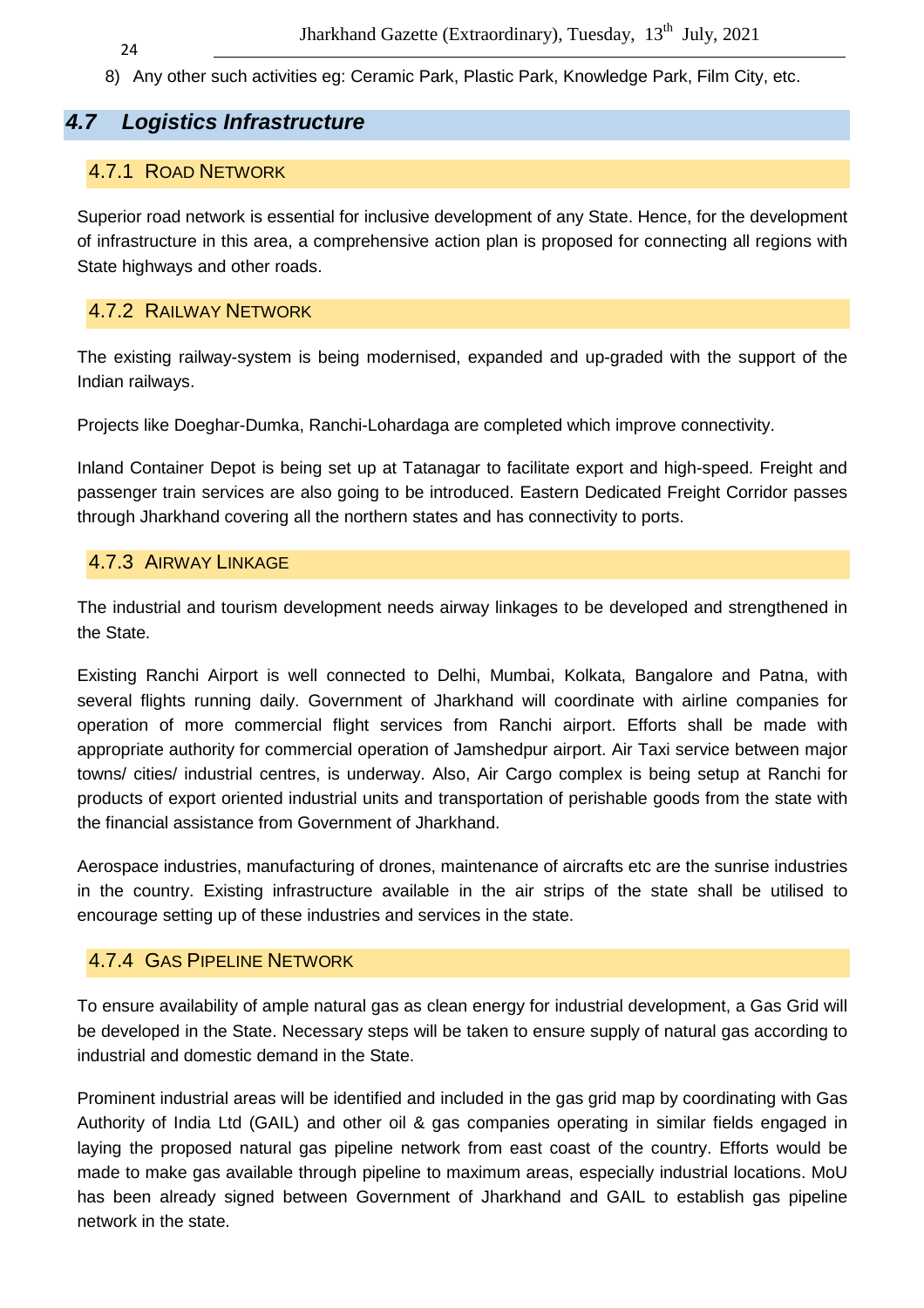#### 4.7.5 POWER

The availability of coal in abundance makes Jharkhand an ideal state for setting up thermal power plants. The Government of Jharkhand has signed MoU with the Government of India as a token of its commitment to the reforms in the power sector and Jharkhand is the first state to come under UDAY Scheme.

The work on renovation and modernisation of existing power generating stations has already commenced. In order to accelerate the growth in the power industry, the State government is also encouraging public/ private participation and is inviting investment from the industry.

Government of Jharkhand had signed an MOU with NTPC to develop a 4000MW power plant at Patratu thermal power station. Phase-I of Patratu Super Thermal Power Station is expected to commission in fourth quarter of 2022-2023.

State Government Power Distribution Company is providing power connections to industrial units through Single Window system. In addition to this, investors would have an option of getting power connection from DVC and JUSCO in some industrial areas in the state as an alternative to power source apart from JBVNL.

#### 4.7.6 WATER SUPPLY AND DRAINAGE

Of all the critical factors for industrialisation, water is an essential one. Sufficient water is available in the state; therefore, to supply water according to the demand of industries and to strengthen the drainage system for water and waste, efforts will be made to ensure private participation. Water would be made available to the industries on priority basis. For this purpose, rainwater harvesting, recycling of used water by industries, laying of separate pipeline for industrial water use will be promoted as per State water policy.

- Efforts will be made to impress on investors to implement appropriate measures for rational use of this scarce resource and the need for adoption of minimum water consumption technologies and also fixing the percentage of water requirement to be used by recycling of water after use in industries and treatment of waste water
- Department of Water Resources in consultation with Department of Industries, Department of Energy and other Departments will make periodical review of allocation of water to Industries/Power plants etc. and reduce/deal locate/reallocate the water on actual requirement keeping in view the immediate future need
- Storage intervention by industrial units will be encouraged to meet the industrial water demand during non-monsoon period

#### 4.7.7 TELECOMMUNICATION NETWORK

It is extremely important to further strengthen telecommunication system in the state since it is the backbone of IT/ ITeS sector and e-governance. This sector has been identified as priority for the state, so that its benefits are available to the rural and urban areas in addition to industries.

State government shall promptly provide necessary administrative assistance to agencies related to the development of broadband, high speed communication and data connectivity, and similar new technologies for transfer of information and data at high speed.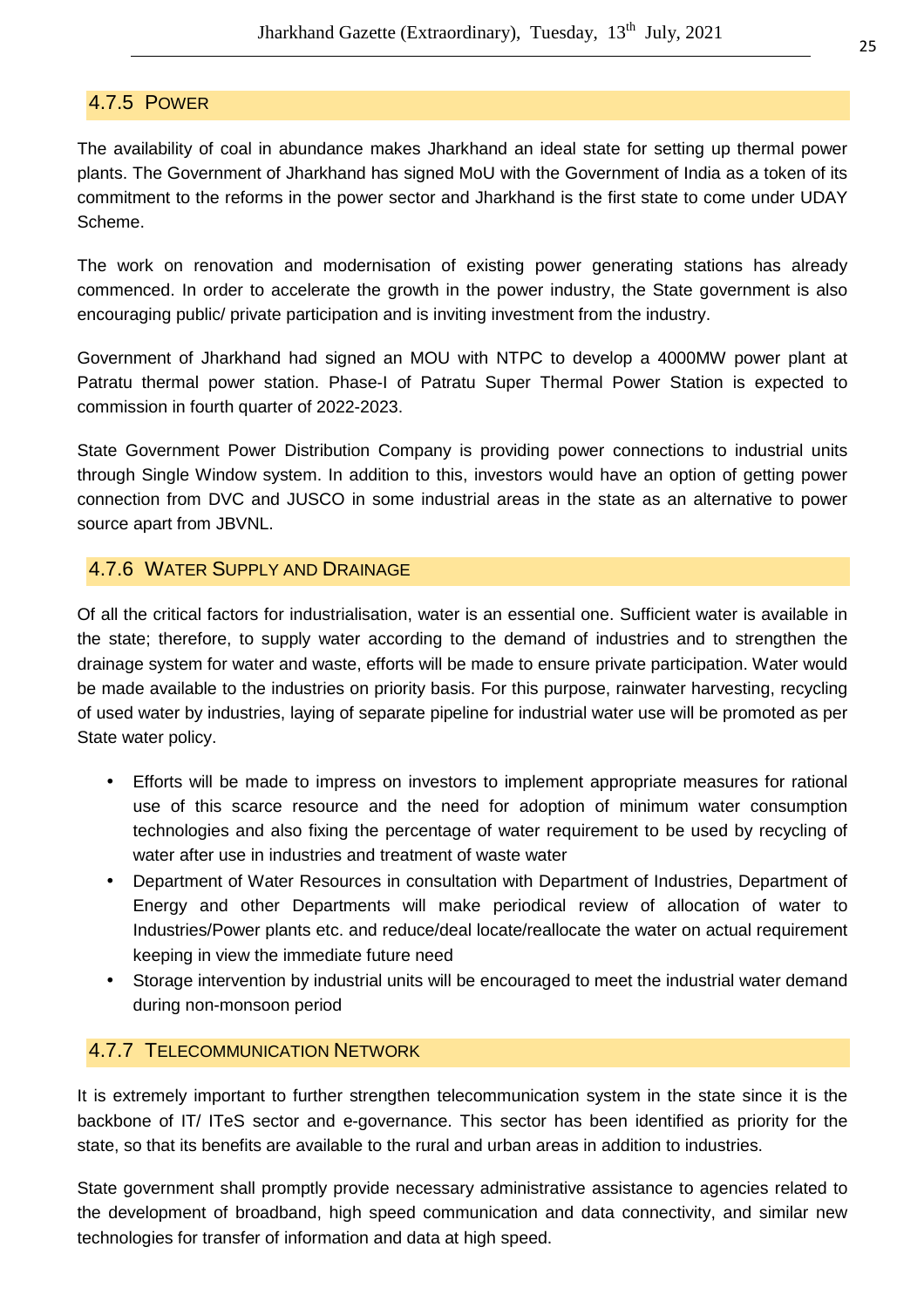Jharkhand State Information and Communication Network (Jharnet) is the State-of-the-art communication network connecting State headquarters with headquarters of 24 districts, 35 subdivision and 212 blocks. Jharnet is a broad band IP based E-Governance network which provides a secure platform to transfer data across the State.

All district headquarters are connected by optical fibre cable media and advanced technologies that help linking rural area through WLL networking which are in place. All gram panchayat headquarters will be connected via optical fibre network.

#### 4.7.8 INFRASTRUCTURE SUPPORT FOR EXPORTS

#### 4.7.8.1 EXPORT INFRASTRUCTURE

Sound physical Infrastructure with availability of key utilities will attract investors. Further, export infrastructure is key to support exporters for movement of goods and logistics of shipment. Special emphasis will also be given for quality power and high-speed internet facility. Additional and critical export related infrastructure will be developed with fund from state budget.

The concerned Departments/ Organizations of the Government would be mandated to reserve certain percentage of their annual budget for supporting critical projects coming under their purview.

# 4.7.8.2 INCREASING RAILWAY NETWORK

The State would prevail upon the Central Government for taking up new railway projects specially to provide port connectivity from major business centres of the State. These rail network corridors will provide an impetus for industrial growth across various export pockets. Railway sidings to industrial corridors would also be provided for easy movement of goods.

# 4.7.8.3 ENCOURAGING ICDS & CFCS

Inland Container Depots (ICD) are important parts of the rail network for movement of containers. The state presently has only one ICD at Jamshedpur. More ICDs will be established at other clusters. Dedicated Eastern Freight Corridor between Amritsar and Kolkata is passing through the State.

Container Freight Station (CFSs) facilities are vital for movement of export goods and these facilities are not available currently in the State. Development of CFSs would be encouraged at potential locations to help exporters especially in MSME segments which generally ship small quantities as they cannot utilize a full container load.

# 4.7.8.4 TRADE AND INFORMATION CENTRE

State-of-the-art Trade and Information Centre like World Trade Centre equipped with all trade related facilities for display of goods, conduct of buyer-seller meets etc. will be made available to exporters. An Exhibition and Convention Centre is proposed at Ranchi. In addition to this, kiosks will be established at the Four Jharkhand Industrial Area Development Authorities.

# 4.7.8.5 PRODUCT SPECIFIC PARKS

With a view to provide common services for certain thrust products for exports, State would establish product specific parks (PSP) in areas close to the manufacturing centres of such identified products. Such parks may be set up in Food Processing, Engineering and Auto component and value-added products of minerals which have potential for exports.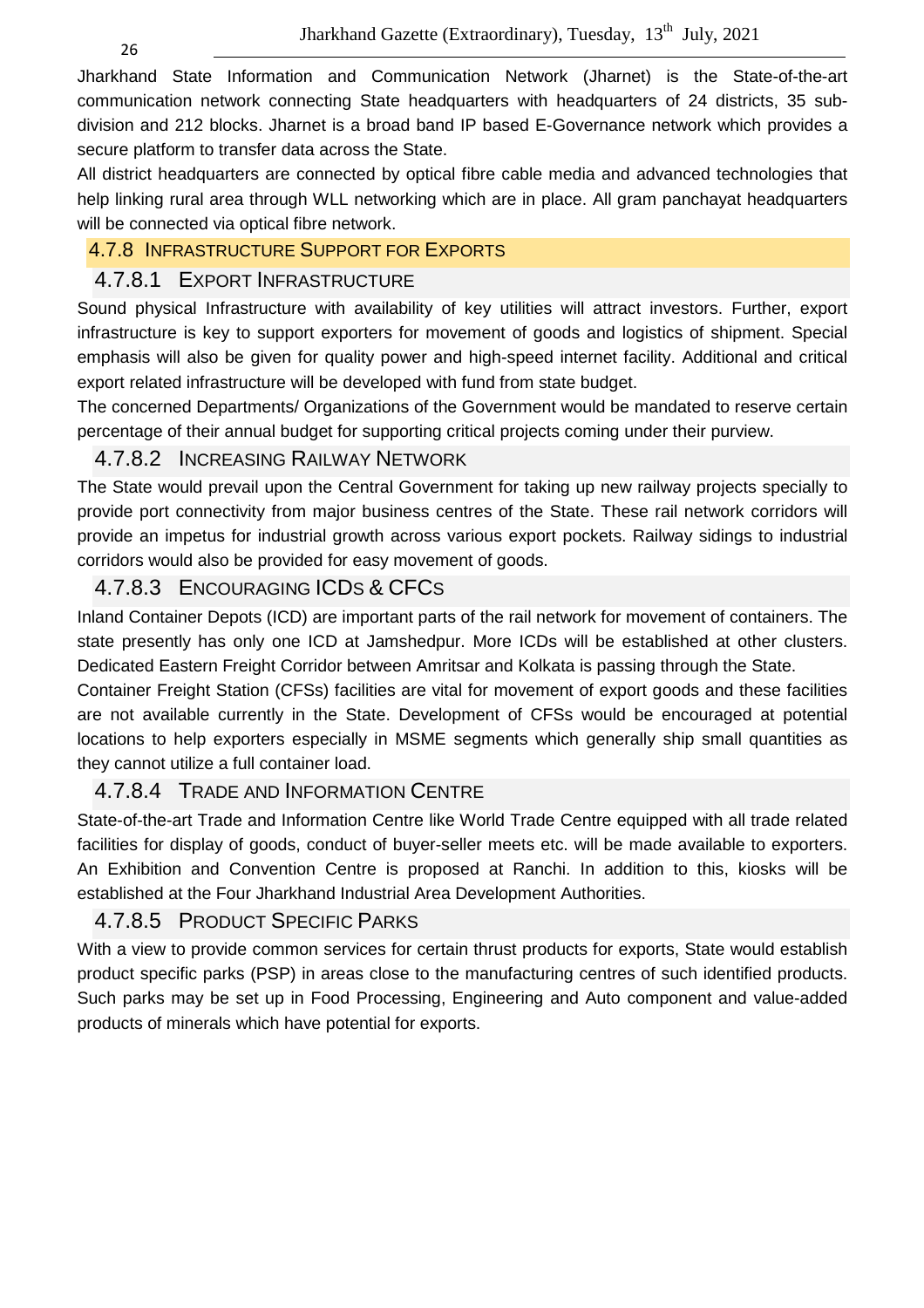# **4.8 Industrial Infrastructure**

#### 4.8.1 SPECIAL ECONOMIC ZONE (SEZ)

The Government of Jharkhand intends to develop SEZ and other export-oriented parks for fast industrial growth of the state. For this purpose, land acquisition and infrastructure development shall be supported through state budget.

#### 4.8.2 INDUSTRIAL CORRIDOR

Transportation and communication add cost to the finished goods as well takes time. The Department of Industries has earlier requested JINFRA to prepare 'Diagnostic Study' for Industrial Corridor along Ranchi-Patratu-Ramgarh State Highway. Preliminary Diagnostic Assessment report has already been prepared.

State Government shall also initiate necessary steps to identify/ promote / develop new industrial corridors. Efforts will be made to develop the corridor with 25 KM each side of 4 laning across industrial corridors. The Industrial Corridor will be equipped with an array of infrastructural support such as power facilities, rail connectivity, Industrial Estates, SEZs and cluster with top-of-the line infrastructure.

#### 4.8.3 PROMOTION OF CLUSTER DEVELOPMENT IN THE STATE

The State Government will promote cluster development of industries under existing schemes of Government of India. All necessary support shall be extended for cluster development of industries under the relevant schemes of Government of India viz Small Industry Cluster Development Programme of Ministry of MSME and IIUS Scheme of Directorate of IPP

Quality of infrastructure in industrial clusters of the State would be upgraded through a cluster development action plan in collaboration with industries and all other concerned departments / agencies availing the Government of India schemes. State Government will support and supplement the cluster plans depending upon the nature of cluster, sustainability of activities and other considerations

Clusters are being implemented to increase productivity, upgrade technical skills, competitiveness and capacity building of enterprises. Adityapur Auto Cluster has state-of-art testing facilities and CETP, and Hazardous Waste Management facility is under construction. Electronic Manufacturing Cluster has been developed at Adityapur.

# **5 Schemes for Revival of Sick Units**

Sick enterprises lead to problems like unemployment, revenue loss to State and Central Government and increase in non-productive assets. Sickness is due to various reasons like obsolete product or technology, poor management, financial and marketing problems etc. This needs support from financial institutions, Government and from owners for converting non-productive assets to productive assets. The state may financially support an enterprise by a new promoter to acquire or purchase a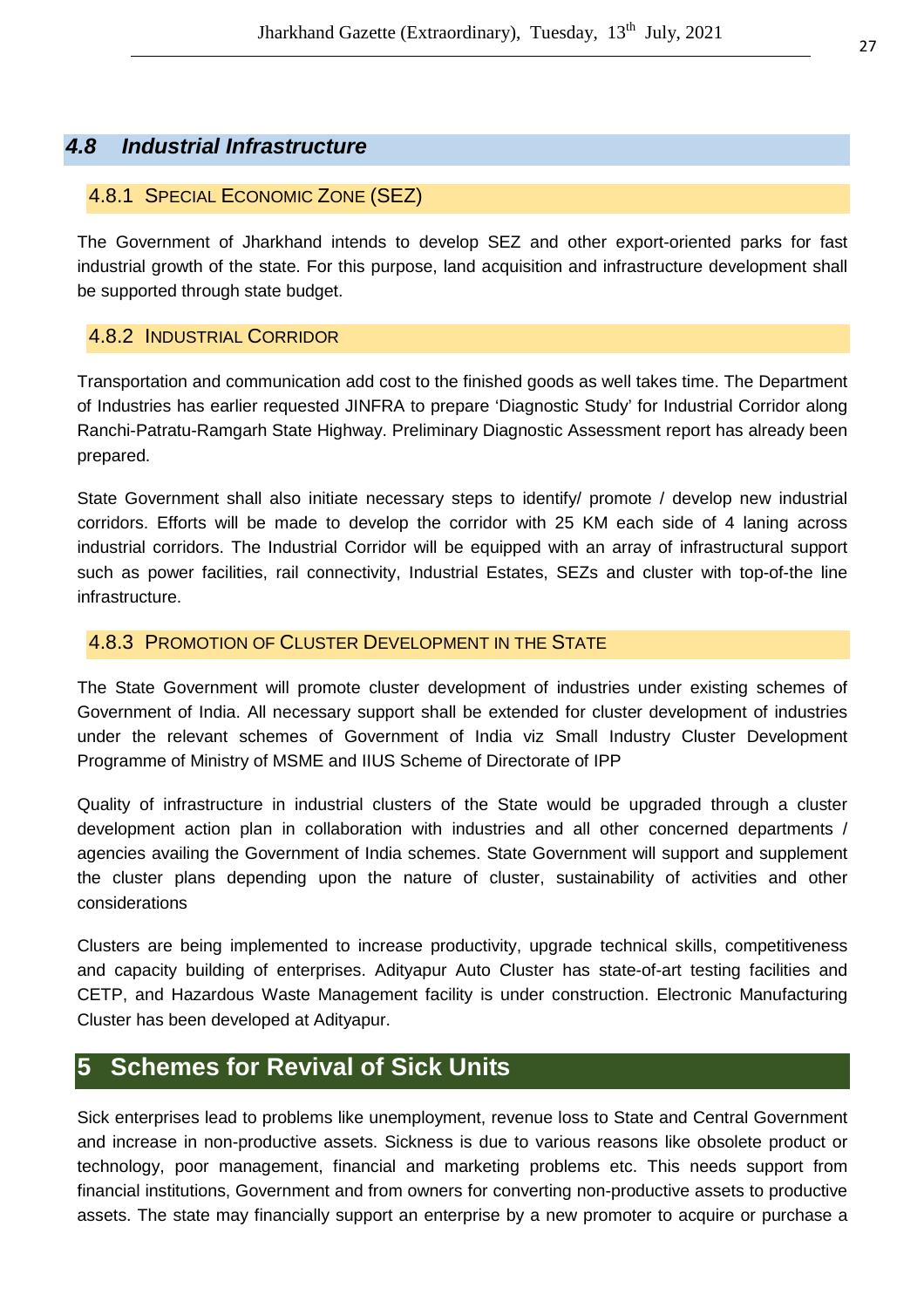28

sick entity for making it viable. With this view, comprehensive package will be formulated for revival of viable sick enterprises.

The State first will form Asset Reconstruction Corporation to help revive the Sick Industrial Units.

# **5.1 General Industry**

The State Government intends to take measures for prevention of sickness and revival of willing and viable sick industries. Periodic coordination meetings with the industrialists / entrepreneurs and financial institutions by Jharkhand Industrial Area Development Authority under the Chairmanship of Regional Directors of JIADA under their command area and at the State level under the Chairmanship of the Director of Industries for the rest of areas shall be reviewed to ensure early detection of sickness / problem, and preventive measures for the same shall be taken.

# **5.2 MSME Sector**

For the revival of willing and viable MSME units, the State Government proposes to form a State Level Apex Body with Director of Industries as its head to consider such revival efforts. The State Level Apex body for rehabilitation of sick industry would recommend required restructuring of management, funding etc. for approval of Government under existing provisions.

The sick MSME units would be identified by such Apex body w.e.f. such date as per the guidelines issued by RBI. Appropriate packages of relief and concessions for such units would be approved for their rehabilitation. The units declared sick by such body and opting for rehabilitation shall be eligible for relief and concessions by banks and financial institutions, as per the guidelines of the RBI within a specified time frame.

# **5.3 Functional Aspects**

Sick units shall be eligible for all incentives on fresh and new investment for revival available to new units under this policy, provided the unit has not availed incentives as a sick unit under any earlier industrial policy.

The Guidelines of the Reserve Bank of India / SIDBI would be relied upon to identify the sickness in Micro, Small and Medium Units.

Sick units shall be allowed full rebate on delayed payment surcharge during the period of sickness, if it is included in the dues of Electricity Board.

In case of disconnection of electricity, the sick unit shall be exempted from AMG charge and other contractual guarantee charges for the period of disconnection.

The balance amount of electricity dues of such sick unit after deduction of the aforesaid amount shall be paid by the unit in such instalments as may be determined by such Apex body on case to case basis without any delayed payment surcharge. However, if such unit fails to pay any instalment in time, for such delay in payment, it shall be liable to pay delayed payment surcharge for such duration at the rate fixed for such delayed payment surcharge.

The Committee shall make an assessment of sick / closed State Public Sector Undertakings and for revival of technically and economically viable such undertakings, recommend adequate measure which may include manpower rationalization / disinvestment / financial restructuring etc.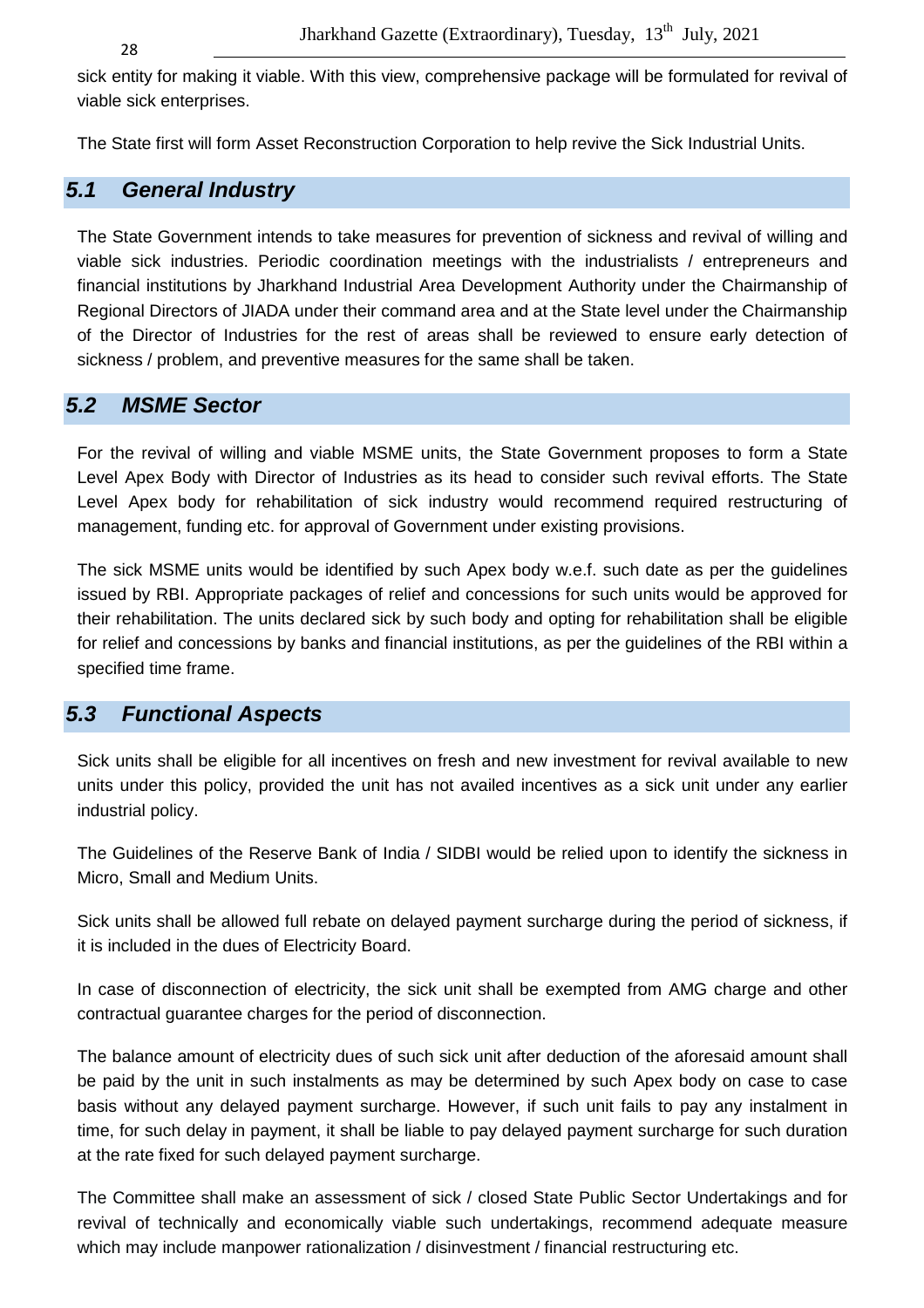Rehabilitation measures for sick / closed but potentially viable industrial units may inter-alia include financial support / relief and concessions from various Government Departments / organizations and / or additional facilities including allocation of power from SEB / DVC and any other agency / statutory body / local authority.

Sick units can avail exit policy of Industrial Area Development Authorities of the State after approval of competent authority.

# **5.4 Incentives**

The Sick Units shall be entitled to get

- 1. Deferment of Recovery of Arrears of Electricity Duty, Power Bills, Property Tax, Water and other Charges for a period of 5 years.
- 2. Reimbursement of 50 % of diagnostic cost, maximum up to Rs. 2 Lakhs in addition to the existing provisions.

# **6 Fiscal Incentives**

Government of Jharkhand proposes to provide the best incentives, exemptions and concessions for industrial units to be established in the state. The procedure for the above shall be streamlined and made online to have easy and transparent access.

# **6.1 Comprehensive Project Investment Subsidy (CPIS)**

- a) MSME units shall be entitled to get CPIS for investments made in fixed capital investment. Subsidy under CPIS for MSME shall be admissible at the rate of 25% of investments made in fixed capital investment.
- b) Non MSME Units shall also be entitled to get Comprehensive Project Investment Subsidy (CPIS) for investment made in:
	- Plant and Machinery
	- Pollution Control Equipment
	- Environment friendly alternative power generation equipment
	- Employee Welfare (EPF, ESI, Health Insurance Scheme)
- c) The qualifying amount of investment for subsidy for non MSME units under CPIS will be calculated giving weightage of 50% to investment made in Plant and Machinery, 20% each to investment in pollution control equipment and environment friendly alternative power generation equipment and 10% to investment in employee welfare (EPF, ESI, Health Insurance)

| <b>Type of Unit</b> | <b>Maximum Limit</b> | <b>Maximum Admissible</b><br><b>Subsidy</b> |
|---------------------|----------------------|---------------------------------------------|
| Micro               | 25% of FCI           | <b>Rs. 1 Cr.</b>                            |
| Small               | 25% of FCI           | <b>Rs. 5 Cr</b>                             |
| Medium              | 25% of FCI           | <b>Rs. 10Cr</b>                             |
| Non-MSMEs           | 25% of FCI           | <b>Rs. 25Cr</b>                             |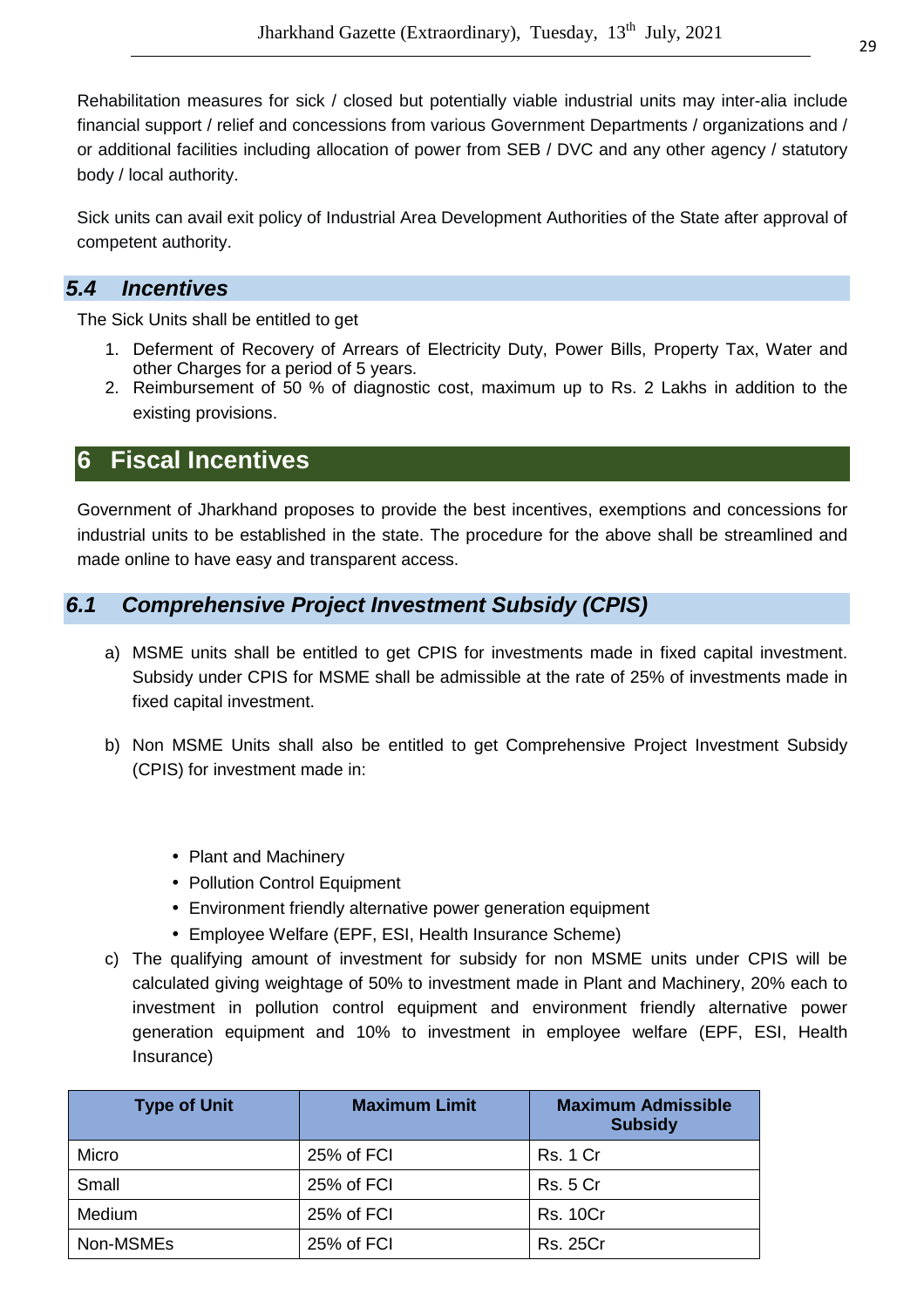30

- d) Applicable CPIS will be disbursed to MSME and Large sector units in two instalments with 50% in first year and balance 50% in third year while for Mega/ Ultra Mega units, CPIS will be disbursed in three instalments with 50% in first year, 25% in third year and balance 25% in fifth year.
- e) SC/ST/Women/Differently abled Entrepreneurs will avail 5% additional benefit under CPIS. This benefit shall be applicable only to residents of Jharkhand. For the purpose of this clause, those persons will be eligible for benefit under SC/ST category that are issued caste / residential certificate to this effect by competent authority as notified by Government of Jharkhand. Similarly, those persons will be deemed to be of differently abled category that are certified by a competent Medical Board to have Differently abled of more than 40%
- f) Industrial units entitled for benefits in the above category under Government of India Scheme will not be eligible to get benefits under the same category under this policy.

# **6.2 General Incentives**

#### 6.2.1 STAMP DUTY AND REGISTRATION FEE

All Industrial units will enjoy 100% reimbursement of stamp duty and registration fee for land directly purchased from the raiyats / acquired through consent award (lessee of JIADA / industrial parks will not be eligible for this benefits). This facility will be granted only for the first transaction for a particular plot of land

# 6.2.2 QUALITY CERTIFICATION

- a) High priority is being accorded by the State government for improvement of quality of the industrial units and will be provided with assistance for obtaining quality certification from B.I.S. and other internationally recognised institutions **@ 100% of the expenditure incurred up to maximum of Rs. 10.00 lakh**
- b) Units obtaining certification / accreditation under any of the following internationally recognised / accepted standards will be eligible for the benefit
	- ISO-9000 Quality Management System
	- ISO-14000 Environmental Management System
	- ISO-18000 Occupational Health and Safety Standards
	- BIS certification
	- Social Accountability Standards
	- Green Energy Certificate
	- Bureau of Energy Efficiency (BEE) Certificate
	- LEED Certification in New and renewable Energy
	- Internationally accredited eco-labels OKE-TEX 100 etc.
	- Any other nationally/ internationally accredited certification that will enable better market positioning
- c) An Enterprise can avail the facility for more than one certification during the policy period subject to maximum limit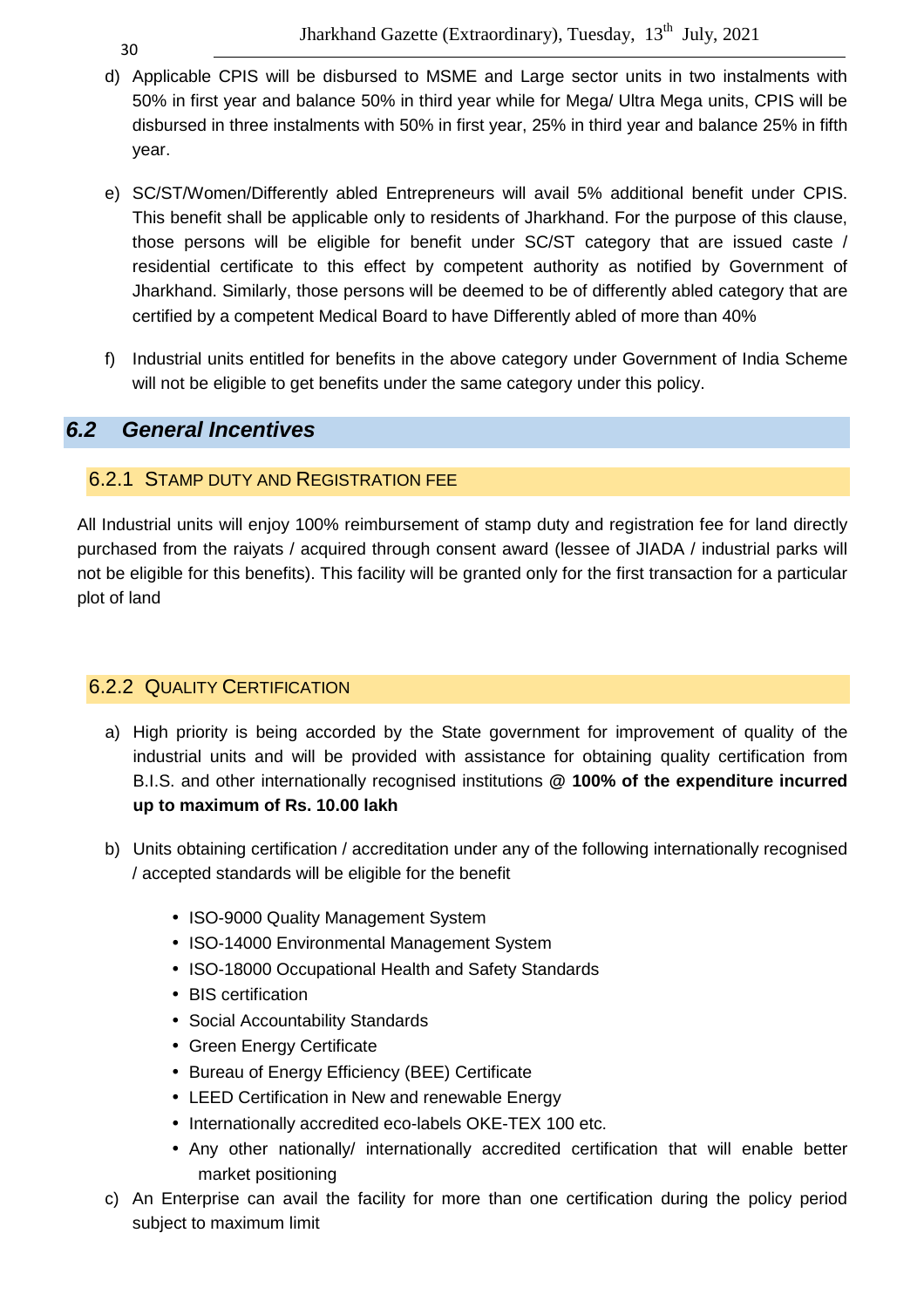d) Incentives for quality certification (ISO-9000, ISO-14000 etc.) are also being given by Government of India. State Government will promote and facilitate the Unit getting such benefits on priority basis

#### 6.2.3 PATENT REGISTRATION

Industrial units will be encouraged for filing their successfully generated, registered and accepted patents based on their original work / research. The State Government will provide **financial assistance of 50% of the expenditure incurred, up to a maximum of Rs. 10 lakh, per patent**. Out of these a maximum of Rs 4 lakh may be given on expenditure incurred in filing of patent, attorney fees, patent tracking etc. and up to maximum of Rs. 10 lakhs on final acceptance of the patent.

#### 6.2.4 SUBSIDY / INCENTIVE ON SGST

This facility will be available to all industries including MSME, Handloom, Sericulture, Handicraft, Khadi and village industries products, as given below:

- a) New MSME units will be given incentive of 100% NET SGST per annum for five years from the date of Production with a ceiling of maximum 100% of total fixed capital investment made.
- b) New large projects will be given incentive of 100% of NET SGST per annum for seven years from the date of Production with a ceiling of maximum 100% of total fixed capital investment made.
- c) New mega projects will be given incentive of 100% of NET SGST per annum for nine years from the date of Production with a ceiling of maximum 100% of total fixed capital investment made.
- d) New ultra-mega projects will be given incentive of 75% of NET SGST per annum for twelve years from the date of Production with a ceiling of maximum 100% of total fixed capital investment made.
- e) Industrial units which have qualified to be new unit by expansion / modernisation / diversification will be entitled to get similar benefits in respect of SGST. However, they have to maintain separate record of production, investment details and SGST paid/ payable after such expansion / diversification / modernisation. In case, maintaining a separate record is not possible by such units the benefit to such eligible units shall be available in the ratio of installed capacity.
- f) Any unit claiming these benefits will have to get registered with Commercial Taxes Department, Government of Jharkhand and shall have to file all their statutory returns.
- g) Industrial units shall be eligible for reimbursement of NET SGST paid as per their criteria provided. Operational guideline for reimbursement of NET SGST will be issued separately.

#### 6.2.5 GRANT FOR CLUSTER DEVELOPMENT

A grant of 15% of the grant released by the Government of India shall be offered by State Government to Cluster schemes approved by Government of India for the State to SPV/ promoter.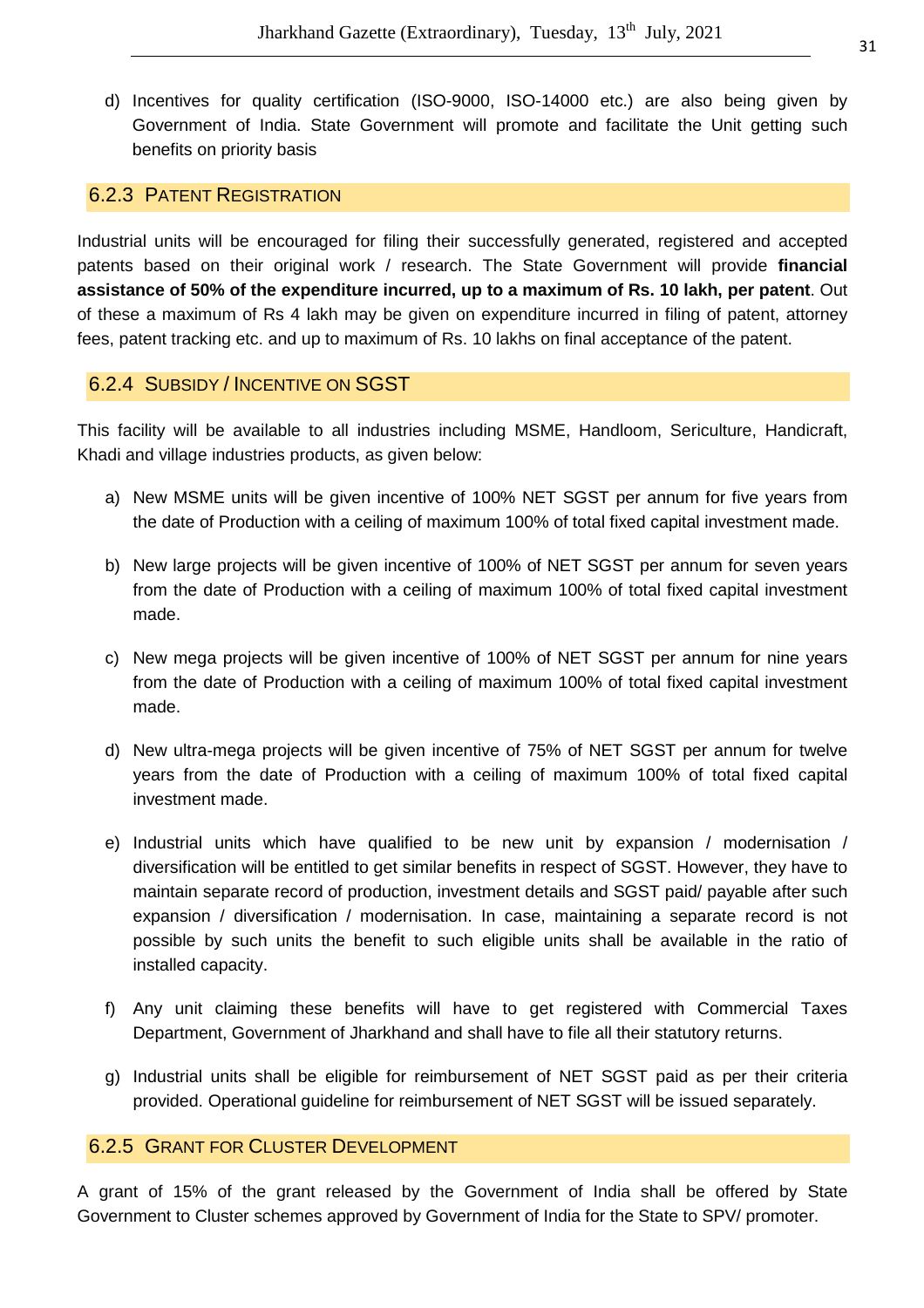#### 6.2.6 INCENTIVE FOR CAPTIVE POWER PLANT

100% Electricity duty of New or existing industrial units setting up captive power plant shall be reimbursed after payment of electricity duty for a period of five years for self – consumption or captive use (i.e. in respect of power being used by the plant) from the date of its commissioning.

#### 6.2.7 INTEREST SUBSIDY

New MSME units and non MSME sector units shall be entitled to interest subsidy for timely payment @5% per annum on total loan availed from public financial institutions / Banks for period of five years from the date of Commercial Production subject to total maximum limit of

- Rs. 15 Lakhs for Micro Enterprises
- Rs. 50 Lakhs for Small Enterprises
- Rs. 1 crore for Medium Enterprises
- Rs. 3 Crores for non-MSME Sector units

Units which are classified as Non-performing Asset (NPA) at the time of making the application will not be eligible to avail such incentive.

In addition to the interest subsidy, the guarantee fee charged under the Credit Guarantee Trust for Micro and Small Enterprises (CGTMSE) scheme to Micro and Small Enterprises (MSEs) will be reimbursed to the enterprises in order to improve the CGTMSE coverage for collateral free loans in the state.

# **6.3 Special Incentives**

#### 6.3.1 ANCHOR UNIT SUBSIDY

In addition to the incentives above, the Eligible Anchor Units shall receive an additional 5% of the Capital Subsidy. This is applicable to the First 2 Anchor Units in a District. The details of the Anchor Units and the procedure shall be detailed out in the guidelines.

#### 6.3.2 EARLY BIRD SUBSIDY

For the Units that come up within a period of two years from the Date of Notification of this policy, Additional 5% of the Capital Subsidy shall be provided in addition to the other incentives mentioned in this Policy. The details of the Early Bird Subsidy and the procedure shall be detailed out in the guidelines.

#### 6.3.3 INCENTIVES FOR BREWERIES AND DISTILLERIES

For the Purpose of development of this sector, a reimbursement of maximum 25% of the VAT paid by the Brewery and Distillery shall be reimbursed for 5 years, subject to a maximum ceiling of 200% of the Capital Investment. The units which commence production in first two years of the policy period can avail the full benefit of 25% if the DOP is within the first two years of this policy period. The units whose DOP is beyond two years but within the expiry of this policy, the reimbursement would be 15% for operational period of the policy as per their DOP.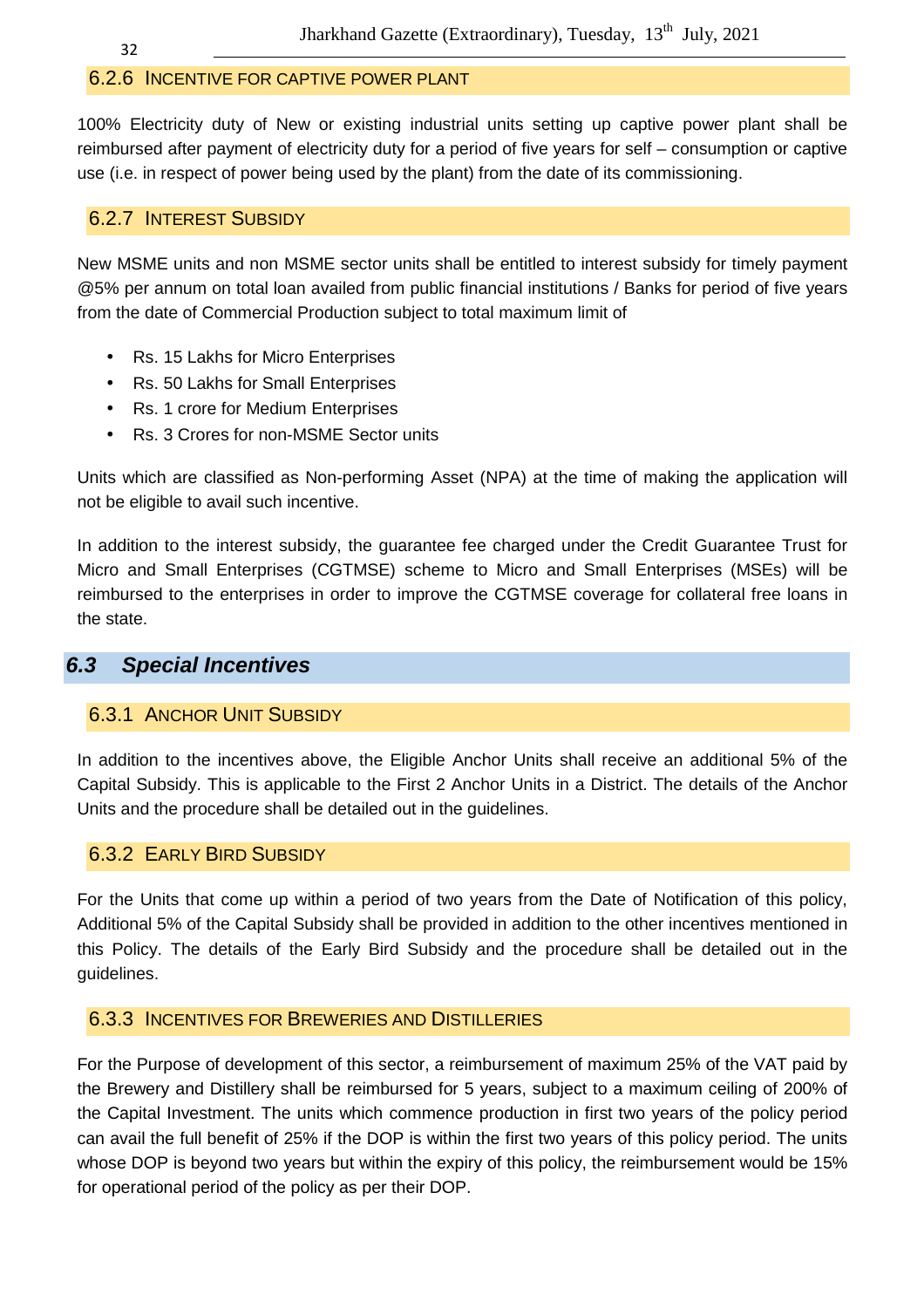Note: This incentive shall not be applicable if penalties are imposed on the units and if there is a difference of amount between the as assessed and accepted under the prevailing rules. Industries Department in conjunction with the Excise Department shall come up with the detailed guidelines for operationalizing this incentive.

#### 6.3.4 INCENTIVES FOR SETTING UP OF EDUCATIONAL AND TECHNICAL INSTITUTES

Willing organisations / investors setting up Medical Colleges, Private Universities (with at least 30% of total intake for professional Job oriented courses), Engineering Colleges in the State, and adhering to the established norms of their respective National bodies eg. MCI / AICTE etc will have the status of Industries. These institutions must adhere for reservations in admission to the students of the State who are residents of the State as per norms stipulated by Personnel Department and Higher & Technical Education Department of Government of Jharkhand.

Incentives will be applicable for Institutes meeting the UGC guidelines- World Class Institution deemed to be university Regulations, 2016 and under amendment in clause 11.7 of Regulation 2021, if any Institute of Eminence Deemed to be University desired to establish off-campus, then the incentive can be applicable for such institutes only.

| <b>Engineering Colleges and Technical Institutes</b> |                                                                                                                                                               |  |
|------------------------------------------------------|---------------------------------------------------------------------------------------------------------------------------------------------------------------|--|
|                                                      | Minimum 100 seats and Upto 25% of the Capital Investment (apart from Land)<br>at least $\,$ 5 streams of $\,$ made subject to a maximum limit of Rs. 20 crore |  |
| engineering with adequate<br>infrastructure          | Interest Subsidy Upto 5% for a period of 5 years                                                                                                              |  |
|                                                      | 100% reimbursement of stamp duty and registration fee                                                                                                         |  |

For Private Universities, Incentive will be applicable based on grading by National Assessment and Accreditation Council (NAAC) as per below detail

| <b>NAAC Grading</b> | <b>Incentive (In Rs Crore)</b> |
|---------------------|--------------------------------|
|                     |                                |
|                     |                                |
| B++                 |                                |
|                     |                                |
|                     |                                |
|                     |                                |

(Note: If a University graduates from one grade to another, then it is eligible to the difference amount between the two grades as per the above table. For ex: If a University moves from Grade B to Grade B+, then it is eligible to get 1 Cr6-5) as incentive, whereas if it directly gets a grade of B+, then it is eligible for Rs. 6 Crores incentives and so on.)

Above incentive related to Private Universities will be disbursed after due approval and consultation with Department of Higher, Technical Education& Skill Development.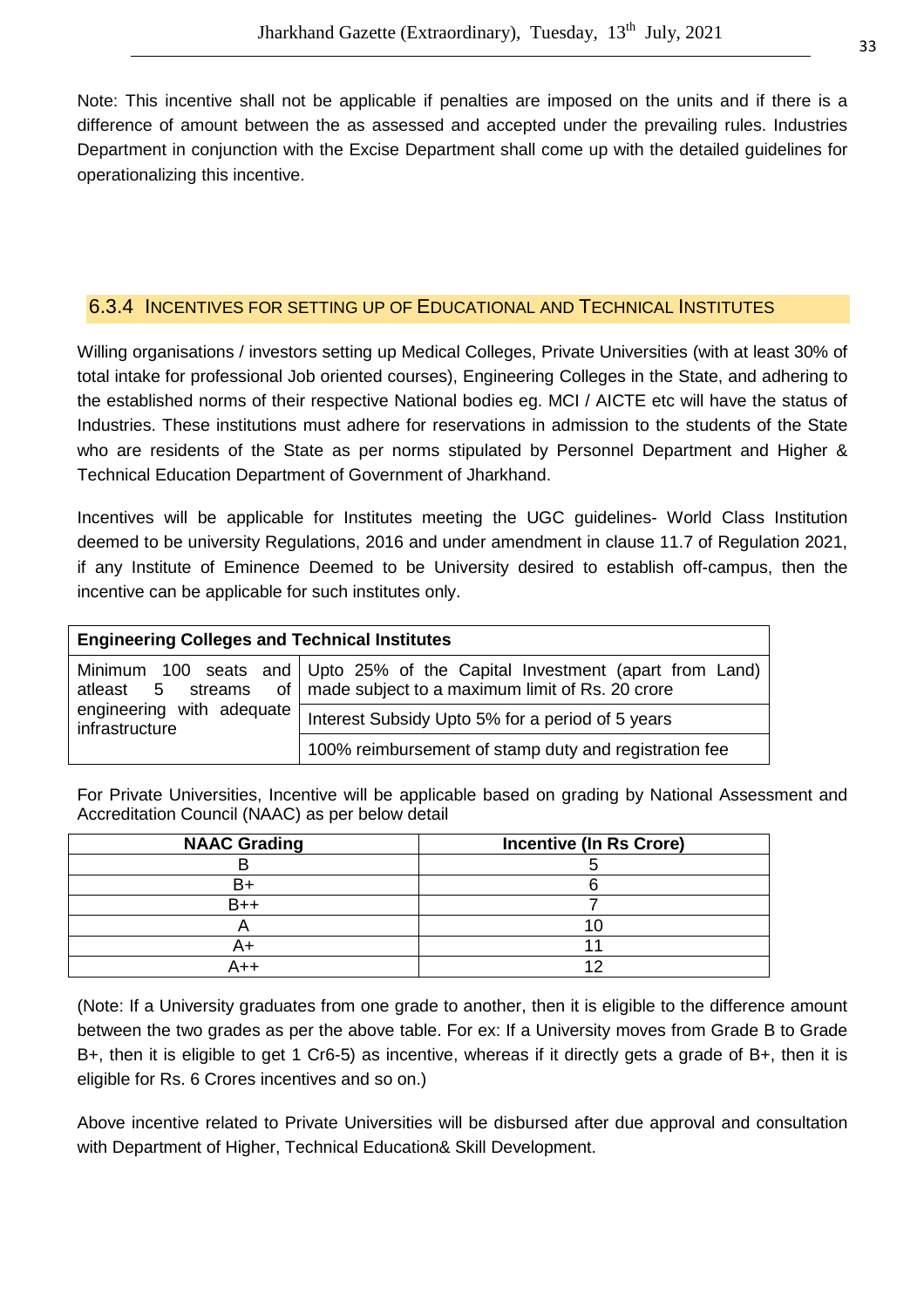# 6.3.5 INCENTIVES FOR SETTING UP OF HEALTHCARE FACILITIES

The efforts may be augmented by support through various kinds of subsidies to the private and other sectors. For setting up of the following Medical Institutions/Facilities, incentives have been proposed in this policy:

- (v) Multi-Specialty Hospital (Grade I) having:
	- e. Capital Investment of at least INR 10 Cr
	- f. Two or more specialties with ICU, OT (major, minor), Labour room, Diagnostics, Pharmacy etc.
	- g. At least 50 beds for specialty care
	- h. Entry level NABH accreditation.

(vi) Multi-Specialty Hospital (Grade II) having:

- e. Capital Investment of at least INR 25 Cr
- f. Two or more specialties with ICU, OT (major, minor), Labour room, Diagnostics Pharmacy etc.
- g. At least 100 beds for specialty care
- h. Entry level NABH accreditation.

(vii) Super-Specialty Hospital having:

- e. Minimum Capital Investment of INR 50 Cr
- f. Facility for diagnosis and treatment of patients, offering one or more Super Specialty Services. Super Specialty Services shall include the following:

Medical Super Specialty: Cardiology, Clinical Hematology including Stem Cell Therapy, Clinical Pharmacology, Endocrinology, Immunology, Medical Gastroenterology, Medical Genetics, Medical Oncology, Neonatology, Nephrology, Neurology, Neuroradiology etc.

Surgical Super Specialty: Cardiovascular Thoracic Surgery, Urology, Neurosurgery, Pediatric Surgery, Plastic & Reconstructive Surgery, Surgical Gastroenterology, Surgical Oncology, Endocrine Surgery, Gynecological Oncology, Vascular Surgery, Spine Surgery, Organ Transplant etc.

- g. At least 150 beds for specialty beds including 25% beds reserved for super specialty care
- h. Final level NABH accreditation.
- (viii) Nursing Colleges commencing Post Graduate Degree Programmes or Specialty Nursing Courses recognized by Jharkhand Nursing Council

Following incentives have been proposed for setting up of the above Medical Institutions/ Facilities:

D. Subsidy on Capital Investment:

| Category                        | <b>Subsidy</b>                                                                                 |
|---------------------------------|------------------------------------------------------------------------------------------------|
| <b>Multi-Specialty Hospital</b> | Upto 25% of the Capital Investment (apart from Land) made                                      |
| (Grade I)                       | subject to a maximum of INR 5 Cr                                                               |
| <b>Multi-Specialty Hospital</b> | Upto 25% of the Capital Investment (apart from Land) made                                      |
| (Grade II)                      | subject to a maximum of INR 12.5 Cr                                                            |
| <b>Super-Specialty Hospital</b> | Upto 25% of the Capital Investment (apart from Land) made<br>subject to a maximum of INR 25 Cr |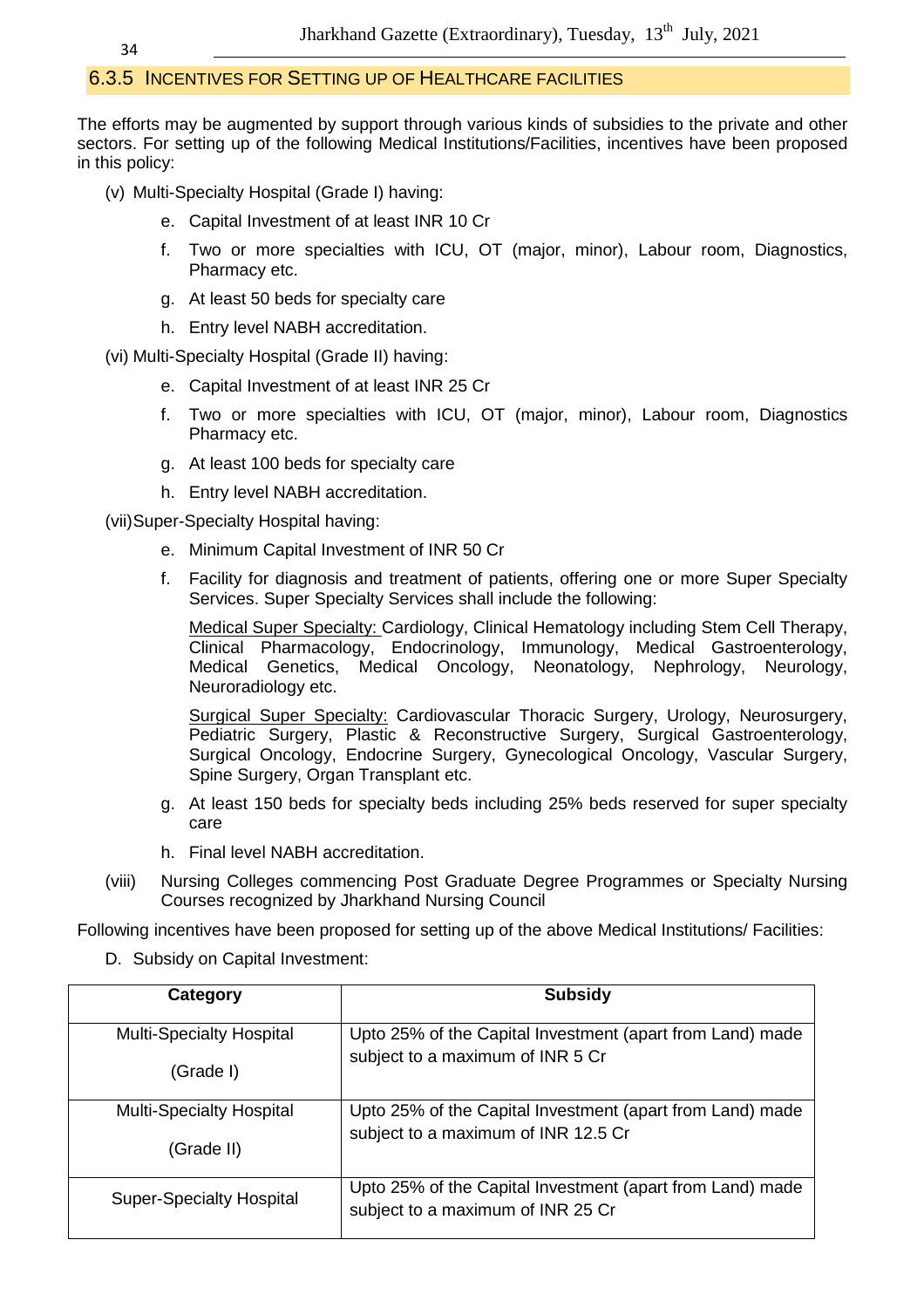| <b>Nursing Colleges</b> | Upto 25% of the Capital Investment (apart from Land) made<br>subject to a maximum of INR 1 Cr |
|-------------------------|-----------------------------------------------------------------------------------------------|
|                         |                                                                                               |

- E. Interest Subsidy upto 5% for a period of 5 years
- F. 100% reimbursement of stamp duty and registration fee for the first transaction of a particular plot of land (lessee of JIADA/industrial parks will not be eligible for this benefit)

#### 6.3.6 INCENTIVES FOR HANDICRAFTS

It is proposed that the incentives offered to Textiles & Apparel Industry are extended to the Handicrafts Industry. In addition, the units engaged in Handicrafts are eligible to receive a reimbursement of 50% of the contribution to the wage rate per local employee per month (local employee here indicates the employee who is a domicile of Jharkhand) for a period of 5 years. The unit needs to have a minimum of 70% of the local employees engaged in the core process for availing this incentive.

#### 6.3.7 SPECIAL FOCUS ON SPORTS GOODS MANUFACTURING

Government of Jharkhand also supports the manufacturing of sporting goods in Jharkhand. The Government is committed to establishing an enabling environment to attract more investments to support a robust sport manufacturing environment. The support to the sports' goods manufacturing industry in the State is provided by way of incentivising in allotment of land, exemption in electricity duty, stamp duty, capital subsidy etc. as per the provisions of this policy.

#### **6.4 Non-Fiscal incentives**

#### 6.4.1 MEGA & ULTRA MEGA PROJECTS

Mega and Ultra-mega projects are eligible for non-fiscal incentives in addition to fiscal incentives mentioned above. These projects may have unique issues/ constraints which may be specific to the concerned project and it may vary from project to project.

The Non-fiscal incentives are like:

- Specific infrastructure support
- Raw material linkage / security
- State government's assistance in land acquisition / land purchase
- Extension of public utilities like police station, security arrangements etc.
- Any other support

In case of Mega and Ultra-mega projects, Governing body shall approve these non-fiscal incentives specific to the particular project requirements and may be included in the first stage or second stage MoU as deemed fit.

Mega and Ultra-mega projects have a multiplier effect integral for employment generation and for inclusive growth. The development of Mega and Ultra-Mega industries will attract ancillary and auxiliary industries in the MSE sector leading to a positive domino effect in the economy.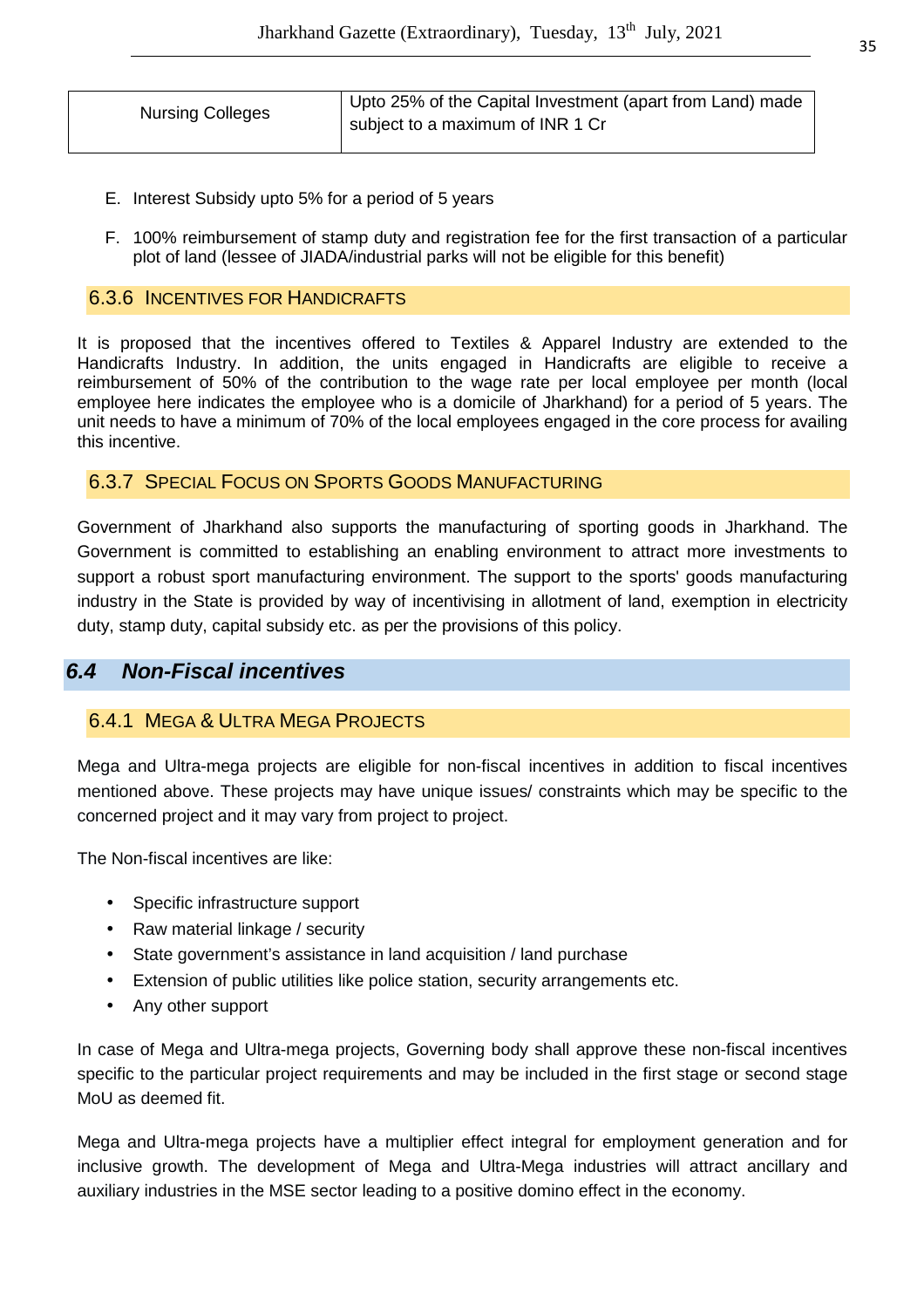# 6.4.2 PROMOTION OF WOMEN, SC/ST AND PHYSICALLY CHALLENGED ENTREPRENEURSHIP

The State Government identifies new projects and incentives in this policy for women, SC/ST and Physically Challenged Entrepreneurship.

Specific training courses shall also be introduced. Measures to encourage women participation would include additional Interest subsidy scheme, assistance for collateral free loans under CGTMSE scheme and additional payroll incentives provided to generation of women employment.

State Government is planning to establish exclusive Industrial Park for Women Entrepreneurs.

#### 6.4.3 PROMOTION OF YOUNG ENTREPRENEURS

The policy proposes to encourage entrepreneurship in youth (<35 years) by way of skill development and idea encouragement. Importance will be given to the innovative content in the project rather than the investment required. It will consider granting additional interest subsidy to such projects. Specific courses to train Youth entrepreneurship will also be introduced.

#### 6.4.4 PUBLIC PRIVATE PARTNERSHIP (PPP)

Improvement in infrastructure facilities is an integral factor for industrial development. To cater to the infrastructure needs of the State, it is not possible to meet the financial requirements with budgetary provisions of the government alone.

Additionally, to develop high end infrastructure facilities, large scale capital investment along with high quality management and competence is required. Therefore, to encourage large scale investment in the State, private sector partnership is being ensured in the execution of various infrastructure projects. Introduction of international level access-controlled expressway network, high capacity power stations and world class airport projects under Public Private Partnership will enable all round development of the State.

There will be continuous encouragement to private participation in the development of infrastructure facilities in the State. State government will ensure development of infrastructure facilities through private or joint ventures as much as possible, but if it appears that in certain sectors private or joint venture investment is not possible, State government will establish such infrastructure facilities by itself.

Apart from Viability Gap Funding (VGF), Annuity based model and other models will also be encouraged for Public Private Partnership (PPP) projects.

# **6.5 Special Thrust to MSMEs for Enhancing Competitiveness**

MSME sector has emerged as a highly vibrant and dynamic sector of the Indian economy over the last five decades. MSMEs contribute to nearly 8% of the country's GDP, 45% of the manufacturing output and 40% of the exports. They also provide the largest share of employment after agriculture and hence, can contribute enormously to the socio-economic development of the state.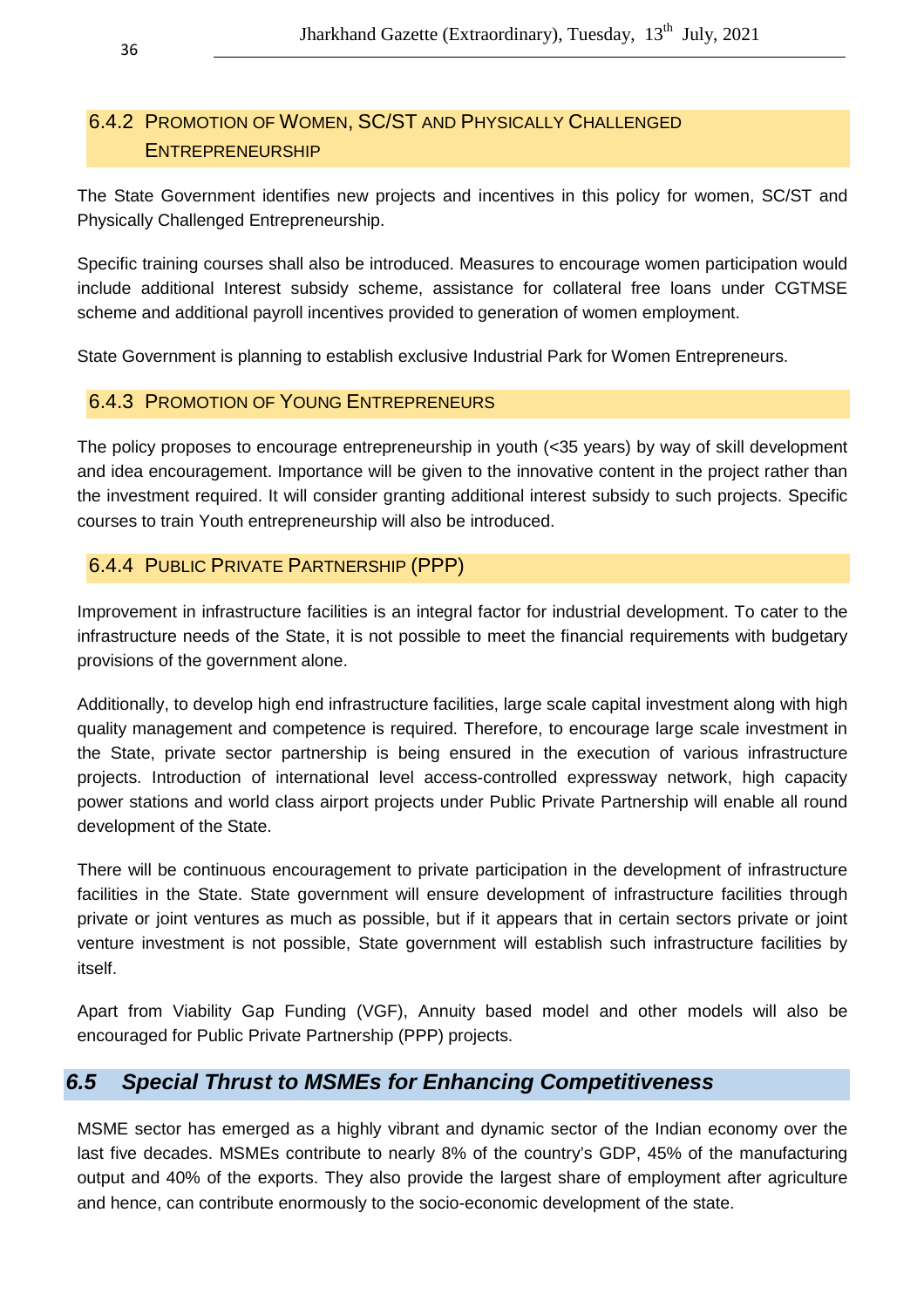Development of MSME sector underscores entrepreneurship and innovation. Moreover, they are complementary to large industries as ancillary units. Therefore, Government of Jharkhand places strong impetus on the development of this sector.

#### 6.5.1 IMPROVING SOPHISTICATION IN MSMES

Jharkhand has witnessed strong growth in MSMEs and wishes to strengthen the sector by making it more technology driven. This support will come by way of interest subsidy for manufacturing and service sector, quality certification, patent assistance for national and international, energy and water conservation audit, market development assistance and support, raising capital through SME exchange, reimbursement of CGTSME scheme for collateral free loan, State awards under MSMEs and skill development etc. Support would also be extended for development of ancillary and auxiliary enterprises for labour intensive industries.

#### 6.5.2 TECHNOLOGY SUPPORT

The industrial sector, these days, suffers from lack of sophistication in technology. Up gradation of the existing technology is a requirement of modern industrialisation process to ensure supreme quality. The policy intends to extend financial assistance to industrial enterprises intending to upgrade their technological setup. The policy encourages adoption of new and innovative technologies for introducing greater efficiency in operations.

- Financial support will be provided to each cluster for every innovative technology they adopt and introduce in the manufacturing process
- Government of Jharkhand will facilitate the setting up of R&D institutions by defraying part of the project cost
- Government of Jharkhand will facilitate the setting up new/up gradation of existing laboratories by providing assistance on machinery and equipment
- For organizations intending to undertake contract research, Government of Jharkhand will provide financial support to the project cost
- Financial support would be extended for the technology used under contract research
- Financial support through partial reimbursement of cost for filing of domestic patents and international patents

# 6.5.3 MARKET DEVELOPMENT INITIATIVES

Jharkhand government is taking adequate steps with the intention of giving enhanced visibility to local produce from large industries and specifically from MSMEs. Cognizant of the efforts required to make global distribution of local products a reality in accordance with the national "Make in India" policy, Government of Jharkhand stresses on "Zero Defect" to produce globally competitive, locally manufactured goods. lt is necessary that these products be marketed aggressively, and their promotion facilitated by the Government.

One of the expansive marketing practices around the globe is participation in international and domestic trade fairs to showcase one's products or wares. This gives the product its much-needed visibility and brings buyers and sellers on a common platform. Spot purchases as well as long-term partnerships are formed in such places besides helping to create a worldview of prevailing market trends.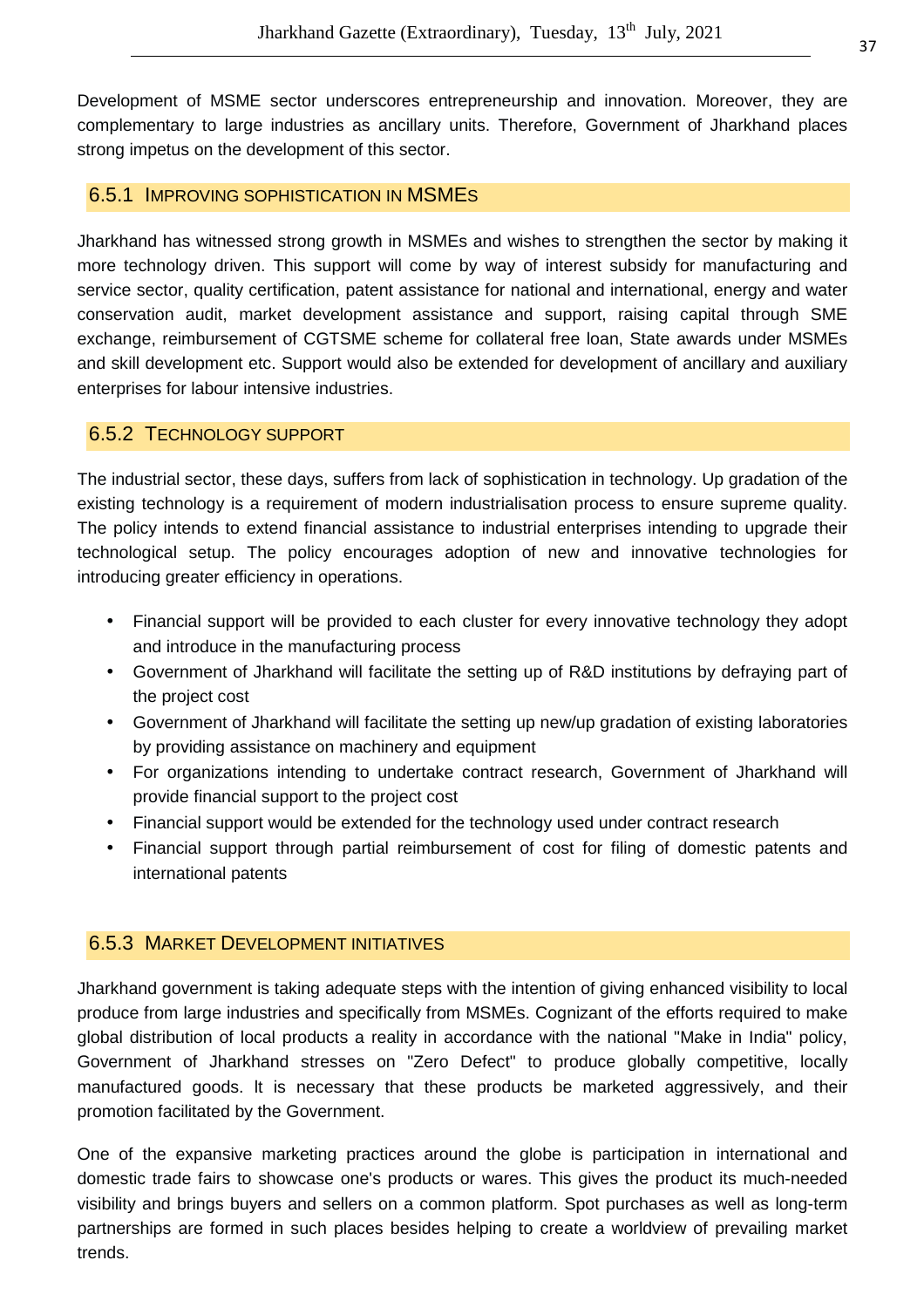Since most MSMEs invest more in production and less in marketing, Government of Jharkhand would make marketing credit available to them. The new Industrial and Investment Promotion Policy has therefore taken upon itself the onus of facilitating the use of better marketing practices by the MSMEs and shall provide financial assistance for:

- Promotion of machinery purchase during the Exhibitions in Jharkhand
- Promoting organizers to organize exhibitions in Jharkhand
- Promotion of local exhibitions in Jharkhand
- Promotion of MSME participation in the Exhibitions in India including Jharkhand by various means like reimbursing their Stall charges

Government of Jharkhand would also take necessary steps to market the potential of the Industry. The state will promote Jharkhand as the 'Exhibitions Hub' in India and provide a platform for confluence of buyers and sellers.

A separate Cell in Directorate of Industries is proposed to be formed for the development of MSME sector, focusing on marketing and procurement of goods and services by the State and Central Government departments and organizations. Plant Level Advisory Committee will be formed in all central PSUs to ensure the compliance of Government of India's Procurement Policy and provisions of Micro, Small and Medium Enterprises Development Act, 2006.

# 6.5.4 QUALITY CERTIFICATION

Quality improvement is strongly envisaged in the new industrial and investment promotion policy. The assistance will be granted for national (approved by Quality Council of India) and International certifications.

Financial assistance for 3 quality certifications which would comprise part disbursement of the certification fees, cost of testing equipment, calibration charges, consulting fees and training charges

# 6.5.5 RAISING CAPITAL THROUGH SME EXCHANGE

This assistance would be raising funds through SME exchange on one-time basis.

# 6.5.6 FINANCIAL SUPPORT FOR THE DIAGNOSTIC STUDY

Diagnostic studies, aided financially by the Government of Jharkhand, would be carried out to assess the viability of the sick enterprises. The study would aim at reviewing all aspects of the functioning of sick units and assess the possibility of its renewed operation.

# 6.5.7 ENERGY AND WATER CONSERVATION AUDIT

Quality improvement is strongly envisaged in this Policy. The assistance will be granted for national (approved by Quality Council of India) and International quality certifications for energy and water conservation initiatives.

- Financial support for Energy/Water audit conducted in an enterprise by a recognised institution/consultant
- Group of enterprise/cluster will be given priority
- Financial assistance for machinery/ equipment would be given

38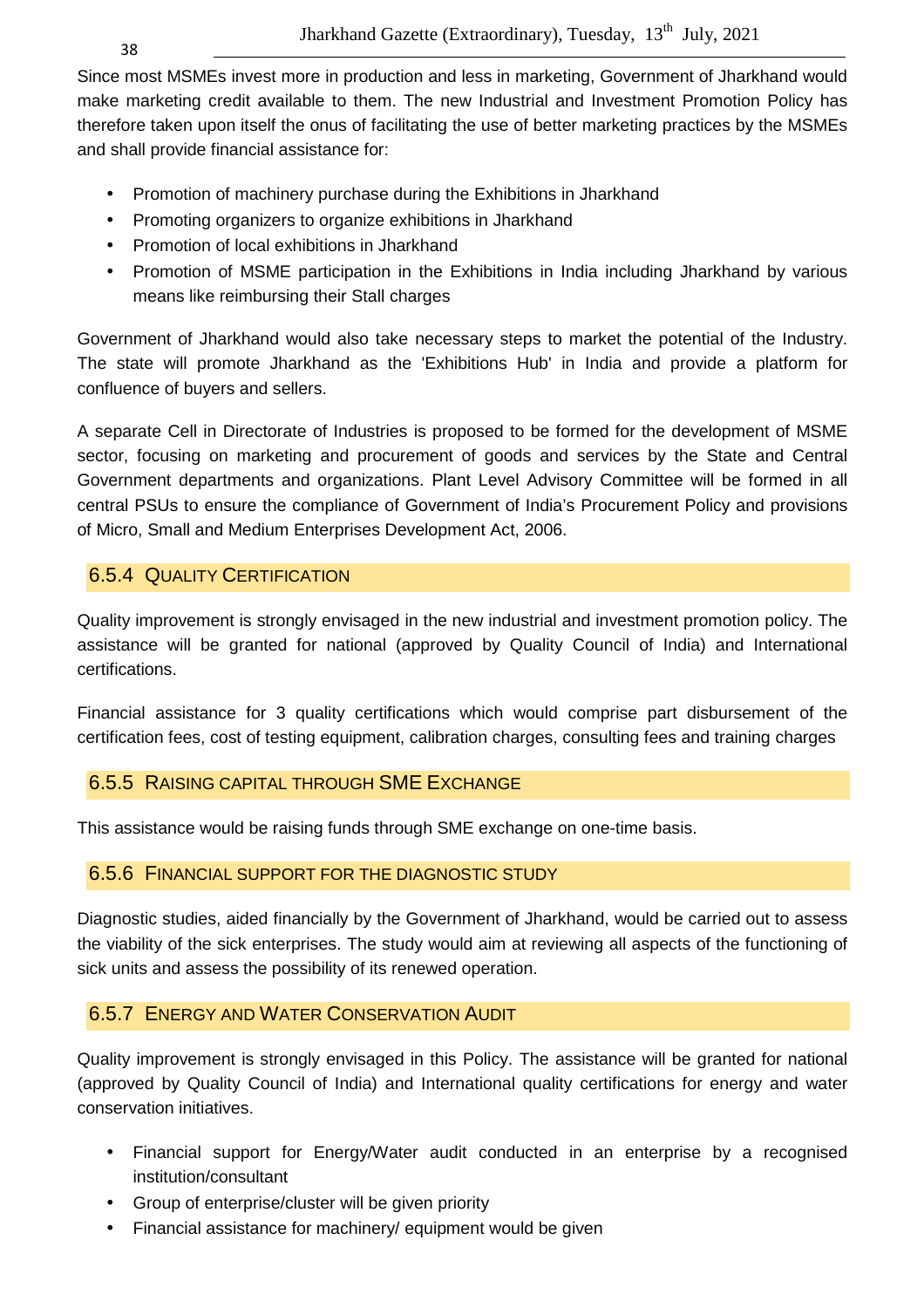Lean manufacturing technique shall be encouraged in MSME sector to reduce wastage and improve profit with the help of National Productivity Council and other reputed technical institutions

# **6.6 Incentives for Start-ups**

#### 6.6.1 INCUBATORS

#### 6.6.1.1 CAPITAL SUBSIDY

Start-up Incubators shall get reimbursement of the amount of Capital Spent on developing the Incubator up to a maximum amount of Rs. 1 crore.

#### 6.6.1.2 STARTUP COMPETITION ASSISTANCE

The Incubators shall also get a reimbursement of 50% or Rs. 10 lakh (whichever is lower) for the competition events organised by the Incubators in their respective Incubation Centre.

#### 6.6.2 START-UP UNITS

The eligible start-ups shall receive the incentives similar to the MSME units. In addition, The start-up units shall get up to Rs. 3 lakh per start-up as Seed Funding.

#### **6.7 Fiscal Incentives for Export Units**

#### 6.7.1 CAPITAL INTEREST SUBSIDY FOR GOODS MANUFACTURERS

New Industrial export units will get be reimbursement of the amount of interest at the rate of 5% payable on loan taken by them for procurement of plant & machinery from Banks/Financial Institutions for a maximum period of 5 years. The maximum limit of the same will be Rs.50 lakhs per unit.

#### 6.7.2 EXEMPTION FROM ELECTRICITY DUTY

100% Electricity duty of Export Oriented Units (EOUs), IT and Bio-technology unit industries in Special Economic Zone (SEZs) and Electronics Hardware Technology Parks will be reimbursed after payment of Electricity Duty for a period of 10 years.

#### 6.7.3 ALLOTMENT OF LAND FOR EXPORTING UNITS

One of the key reasons for low investment in exporting sector has been the availability of land or high cost of the same which deter a small manufacturer to start manufacturing. With a view to meet the high export target, Government of Jharkhand will give priority in allotment of plot/ land to export oriented units (those committing to exports over 50% of their production) in the industrial Area. The present requirement of paying the total cost of land/ shed in Jharkhand Industrial Area Authorities (JIADA) in one instalment will be changed to six half yearly equal instalments.

#### 6.7.4 TRANSPORT SUBSIDY FOR SHIPMENT TO PORTS

Being a land locked state, Jharkhand does not have any port. It has to send export shipments via rail/ road to any port of India, which increases the cost of transportation. To encourage exports from the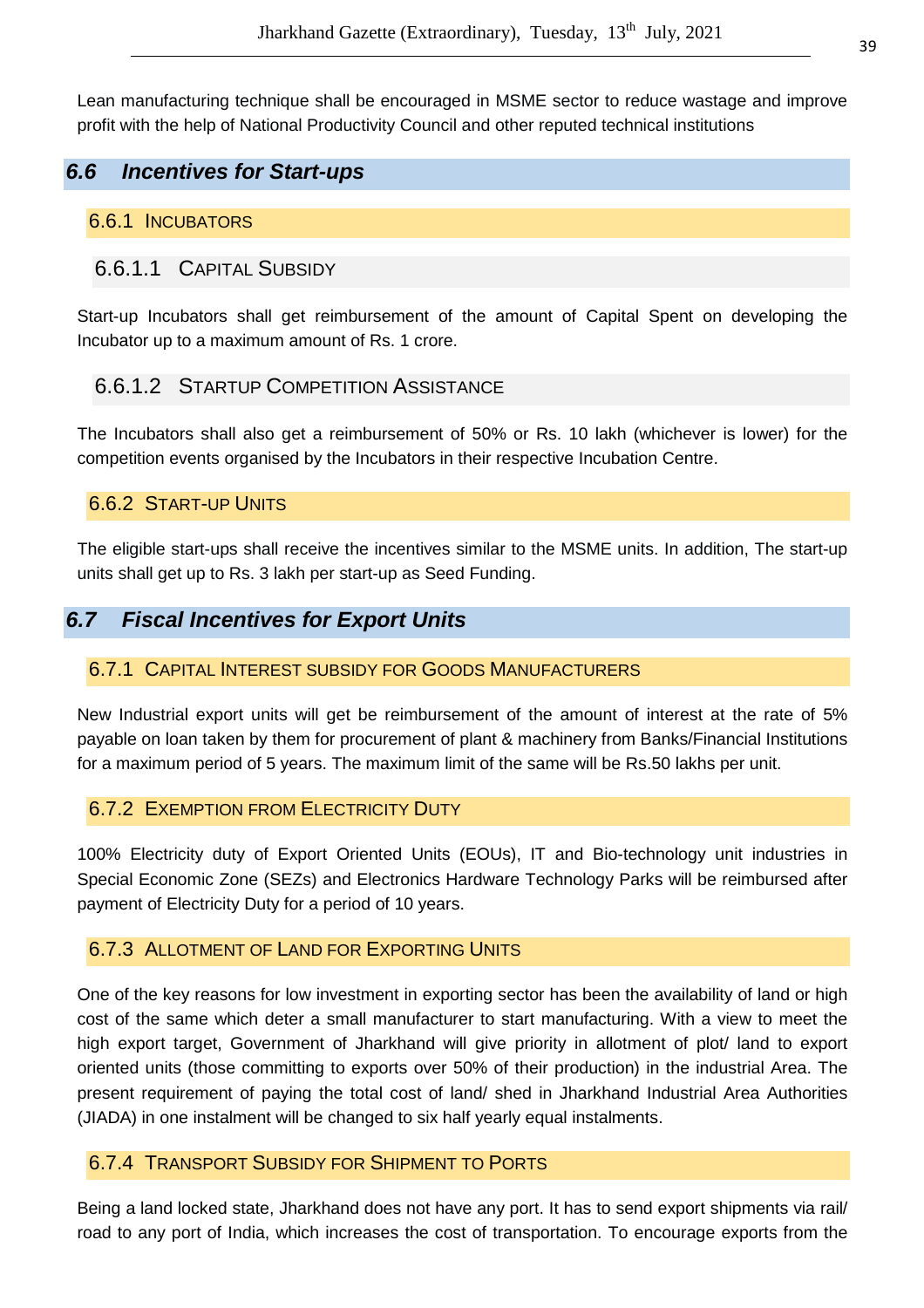state, Transport Subsidy would be provided on the basis of costs incurred by exporters for shipment to export transporting the goods to the ports. The amount of subsidy will not exceed Rs Twenty Lakh during the financial year for an exporter.

# 6.7.5 EXPORT DEVELOPMENT ASSISTANCE (EDA)

Presently Market Development Assistance (MDA) is provided by Government of India to exporters for market surveys, product development and participation in international trade fairs.

- It shall focus on the small and medium manufacturing units who wish to enter export field and small merchant exporters of the state.
- This include among others, financial support for visit of Trade Delegation to other countries, participation in International Trade Fairs/exhibition, market survey reports, publicity in foreign media etc., initially an outlay of Rs.1.00 Crore per year will be provided

MDA is not available to MSME exporters. Government of Jharkhand will extend the Export Development Assistance to MSMEs for participation in approved International Trade Fairs at National, International, State Level, Buyer-Seller meet and for exploring new markets for exporters organized by ITPO/EPCs/Commodity Boards etc. both in National and International level. The scheme will be administered by the Directorate of Industries.

| <b>Scheme</b>                          | <b>Eligibility</b>                                                                                        | <b>Details</b>                                                                                                                                                                      |
|----------------------------------------|-----------------------------------------------------------------------------------------------------------|-------------------------------------------------------------------------------------------------------------------------------------------------------------------------------------|
| Foreign<br>Exhibition/<br>Trade Fairs* | MSME Exporters<br>(a)<br>registered<br>with<br>DIC/<br>concerned<br><b>JAIDA</b>                          | 75% of Stall charges paid up to maximum of Rs. 4,00,000/-<br>for one fair/ exhibition. Air fare 75% by economy class, max.<br>up to Rs. 50,000/- per Two person per unit per annum. |
|                                        | (b)<br>Export<br>Women<br><b>Entrepreneurs</b><br>registered<br>with<br>DIC/<br>concerned<br><b>JIADA</b> | 90% of Stall charges paid up to maximum of Rs. 4,50,000/-<br>for one fair/ exhibition. Air fare 90% by economy class, max.<br>up to Rs. 60,000/- per Two person per unit per annum. |

\* Exporting organizations availing travel support from Government of India under similar scheme shall not be eligible for the above-mentioned State Incentives.

An outlay of Rs 2 Crores per year will be provided under this head on First-Come-First-Serve basis to MSME sector. The application for Export Development Assistance should be submitted at least 45 days before the fair/exhibition.

# 6.7.6 ASSISTANCE FOR REVERSE BUYER-SELLER MEET

International Buyers and Sellers meet at Ranchi will be organised every alternate year to boost the exports of the state.

# 6.7.7 REFUND OF CERTIFICATION CHARGES

The State will refund expenses incurred for compulsory marking like Conformity European (CE), etc. to the extent of 50 percent of expenses subject to a maximum of Rs. 2.00 Lakh per unit per annum for export oriented units.

# 6.7.8 BRAND EQUITY FUND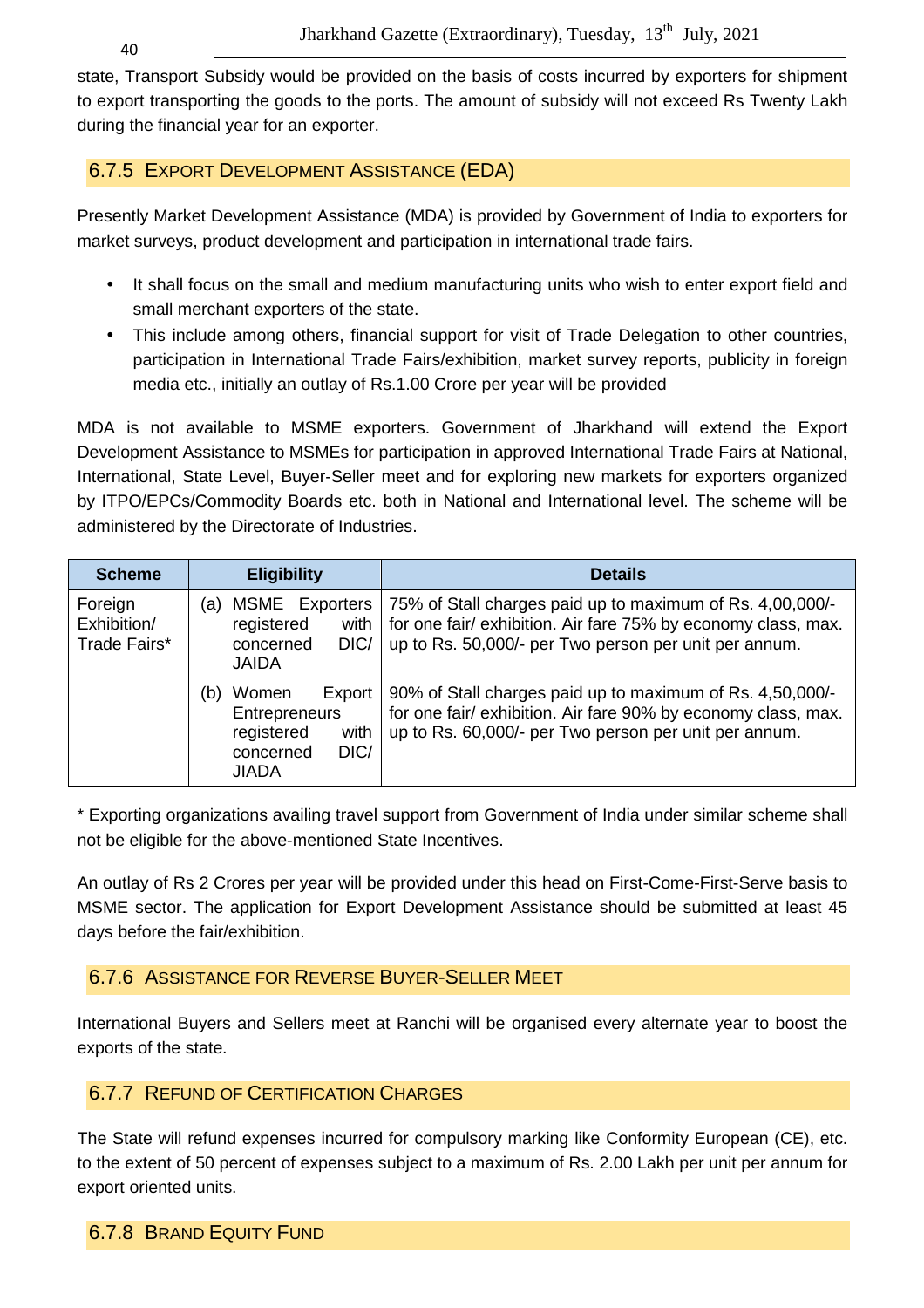- A brand equity fund with an allocation of Rs.1.50 crore per year will be setup.
- This will be aimed at building strong globally competitive brands for products manufactured /produce originating from Jharkhand.

#### 6.7.9 MARKET RESEARCH FUND

A market research fund with an allocation of Rs.1.50 crore per year will be setup to activate a mechanism for providing live and timely market information on products and markets which will help the SME exporters to enter the export market directly.

# 6.7.10 GREEN PRODUCTION & MANAGEMENT

A reimbursement up to 75% of the cost, subject to a limit of Rs. 3 lakhs, of Energy and Water Audit conducted by the units shall be made to the eligible units.

# **7 Focus on Export Promotion**

# **7.1 Export Promotion**

Jharkhand is endowed with a wide variety of natural resources and is one of the most attractive destinations for setting up export-oriented units because of its mineral wealth coupled with its skilled and industrious work force. The State is also rich in agriculture and forest resources. It has a number of manufacturing units producing variety of items suitable for exports.

Exports yield several benefits which include creation of infrastructural facilities, adoption of new technologies, skill up gradation and diversification, flow of large investment, increase in labour productivity, generation of employment etc. All these have significant impact on the industrial climate of the state. Exports are also needed to pay for imports and the spin-off effect of exports on State economy can hardly be undermined. Exposure of MSME sector to international market helps them to upgrade their marketing skills by attending to overseas buyers, trade fairs, learning quality needs and statutory and customary practices of many countries.

Promotion of Trade and e-Governance means facilitation of foreign trade by way of promoting effective and efficient delivery of services by various regulatory agencies involved in Foreign Trade. Exporters/Importers would be enabled to avail services from these agencies in an online environment.

In order to boost exports, the State Government proposes to initiate the following measures:

- a) Efforts would be made to have MoU/ strategic partnership / task force engagement with IIFT, DGFT and FIEO for the promotion of export from Jharkhand on Value Added Products
- b) Programmes would be organized with the help of reputed consultants / IIFT to sensitize exporters about market intelligence, export documentation, finance and other critical areas of export
- c) Efforts would be made to set up a State-of-Art external Information Centre in collaboration with different Chamber of Commerce and Industries Associations
- d) Air Cargo Complex at Ranchi Airport would give the desired impetus to the export of products like flowers, fruits, vegetables etc.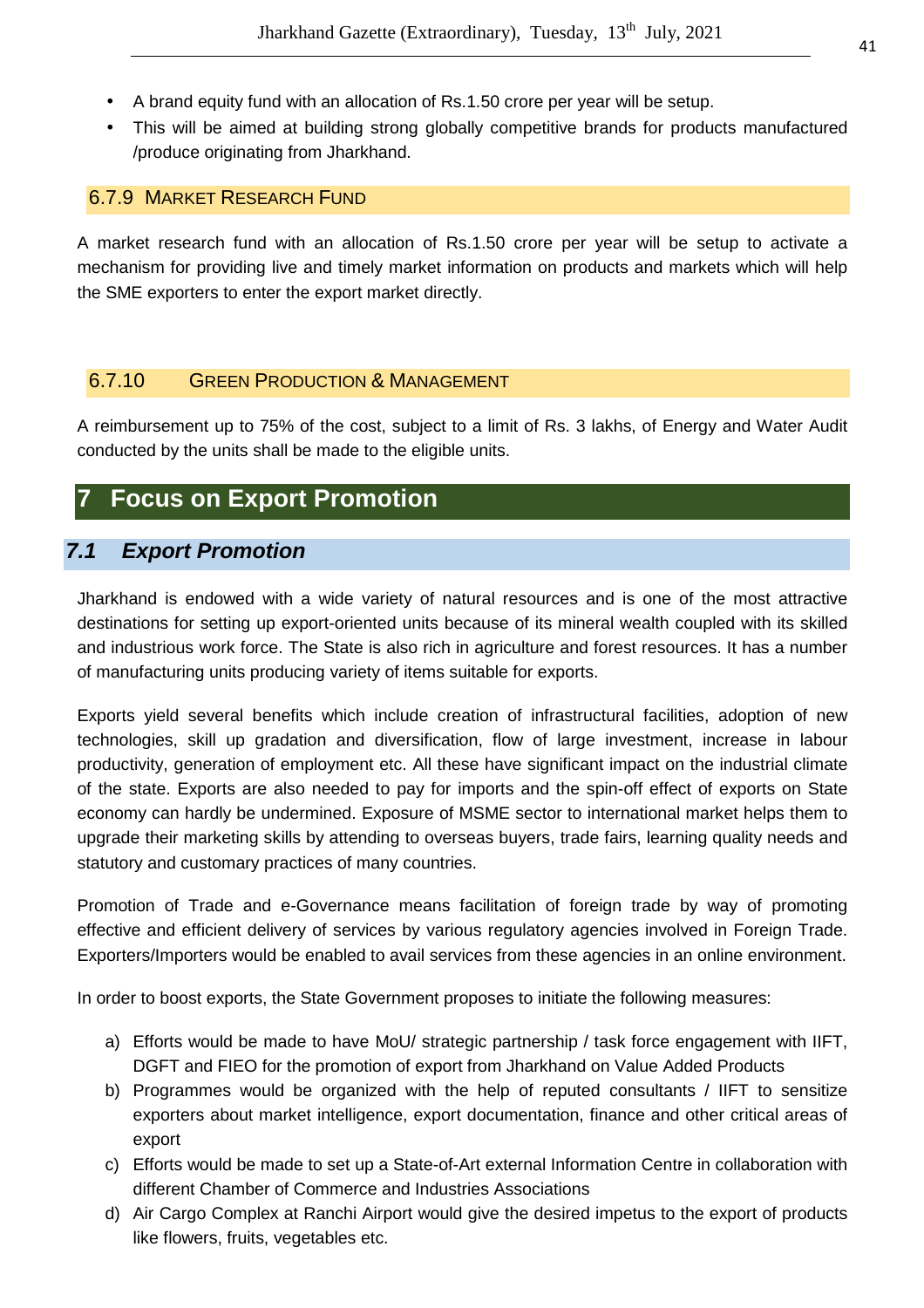- e) Inland Container Deport (ICD) with the assistance of Government of India has been set up at Jamshedpur for large scale containerization of value added and manufactured exportable goods. Similar facility at other places is proposed to be set up in consultation with Railways and Department of Central Excise and Customs
- f) Industries will be encouraged to participate in International Exhibitions and Trade Fairs. Visits of trade delegations will also be supported financially by dovetailing the schemes of Government of India
- g) Export oriented units will be declared as essential services / Public Utilities Services
- h) Export Awards will be provided to Export Oriented Units to recognize quality, R&D and performance

A Board consisting of Secretaries of Finance, Industry, Transport and other related departments, Director General & CEO/ Regional Chairman of FIEO (ER) and other Export Promotion Councils as members would be set up. The Board will meet once in six months to discuss and address various policy level issues and provide suggestions to enhance exports from the state.

# **7.2 State Export Promotion Committee**

State Export Promotion Committee (SEPC) already constituted under the chairmanship of Development Commissioner.

# **7.3 Export Promotion Committee**

District Export Promotion Committees (DEPC) are formed under the Chairmanship of Deputy Commissioner. The Chairman of the DEPC shall submit the activities report to Directorate of Industries for review by the Empowered Committee at the State Level. The details of the members in the DEPC shall be notified by the Government.

A time bound action plan will be chalked out by DEPC for the following:

- i. Preparation of a comprehensive database on existing exporters in the district.
- ii. Identification of industries/traders who are routing their export through other merchant exporters.
- iii. Identification of industries/traders with potential products for exports.
- iv. Resolving local problems of the exporting organisations and agencies.

In addition to the above, DEPC will also work out the following strategies for augmenting and accelerating export:

- i. Identification of constraints being faced by exporters and evolve measures for their solution.
- ii. Exporters channelizing their export through merchant exporters will be trained to export directly and will be provided with market related information on regular basis.
- iii. DEPC will initiate proposals for developing export infrastructure in their districts to be considered under various infrastructure development schemes.

# **7.4 Export Promotion and Marketing**

The State Export Promotion Committee will look after the activities of export promotion and marketing. A nodal agency in the Department of Industries will be identified to coordinate with all government departments and export promotion councils to provide a favourable environment for the exporter. The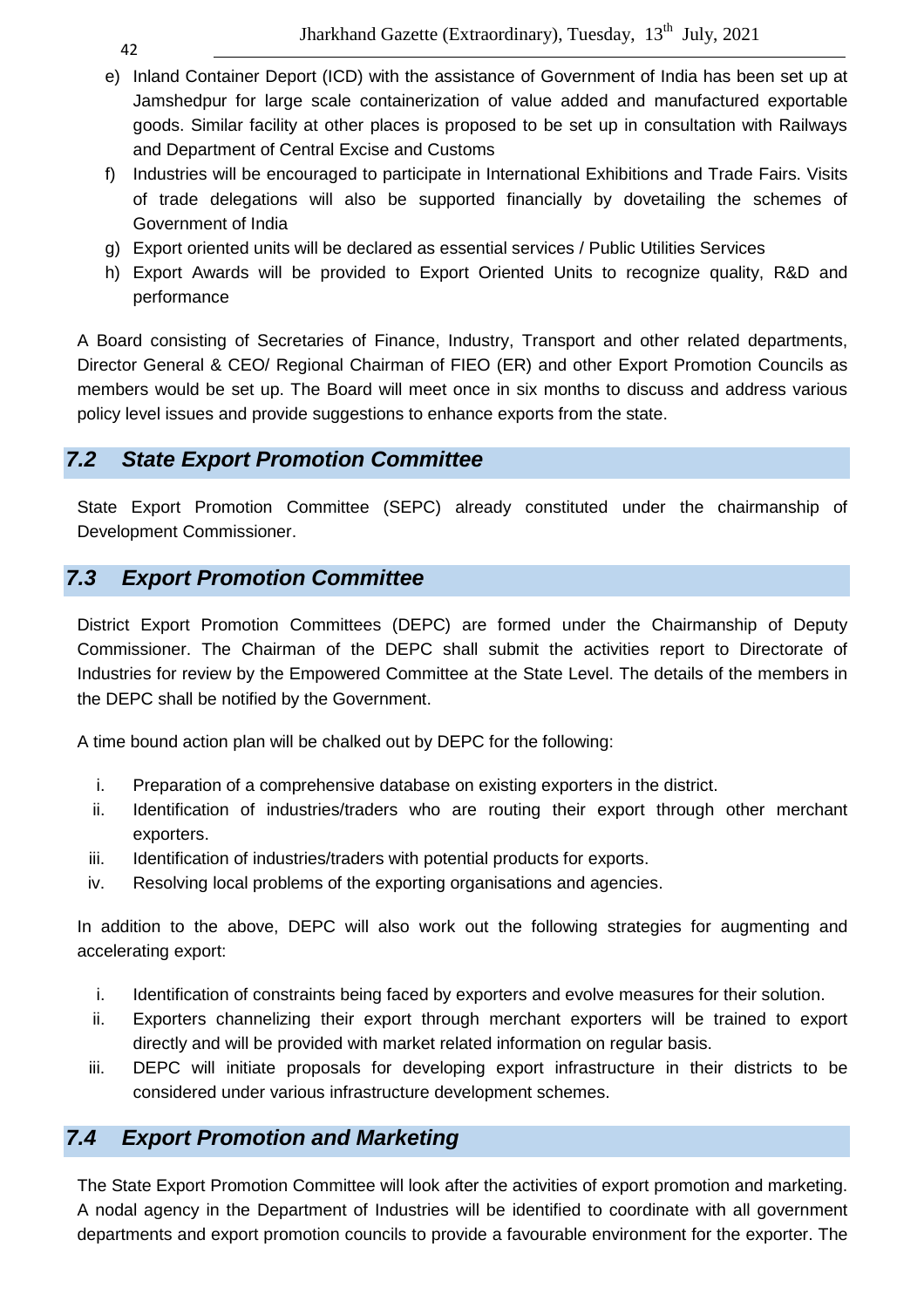nodal agency shall interact with the exporter on one hand and the EPCs, exporter association, state and central bodies on the other so that the implementation of State Export Policy can be ensured, and the problems of the exporters may be resolved timely.

The nodal agency would also organize buyers sellers meet at regular intervals and arrange participation of exporters in trade fairs and exhibitions both in the country and abroad. It would also conduct project studies keeping in view the international market condition.

In addition to the above the nodal agency shall also perform the following functions:

- i. Act as the Nodal Agency for undertaking all export promotion activities in the State.
- ii. Coordinate the export promotion activities of all the Departments/Agencies of the State Government.
- iii. Liaison between the exporters and the various departments of Government of Jharkhand and Government of India and other Government agencies for redressing the problems being faced by the exporters of the State.
- iv. Liaison between Government of Jharkhand and Government of India to coordinate the implementation of the various export promotional schemes/projects of Government of India in the State and to explore the availability of funds from Government of India for the development of export related infrastructural facilities.
- v. Act as the Convener of the State Level Empowered Committee and other such export promotion related committees.
- vi. Implement the export policy and export strategy for the State and other functions which will be cleared by Department of Industries through operational guidelines and / or circulars.

# **7.5 Other Incentives to the Industry in General**

# 7.5.1 SUPPLY OF RAW MATERIAL AND FUEL

The Jharkhand State Mineral Development Corporation (JSMDC) would be requested to supply raw material and fuel (such as coal) to the exporting units on priority basis. Coal being most important input to MSME exporters who are getting it through JSMDC shall be facilitated to ensure for meeting their quality and quantity demands. Any hurdle in raw material supply to MSME exporter will be taken with due care. Any other source of fuel like coal bed methane or other fuel shall be coordinated to boost exports.

# 7.5.2 DEVELOPMENT OF COMMON INFRASTRUCTURE FACILITIES

# 7.5.2.1 DEVELOPMENT OF TESTING AND RESEARCH LABORATORY

With a view to meet the increasing technical standards of products for exports State Government would endeavour to increase awareness of standards and would also establish Testing & Research facility along with Mini Tool Rooms for certain thrust products.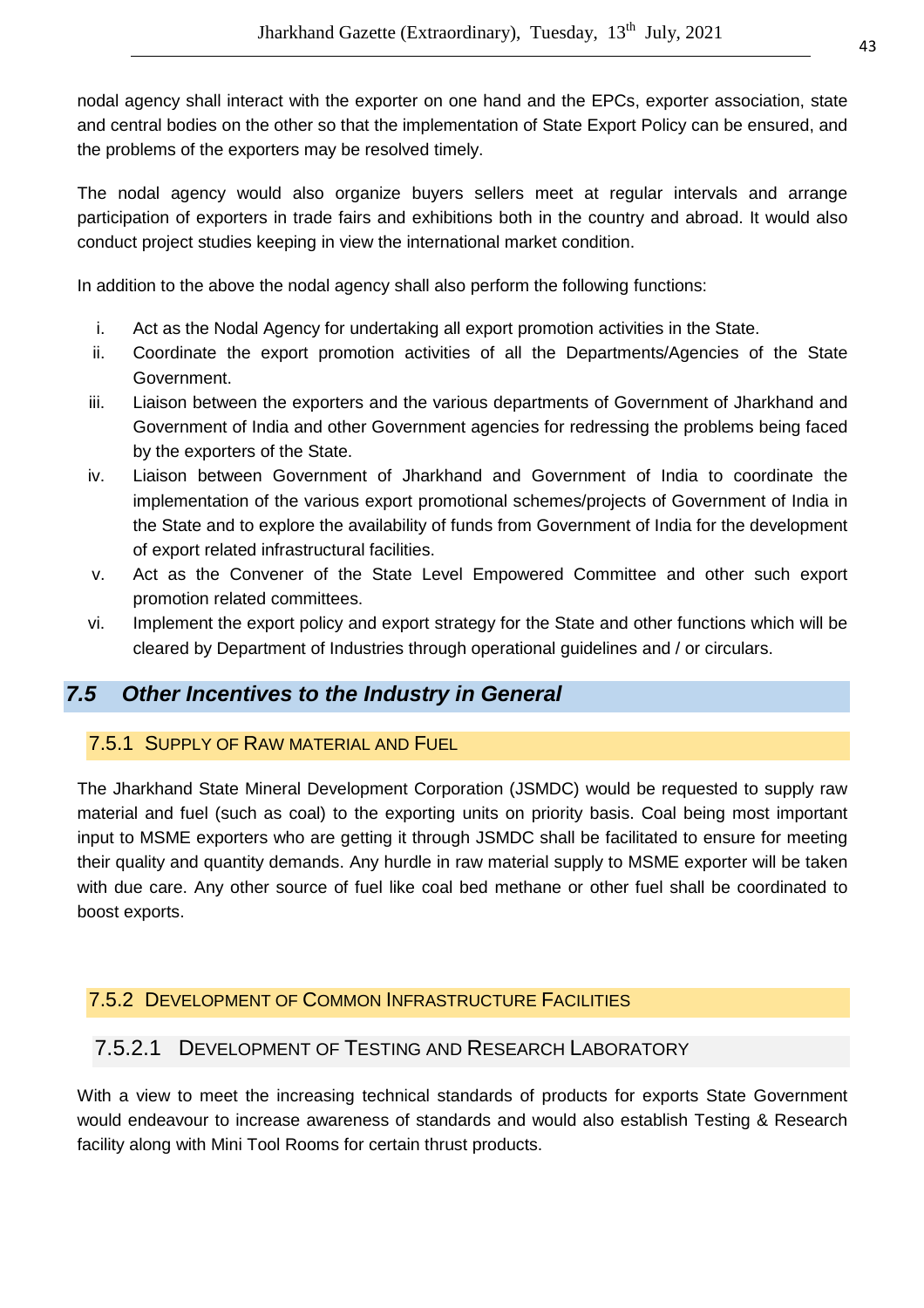# 7.5.2.2 SKILL DEVELOPMENT & CAPACITY BUILDING

Skill development would be nurtured as shortage of skilled workers is likely to impact the growth in exports. The State would tackle the challenge of making available adequate, best suited and ready-toemploy skilled manpower to industry through proper synergy between industry and academia.

Jharkhand Skill Development Mission Society (JSDMS) is preparing a five year Road Map for skill development in the state based on information given in the Jharkhand Skill Gap Study report prepared by National Skill Development Cooperation. It may be pursued that courses on exports related subjects are also taught.

State will encourage capacity building initiatives by industry associations and other organisations for prospective exporters. Capacity of existing exporters would also need to be built, to handle various crucial procedural aspects involved in export trade. Here also industry associations and agencies would be encouraged by way of part funding of such capacity building programmes.

# 7.5.3 FACILITATING BUSINESS

44

Following measures will be taken to facilitate businesses to export goods & services from the state.

# 7.5.3.1 EXPORTER'S CARD

Exporter's card shall be issued to the exporters of Jharkhand having good track records for early passage of export consignment at check gates of the Government on priority basis subject to the condition that the provisions of rules, regulations, instructions, etc., issued by Government, then prevailing, are not violated.

The Exporter's Card shall be issued based on the criteria to be defined by the State Export Promotion **Committee** 

The Exporter's Card would entitle the holder to minimum inspection and speedy clearance of all proposals by all Departments of the State Government. The details of which will be notified by the Department of Industries.

# 7.5.3.2 EXPORT AWARDS

The Export Award will be distributed annually among the exporters of Jharkhand for their outstanding export performance in the State in different product groups. The application for Export Award and the criteria of the scheme shall be detailed out in the guidelines.

# **8 Industrial Facilitation**

Government of Jharkhand has accorded highest priority to improving business eco-system in the state. With a view to steer rapid economic reforms and promote investment in the State, it is imperative to create an environment which is congenial for entrepreneurship development. Industry consultation, timely clearances, responsive administration and transparent government have been identified as the corner-stone for improving business environment and boosting investor's confidence. To that end, the state shall provide both, pre and post investment services and facilitation for rapid industrialisation.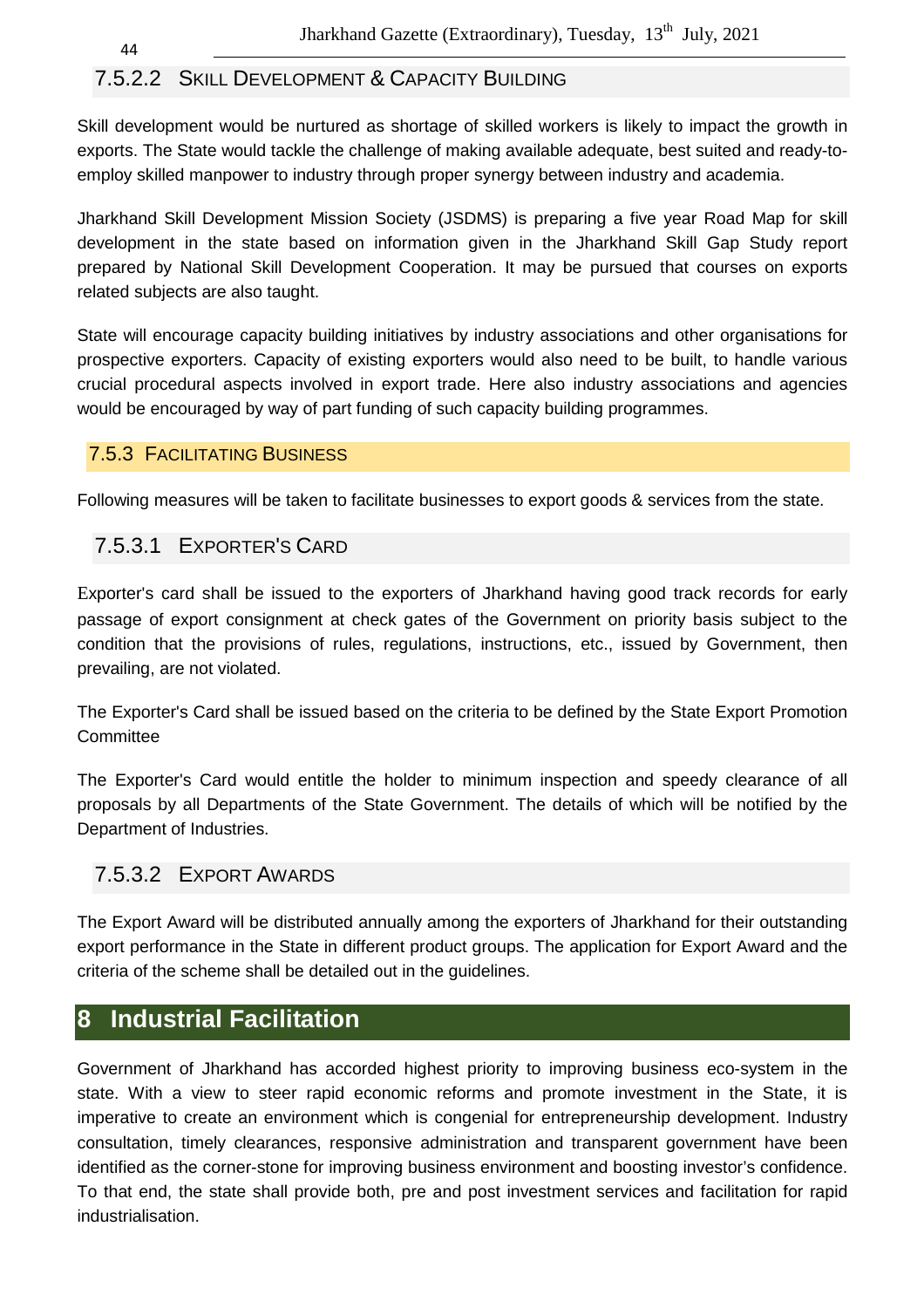# **8.1 Jharkhand Investment Promotion Board**

Jharkhand Investment Promotion Board (JIPB) will be setup to advise the government on issues related to attracting investments and building a positive word of mouth. Captains from the industry have been invited to provide direction and guidance on measures to be taken to promote Jharkhand as an attractive investment destination.

Coordination for the JIPB will be provided by the Department of Industries

The scope of work of the JIPB will be:

- To deliberate on strategies to promote investments in Jharkhand.
- To advice the government on issues related to attracting investments in the state
- To work as Jharkhand's brand ambassador for development of industrial environment in Jharkhand.
- Suggest ways for simplification of procedures, policy making and policy reforms and all such works to be notified by Department of Industries.

# **8.2 Single Window Clearance Mechanism**

For the promotion of investment and industries in the Jharkhand State, Department of Industries, has established a Single Window Clearance System for Ease of Doing Business and to provide mandatory clearances and disbursement of fiscal incentives within the time limit. This mechanism shall have Single Window Clearances Committee under the Chairmanship of Principal Secretary, Department of Industries with all the important Secretaries as members in this Committee. This Committee shall approve all projects including financial incentives upto MSME level. For projects other than MSME, this Committee shall recommend to the High Powered Committee for approval of fiscal incentives.

The High Powered Committee exist under the Chairmanship of Chief Secretary, for granting approvals of fiscal incentives for large Industries and this Committee shall recommend approval of incentives for the mega and Ultra-Mega Projects to Governing body.

#### 8.2.1 SINGLE WINDOW PORTAL

Jharkhand Single Window Clearance Act 2015 focusses to create an investor friendly environment and improve ease of doing business in the State. This is being facilitated by providing accelerated and time bound grant of various licenses, permissions and approvals, promoting industrial development and facilitating new investments as well as by simplifying the regulatory framework by reducing procedural requirements and rationalising documents.

All proposed or existing investments which need clearance under one or more of the applicable acts are eligible for facilitation through single window clearance web-portal (http://advantage.jharkhand.gov.in).

This e-platform is a one-stop service for investors planning to invest in Jharkhand from within the state as well as other parts of the country and abroad. The main activities of this portal include: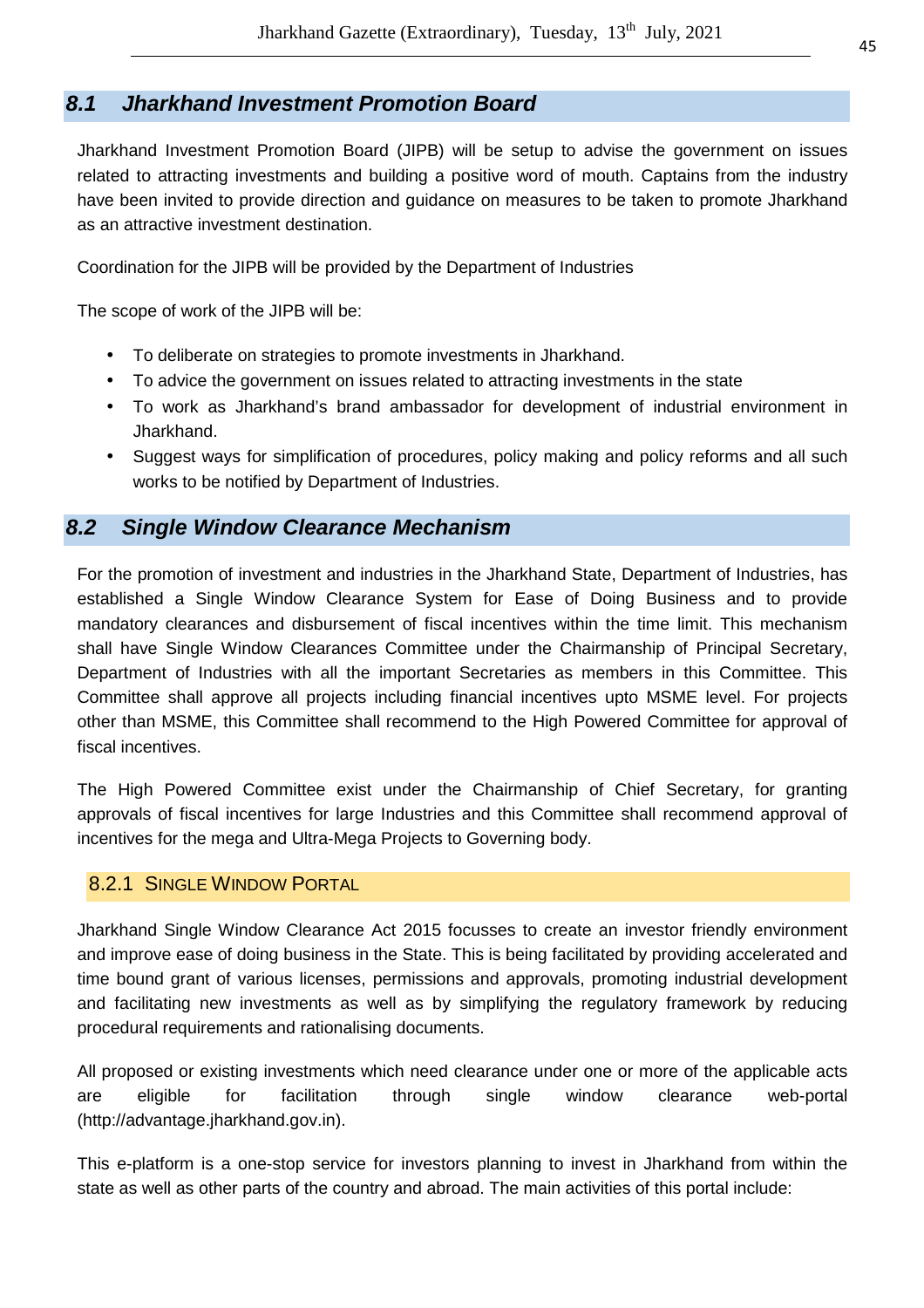- Interactive system for identifying approvals for setting up of business and starting of business operations.
- Easy access to all information on procedure, timelines, formats etc.
- Comprehensive checklist of all NOCs, licenses, registrations, etc., available online.
- Combined Application Form (CAF) .
- Single Sign-On at Single Window portal allows seamless integration of single window portal with the respective department's portal by eliminating the need of signing in multiple times as well as the need of creating separate login credentials at various department portals.
- Follow up action and coordination between the Government departments and investors.

# 8.2.2 SINGLE WINDOW CELL

The Single Window system has four cells for facilitation and for addressing the problems faced by entrepreneurs. Departmental and domain experts have been appointed in Singe Window to provide technical know-how on departmental and area specific issues pertaining to industry and business and shall be involved in end-to-end grievance handling and investor facilitation. Nodal officers of various departments are deputed and seconded to the cell for granting mandatory state approvals in the Single Window System itself.

# **8.3 Ease of Doing Business**

In sync with the 'Make in India' campaign launched by the central government; Jharkhand has launched 'Make in Jharkhand' to enhance the experience of industry as well as society stakeholders. Further, considering the push for an 'Aatmanirbhar Bharat", the Government of Jharkhand is making rapid strides to stir entrepreneurship in the State by creating a robust regulatory ecosystem. Government of Jharkhand accords highest priority to improving Ease of Doing Business and therefore, has embraced the changes in new business environment over the last few months, which led to Jharkhand being ranked among top five Indian states in the 2019 year ranking on "Ease of Doing Business" (EODB) by DPIIT. Timely clearances and responsive post investment facilitation services have been identified as the cornerstone for improving business environment and boosting investor confidence.

# **Initiatives for Online Applications and Approvals**

- Online land allotment in industrial areas
- Online application and payment for Land Registration, disbursal of incentives, Electricity connection, Consent to Establish, Consent to Operate, authorizations
- Registration, Licencing and Renewal of Certificate for employing Contract Labour, Registration under Shops and Establishments Act, Registration of Societies and Firms, Registration under Building and Other Construction workers (RECS) Act, Grant and renewal of Factory License, Approval of Factory Building Plan, Grant of License and renewal for Boilers
- Requirement of renewal of certificates/ approvals/ licenses obtained by businesses for the 7 services would be simplified. Businesses can now get the renewals by paying the required fees without the need for filling the forms and uploading the documents again. The 7 services are:
	- o Registration under Shops & Establishment Act
	- o License for contractors under the provision of The Contractor Labour (Regulation and Abolition) Act, 1970
	- o License under the Factories Act, 1948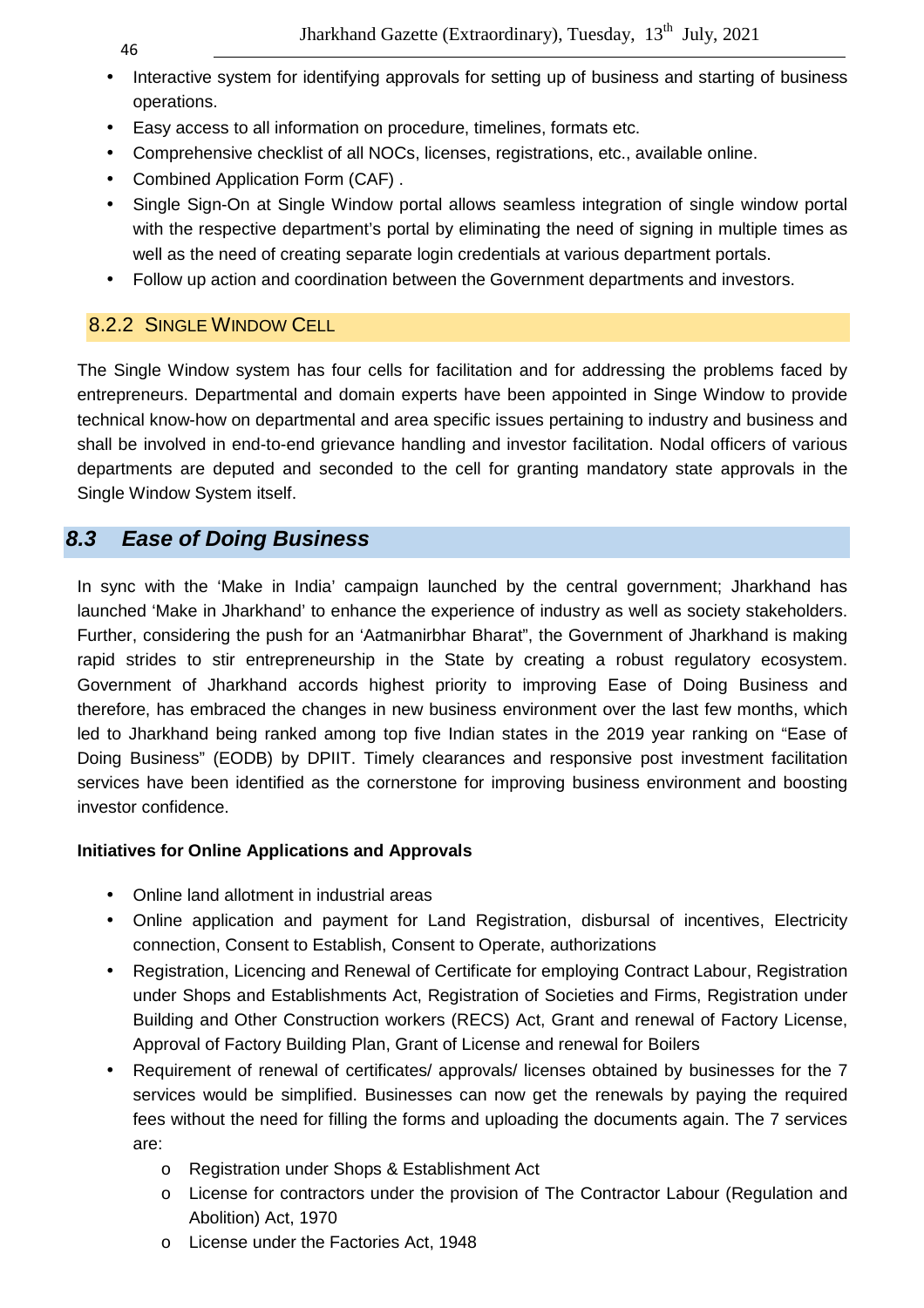- o Registration of establishments under the Inter State Migrant Workers (RE&CS) Act, 1979
- o Registration under Legal Metrology Act
- o Drug Manufacturing/Selling/Storage License
- o Trade License issued by Municipal Corporation

# **9 Skill Development Initiatives**

With the state intending to be a frontrunner for attracting global investment, the employment opportunities generated would also be on lines of industry demand. The policy has laid emphasis on creation of opportunities that would directly augment employment in the State. The training module should be developed with close involvement of industry and other stakeholders in the planning and implementations stages for development of sector-specific skills. The policy strives to empower these centres by bestowing sufficient autonomy in its academic, administrative, and management areas. The policy recognises the need to develop 'Centres of Excellence' for sector-specific development of industries in the state and capacity building of various departments and organizations of the government.

# **9.1 Skill Development**

Development of skilled manpower for the use of industry and trade is a thrust area. Skill up gradation in the emerging skill sets will be focused on. In line with the Government of India initiatives, Government of Jharkhand launched Skill development mission through Department of Labour, Employment, Training and Skill development. In addition to the above initiatives, Department of Industries proposes to develop skill in specific sectors as per the needs of the industry. The participation of CPSU's/ Private investor will be promoted with involvement of Jharkhand MSME Tool room, Jharcraft, Auto cluster, JIDC, JKVIB, etc.

Endeavour of the State Government will be to promote private sector investment for skill development through market driven approach. Thrust will be given for skill development amongst women to enhance their employability. Specialised Industrial Training Institutes (ITIs) shall be set up at locations having heavy concentration of specialised workmen.

A special drive shall be undertaken for introduction of multi-skilling in areas such as material handling, machine operation and maintenance, furnace operation and maintenance, automobile engineering, plumbing, gemstone cutting and polishing, power engineering etc. Industries will be closely associated with the design of the course including practical training.

Industry – institution interaction is proposed to be encouraged to identify skill sets required for the industry and to develop such skill sets in the institutions imparting training.

Skill Development of unemployed / under employed youth is proposed to be undertaken utilizing the services of existing partners of National Skill Development Corporation (NSDC). Advantage with these vocational training providers funded by NSDC are that, through proper monitoring, it will be possible to evaluate the impact of skill development programme through increase in the income of beneficiary unemployed / under employed / self-employed youths.

Government of Jharkhand will also encourage sector-specific institutions that can impart vocational skills in emerging sectors of handicraft, handlooms, sericulture, biotechnology, mining, agri-business,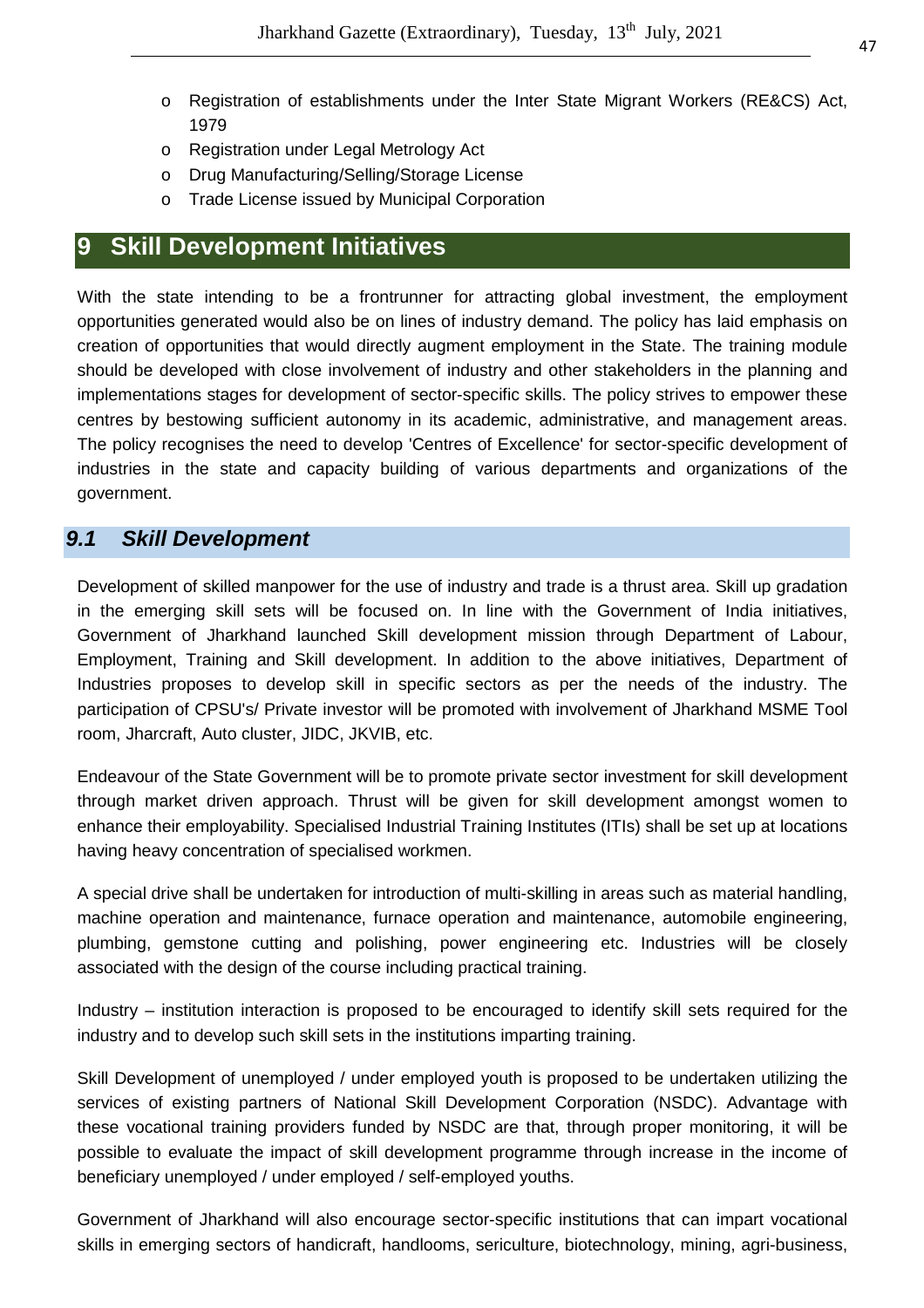food industry, aerospace and defence production, fisheries, imported wooden furniture manufacturing, solar and other non-conventional energy, petroleum and petro chemicals.

Need-based support will be provided for setting up national/ international level training Centres/ courses and related R&D activities. Awareness program/ seminar assistance will be provided once per year for all training courses.

# **9.2 Human Resource Development**

There will be huge requirement of technical manpower in the State by upcoming industries. Therefore, special efforts will be made on promoting new technical institutions, upgrading existing ones and enhancing industry – institution linkages.

There are over half a dozen well established engineering colleges in the State imparting technical education in almost all the important branches of engineering and an equal number of engineering colleges is in initial stages of stabilization. Similarly, there are 13 government polytechnics in the State and steps have been initiated to establish more polytechnics.

The State Government proposes to transfer existing and upcoming engineering colleges / polytechnics /ITIs to competent educational / Industrial Groups for managing these so that the requirements of qualified and skilled manpower of industries being set up in Jharkhand are easily met.

Under this, it is proposed to transfer existing buildings, laboratories, workshops, equipment's etc. to entrepreneurs so that the up gradation of the Institute is facilitated without any hassle within the shortest possible time.

To facilitate the setting up of technical / educational institutions under private sector the Government proposes to provide land from land banks for such institution to willing investors.

The concerned Department such as Department of Higher Education, Science and Technology, Department of Labour, Employment Training and Skill Development and Department of Health, Medical Education and Family Welfare may bring out detailed and separate guidelines for the implementation of their proposals.

# **9.3 Entrepreneurship Development**

Efforts will be made to inculcate entrepreneurial qualities through structured programmes and schemes which will include the following:

- a) Sourcing of services of a reputed consultant to identify the area for utilizing the entrepreneurship opportunities in the State.
- b) Establishment of an Entrepreneurship Development Institute and strengthening it through various measures, including Government support, strategic alliances with national level entrepreneurship institutes and linkages with industries, technical and professional institutions, R &D, NABARD, Banks, PPP initiatives etc.

Special incentive will be given to SC/ST and women for pursuing entrepreneurship course from a reputed institute. List of such institutes will be notified by the State Government from time to time.

JIADA will extend necessary help to entrepreneurs. Interaction programme will be organized by JIADA for entrepreneurs undergoing training to sort out problems which are likely to be faced by them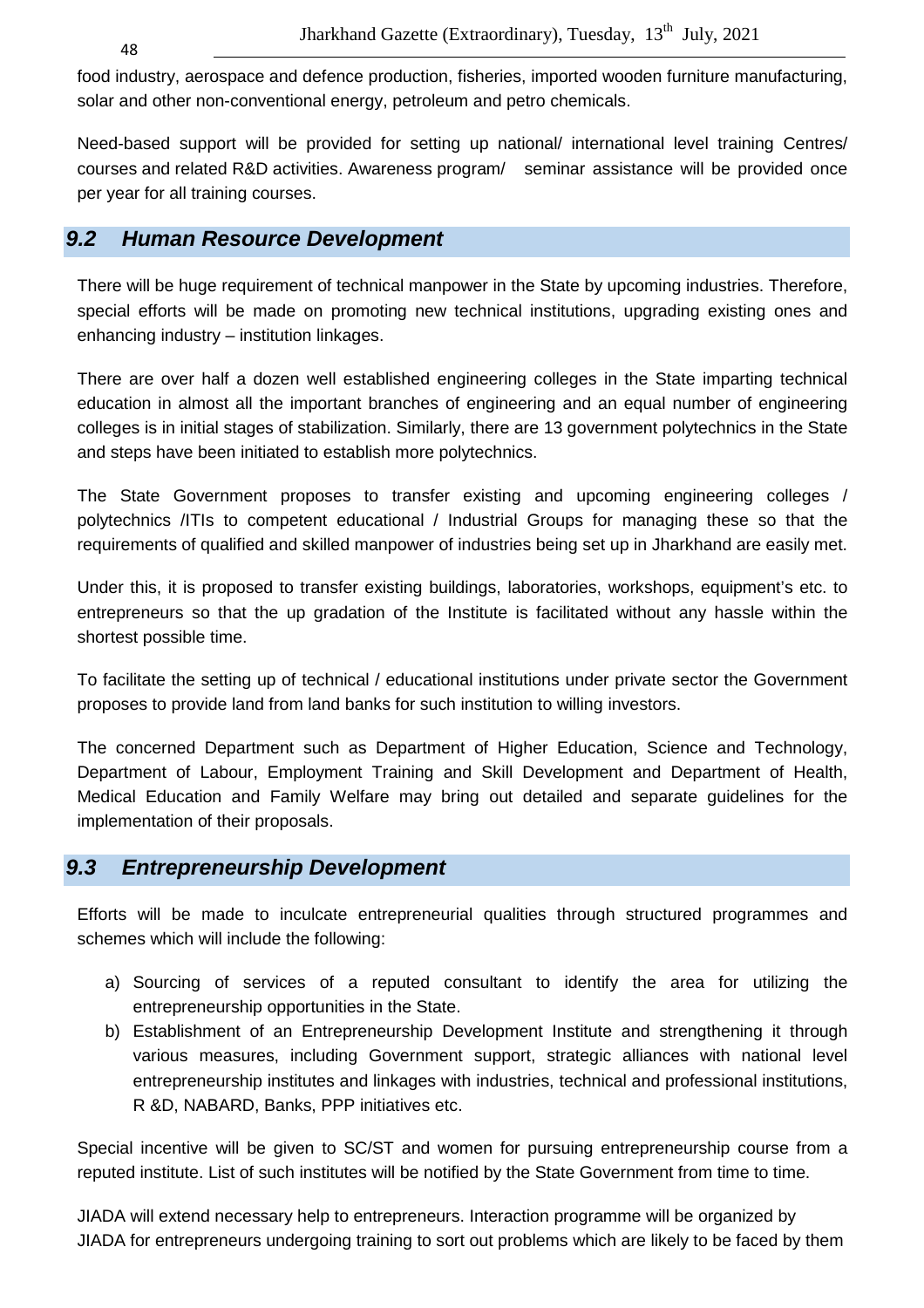# **10 Monitoring & Evaluation and Grievance Redressal**

Industry facilitation and investment promotion are the some of the basic features of this policy framework. With the objective of making the Single Window System stronger and powerful, Jharkhand Single Window Clearance Act 2015 has been notified. This is one of the best in the country in terms of compliance with Ease of Doing Business and offering statutory protection for the State level business reform initiatives.

# **10.1 Monitoring**

Investors may log onto the State's Single Window Portal and apply for various approvals through the CAF. The Single Window Cell shall monitor all projects and help in their facilitation in a time bound manner.

The Single Window Cell acts as a repository of information regarding state infrastructure, information about investment application processes and issues being raised across industry. It shall also act as a source of information dissemination and shall provide additional information related to orders, rules and regulations.

Coordination with the relevant departments and required updates is be provided to the investors through this system.

Single Window Clearance Committee constituted under the Chairmanship of Principal Secretary/ Secretary- Industries periodically reviews the status of pending applications with the Single Window System and with the concerned departments.

The nodal officers of department's are also be deputed / seconded to Single Window for ensuring time bound service delivery.

In the process, if an investor faces any difficulty, he/ she may call on the Single Window helpline number wherein the technical experts shall provide all necessary assistance.

# **10.2 Grievances Redressal Mechanism**

The State recognises that timely resolution of these issues is imperative. To resolve the issues pertaining to different departments, a State Grievance Redressal Committee has been notified by State government:

The committee shall be chaired by the Principal Secretary/ Secretary-Department of Industries. In addition to the above, Principal Secretary / Secretary from other departments to which the complaints pertain to, will be invited in the meetings.

If deemed necessary, on the decision of the Chair, the complaining Industrialist may be invited to put forth his views in front of the committee.

The aggrieved investor before moving to any court shall apply before this Grievance Redressal Committee for the redressal of grievances and disbursal of incentives.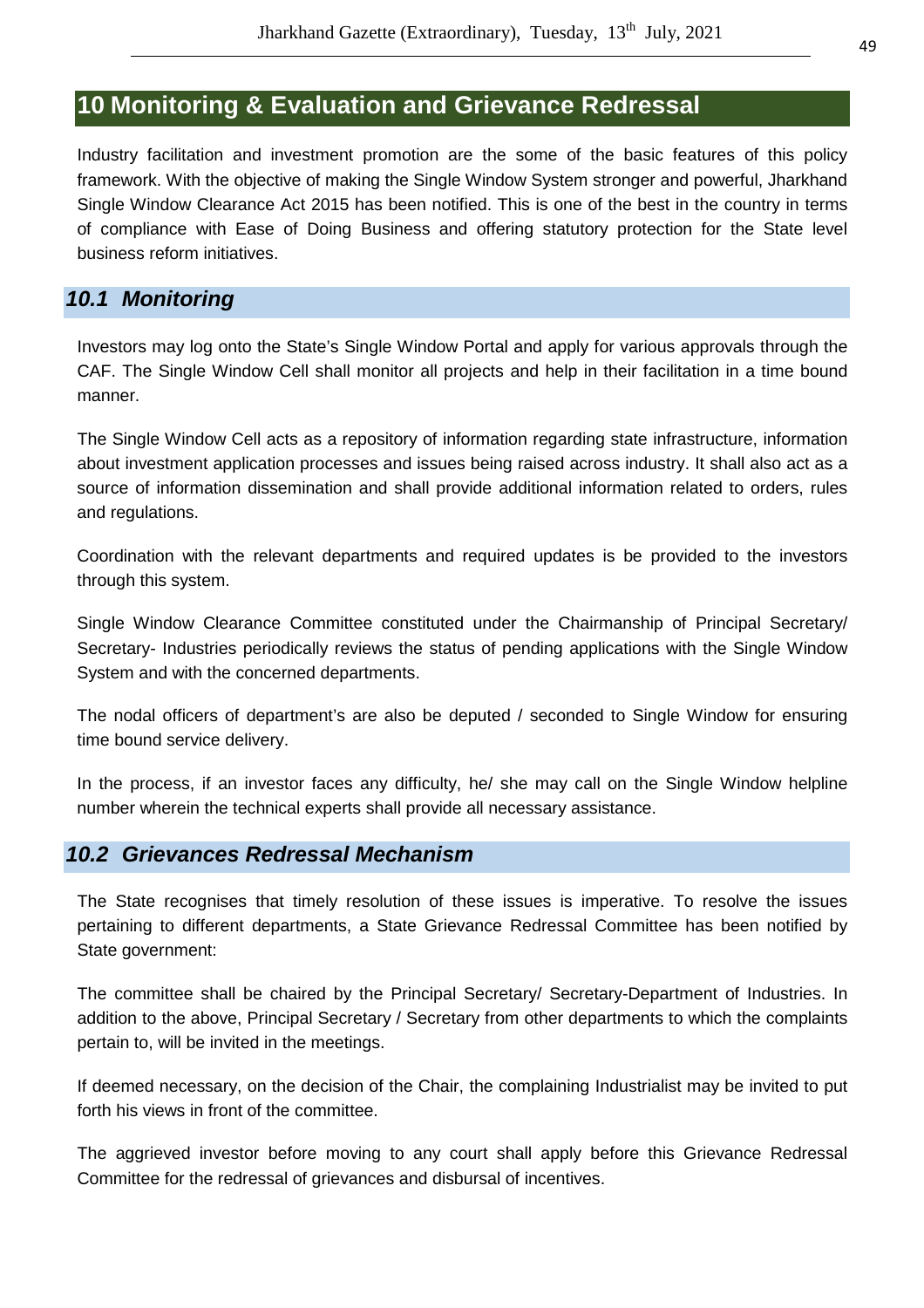50

The committee shall discuss the numbers as well as the reasons of the Deemed Approvals proposed by the concerned department and also suggest the department to provide the approvals on time in the future.

Aggrieved parties may register their grievance online through the Single Window Portal, which then, shall be automatically sent to the nodal officer of the concerned department. An E-mail and SMS shall also be sent to the parties upon receipt of the grievance.

The concerned department shall respond to the complaints online within five working days of their receipt, which shall then be automatically sent to the complainant through SMS/Email.

# **10.3 Monitoring of Private Industrial Parks**

The Directorate of Industries may engage a Project Monitoring Consultants (PMCs) if necessary, for technical and financial evaluation of DPR submitted by SPV. PMCs from time to time will assist the Directorate of Industries in project monitoring, evaluation, allotment of fund and its utilization.

Directorate of Industries will exercise supervision and control over Joint Venture and PPP mode Industrial Park in the State under the direction of High-Powered Committee

Directorate of Industries through State Government Industrial Area Development Authority will exercise supervision and control over private industrial park under their respective command area. Private Industrial parks outside the command area of State Government Industrial Area Development Authority will be supervised and controlled by respective DICs

The industrial units established under these industrial parks will be eligible for financial incentives and concessions provided under Jharkhand Industrial Policy and any other schemes of Central and State Governments time being in force

High Powered Committee will be empowered to prescribe / modify / add new forms, checklist and procedure and will be empowered to issue additional guidelines in this regard

# **11 Miscellaneous Provisions**

# **11.1 General Provisions**

# 11.1.1 PUBLIC UTILITY SERVICES

The following categories of industries/ establishments are declared as "Public Utility Services" for the purpose of application of provisions under Chapter-V of the Industrial Disputes Act 1947.

- Information Technology and IT Enabled Services.
- Bio Technology
- Agro-based processing
- Electronics and telecommunications
- Export Oriented Units and units in parks.
- Infrastructure projects including industrial parks and SEZs
- Mega and Ultra Mega Industries
- Automobile and Auto components industries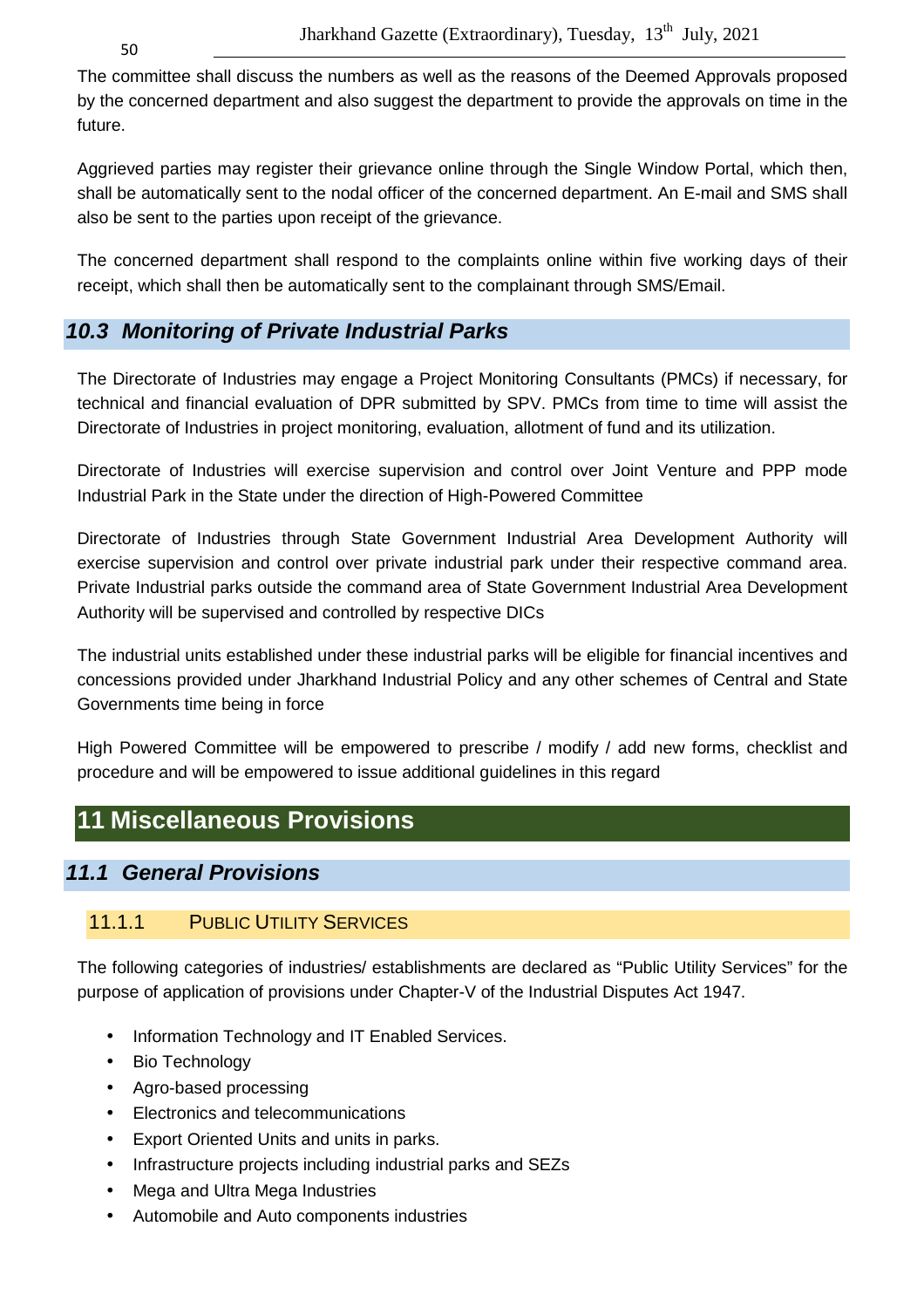#### 11.1.2 EXEMPTION FROM SOME OF THE PROVISIONS OF FACTORIES ACT

Industrial units and establishments in the following categories are exempted from the provisions of Chapter VI of Factories Act 1948 (working hours of Adults, subject to safety consideration of workers).

- Information Technology and IT Enabled Services.
- Bio Technology
- Electronics and telecommunications
- **Export Oriented Units.**
- Industries set up in Special Economic Zones.
- Mega and Ultra Mega Industries
- Automobile and Auto components industries

The Industrial Estates, Industrial Areas, Industrial Parks, Growth Centres etc. shall be excluded from the tax regime of the Municipal and other local authorities for management by local industries associations, provided that the latter undertake to maintain the infrastructure of the industrial estates either directly or through other agencies by taking consent of Urban Development Department or by amendment of the relevant Act, if required. Urban Development Department shall frame the guidelines and prescribe the fee for providing such services.

Biotechnology related units including laboratories may be allowed in urban areas in conformity with Master Plan in force and following other relevant clearances.

# **11.2 Labour Reforms**

Jharkhand has a long uninterrupted history of industrial peace and harmonic relationship between labour union and management. This uniqueness of Jharkhand will be carried forward and pioneering labour reforms shall be carried out for employment generation and labour welfare. A time bound action plan shall be formulated for furthering labour reforms, in addition to the reforms mentioned below and make labour law compliance online without physical touch point.

- a) Jharkhand is the pioneer state for amalgamation of different records, registers and returns required to be maintained under the various labour laws, flexible women working hours, and introducing systems of "self-certification" for labour related compliance of routine nature
- b) A system of joint inspection by various regulatory agencies such as Jharkhand State Pollution Control Board (JSPCB), Labour Inspector, Chief Inspector of Factories and Boilers, Regional Provident Fund Commissioner, and Regional Director, Employees State Insurance Corporation has been notified and being implemented in the State
- c) No surprise inspection on industrial units based on specific complaints except with the approval of head of department and notification in this regard has already been issued
- d) The implementation of these provisions from(a) to (c) shall be reviewed from time to time and complaint, if any, of investors / companies will be received by the Single Window Cell of the Industries Department
- e) The State Government has authorized chartered engineers possessing requisite qualifications to perform the duty of Inspector of Boilers with regard to registration, inspection and renewal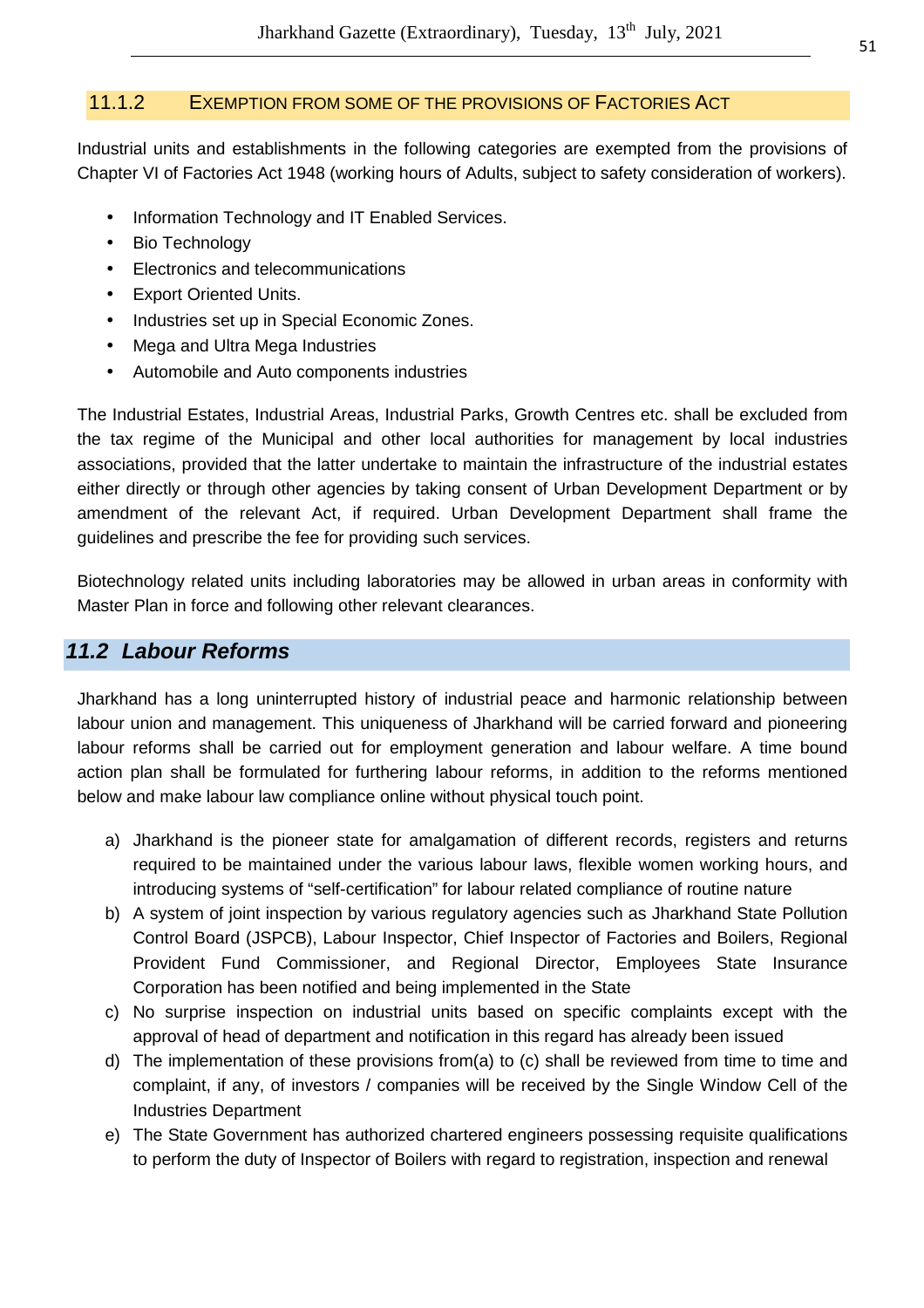# **11.3 Environmental Clearance**

- a) To ensure smooth environmental clearance the State Level Environment Impact Assessment Authority (SEIAA), and State Level Expert Appraisal Committee (SEAC) as provided in the gazette notification dated 14.09.2006 part II, Sect. 3 (ii) of Ministry of Environment and Forest, Government of India, New Delhi have been empowered.
- b) The validity of the Consent to Operate is notified as 5 years, 10 years and 15 years for industries falling under Red, Orange and Green Categories respectively.
- c) State Government would extend necessary support to Jharkhand State Pollution Control Board (JSPCB) for expediting the disposal of applications of investors / entrepreneurs for environmental clearance. The following measures are envisaged to be undertaken for the purpose.

**Third Party Audit:** Necessary support will be extended to JSPCB for organizing third party audit for better compliance of environmental laws.

**Skill Upgradation:** Skill upgradation programme of technical personnel of JSPCB and related organizations is envisaged to be organized in Environmental Engineering / Management.

# **11.4 State Award to Enterprises**

Performance of industries are evaluated every year and on the basis of objective evaluation criteria, suitable awards are given by the State Government for outstanding achievement in environment management, labour welfare, R&D, Safety Profit maximization, innovative production, turnaround of sick industries, corporate social responsibility, entrepreneurship and quality. Scheme of enterprises adopting such best practices will continue to be recognised with State awards every year.

# **11.5 Memorandum of Understanding (MoU)**

- a) MoU may be agreed / signed between Government of Jharkhand and Investors for new investment.
- b) MoU may be agreed only for Mega and Ultra-Mega Industries.
- c) Initially, MoU indicating the intention of the investor in brief about the proposed industry and the possible facilitation to be extended by the State Government which will remain valid only for a maximum period of 12 months.
- d) Subsequently, second stage of MoU will be signed which will include complete details of the project including DPR/TEFR with the site selected, resources required for the unit, possible sources of funds, raw materials, consumables, utilities, manpower requirement, infrastructural details, time-frame for implementation etc. Second stage of MoU shall have a validity of 3 years and on reasonable ground, the second stage of MoU may be extended for another two years
- e) MoU signed initially will automatically expire after one year if the second stage of MoU is not signed with the State Government.

# **11.6 Date of Production (DoP)**

All industrial units must obtain the Certification of Date of Production (DoP) from competent authority for availing benefits under this policy. The Udyog Aadhar or Udhyam will not be sufficient to substitute DOP certificate.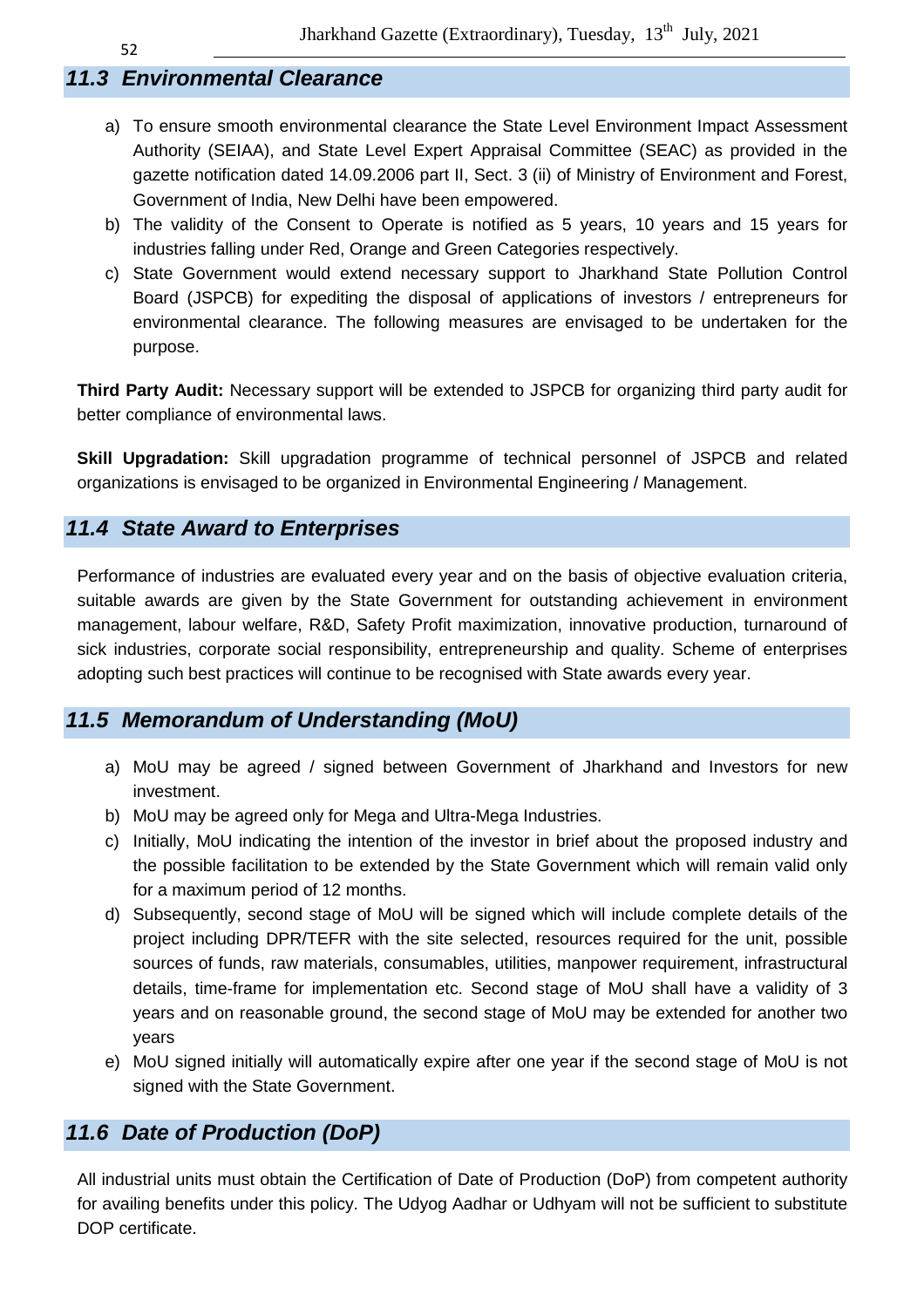The "Date of Production" of an industrial unit shall mean the date on which the unit actually commences commercial production of the item for which the unit has been registered.

The industrial unit becoming eligible can submit DoP application within one month of the commencement of production as envisaged in DPR.

MSME units will get a maximum of six month's relaxation of time for submission of DOP application. However, the application has to be submitted with expressed reason duly supported by documentary proof. Director of Industries shall have the power to condone delay up to 6 months and Principal Secretary/ Secretary of Industries shall have power to condone delay up to 1 year. Any delay beyond one year shall be referred to Departmental Ministers from delay condonation.

# **11.7 Procedure for operationalization of the provision of the policy.**

Implementation of various provisions covering the incentives, concessions etc. will be subject to the issue of detailed guidelines / statutory notifications, wherever necessary in respect of each item by the concerned Administrative Department.

# **11.8 Policy Period**

The State Government may at any time amend any provision of this policy. Normally the policy will remain operational for 5 years (01.04.2021 to 31.03.2026)

# **11.9 Doubts Resolution**

- a) Doubts relating to interpretation of any term and / or dispute relating to the operation of any provision under this Industrial and Investment Promotion Policy shall have to be referred to the Industries Department, Government of Jharkhand for clarification / resolution and the decision of Department in this regard shall be final and binding on all concerned.
- b) In case of any doubt the "English Version" of the policy will be considered an authentic version.

# **11.10 Power of the State Government**

Notwithstanding anything contained in the foregoing paragraphs of this industrial and Investment Promotion policy, the State Government by issuance of notification in the official gazette may amend or withdraw any of the provisions and / or the schemes mentioned herein above.

By the Order of the Governor of Jharkhand

 **Pooja Singhal,**  Industry Secretary, Department of Industry, Government of Jharkhand.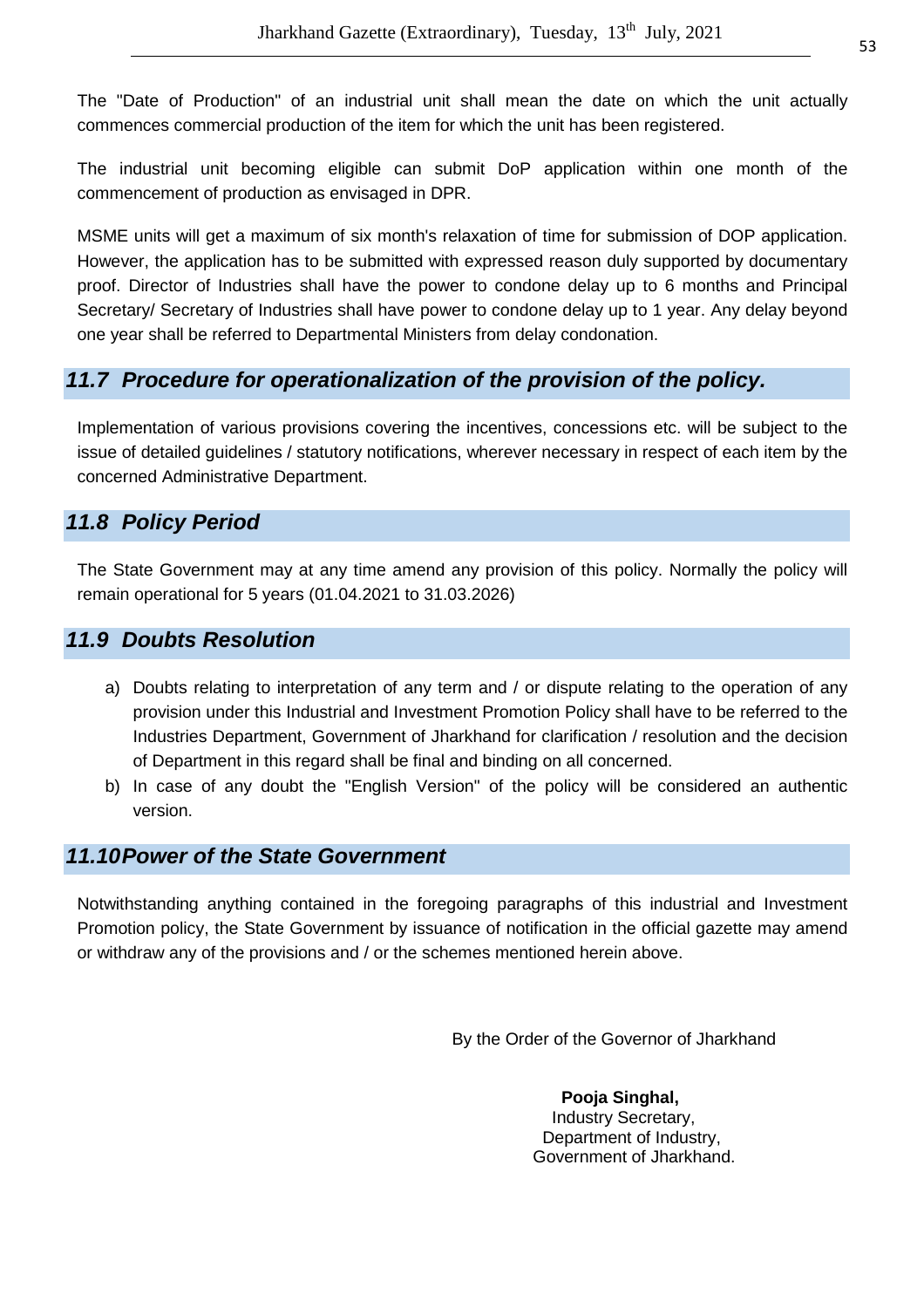# **Annexure – I: Definitions**

**1. Effective date:** "Effective date" means the date on which the provisions of this Policy come into force i.e. 01.04.2021. This Policy will remain in force for 5 years up to 31.03.2026.

#### **2. Classification of Units**

- **3. MSME Units:** The classification of the MSMEs have been done by the Union Government of India. As per the revised classification that came into effect on 1 July 2020, the criteria for the manufacturing and services oriented enterprises are as follows:
	- a) **Micro Enterprise:** The investment in Plant and Machinery or Equipment is **capped at one crore rupees** and the annual turnover is maximum five crore rupees.
	- b) **Small Enterprise:**The investment in Plant and Machinery or Equipment is **capped at ten crore rupees** and the annual turnover is maximum fifty crore rupees.
	- c) **Medium Enterprise:**The investment in Plant and Machinery or Equipment is **capped at fifty crore rupees** and the annual turnover is maximum two hundred and fifty crore rupees.

**Large Scale Industry:** An industrial unit which has investment **above medium scale industry** as specified by Government of India but investment **lower than mega project** as defined in this policy shall be considered as largescale industry.

| <b>Sectors</b>                                                                                              | <b>Minimum Investment</b><br>(Rs in Crore) | <b>Direct employment</b><br>Generation |
|-------------------------------------------------------------------------------------------------------------|--------------------------------------------|----------------------------------------|
| Manufacturing                                                                                               | 250                                        | 300                                    |
| Steel, Aluminium, coal to poly generation<br>industries and other mineral based industries<br>except cement | 1000                                       | 300                                    |
| Cement                                                                                                      | 300                                        | 100                                    |
| Ancillary and downstream industries                                                                         | 100                                        | 200                                    |
| Agro/ Food processing, Pharmaceuticals                                                                      | 100                                        | 600                                    |
| Textile/reeling/spinning/weaving/garmenting<br>projects/ Apparel                                            | 100                                        | 1000                                   |

**Mega Projects:** Sector-wise Mega Project classification will be as below:

#### **Note:**

Except above mentioned sector wise classifications, the projects in other sectors with investment limit above Rs 250 crore shall come under mega project classification.

> d) **Ultra-Mega Projects:** An industrial unit which has both, minimum investment and direct employment generation three times of the limit fixed above for mega project shall be considered as ultra-mega project.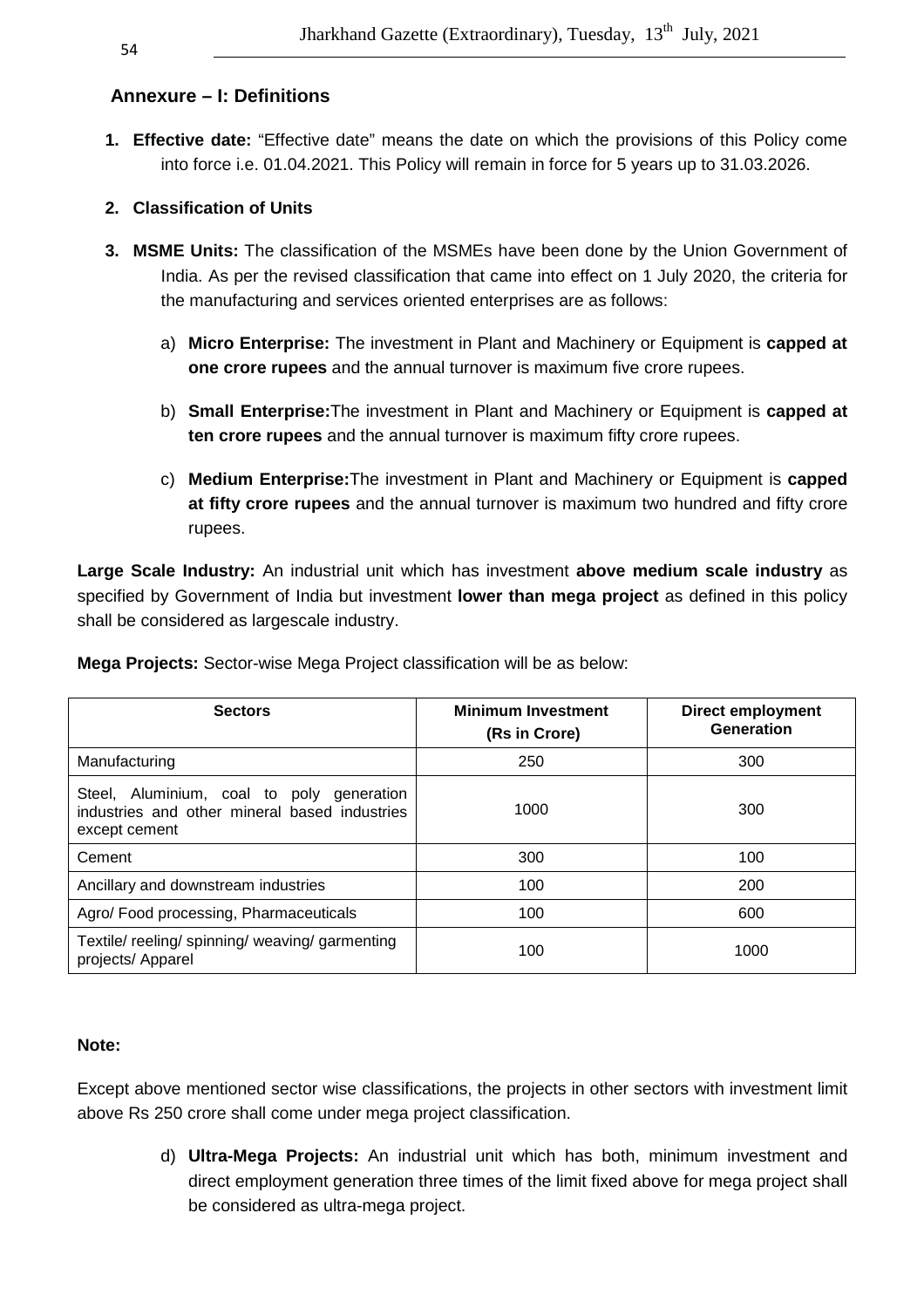- **4. Industrial Unit/Industrial concern:** 'Industrial unit / concern' means any unit / concern engaged or to be engaged in manufacturing / processing / servicing industry under the following categories:
	- a) Industries listed under the First Schedule of the Industries (Development and Regulation) Act 1951 as amended from time to time
	- b) Industries falling within the purview of the following Boards / Agencies:
		- i. Small Industries Board
		- ii. Coir Board
		- iii. Silk Board
		- iv. All India Handloom and Handicrafts Board
		- v. Khadi and Village Industries Commission
		- vi. Any other agency constituted by the Government of India or Government of Jharkhand for industrial development
- **5. Existing Industrial Unit:** "Existing Industrial Unit" means an industrial unit which is in commercial production on or before 31.03.2021.
- **6. New Industrial Unit:** "New Industrial Unit" means an industrial unit in which commercial production has commenced within five years from 01.04.2021. Expansion/ modernization/ diversification unit as defined in 8, 9 and 10 of this annexure shall be considered as new industrial unit for the purpose of this policy and shall be eligible for all incentives like any other new industrial unit.
- **7. Sick Unit:** "Sick unit" means an industrial unit declared sick by the erstwhile Board for Industrial and Financial Reconstruction under the Sick Industries Companies (Special Provision) Act, 1985 (now NCLT) or by the State Apex Committee for SSI headed by the Director of Industries or the High Level Empowered Committee headed by the Chief Secretary for large and medium sector.
- **8. Expansion:** Expansion means an existing unit which makes additional capital investment and fulfils the following conditions:
	- a) For MSME Units, it shall be 33% or above additional investment in Plant and Machinery of the already made investment in Plant and Machinery. For large units, it shall be 33% or above on depreciated book value or fixed capital investments of Rs. 16.5 crore, whichever is higher. For Mega and Ultra-Mega project, it shall be 33% or above on depreciated book value or 33% or above of fixed capital investments of the minimum capital investment limit fixed in this policy, whichever is higher
	- b) An increase of at least 33% of the installed capacity
- **9. Modernisation:** Modernisation means an existing unit which makes additional capital investment and fulfils the following conditions: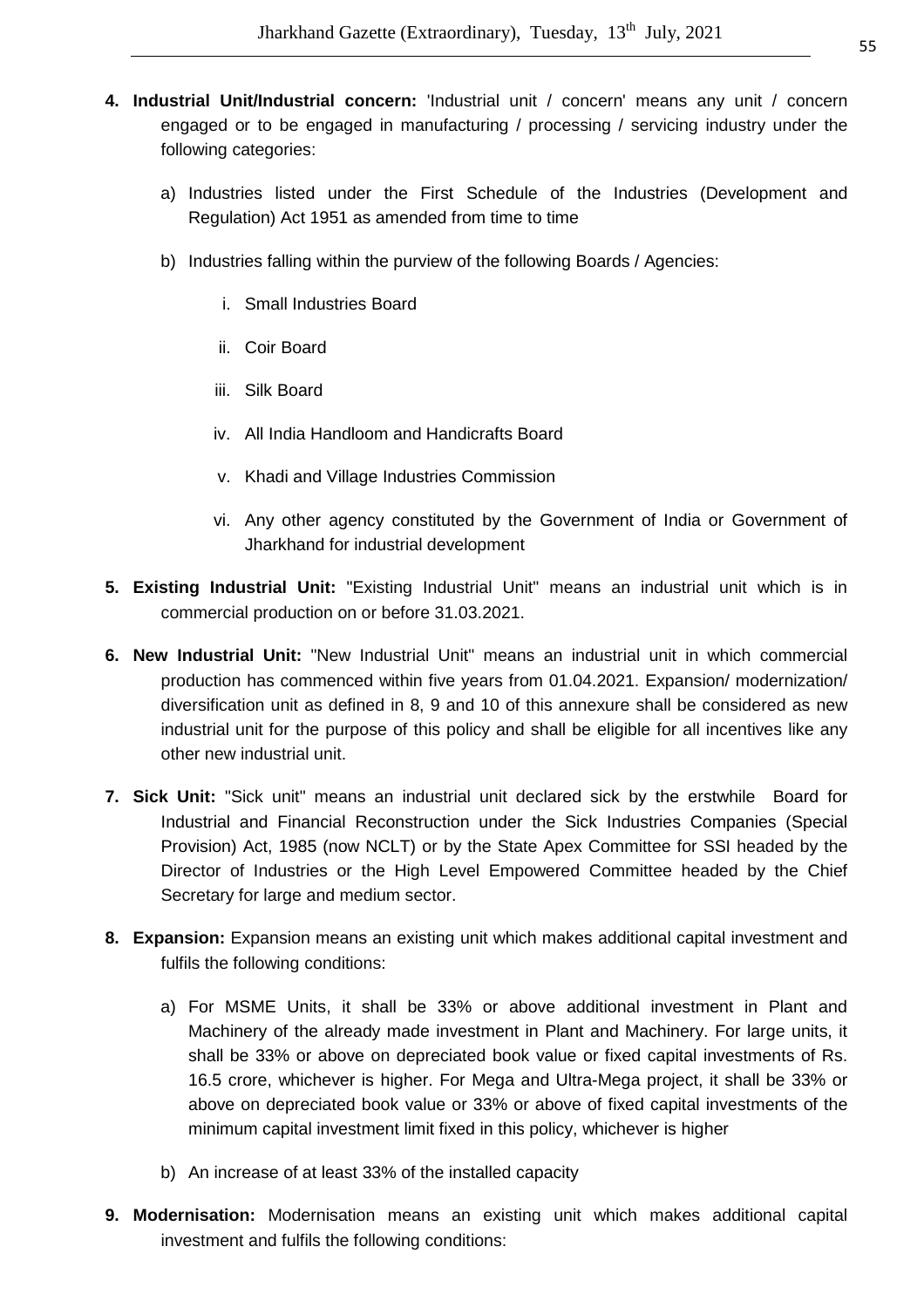- a) For MSME Units, it shall be 33% or above additional investment in Plant and Machinery of the already made investment in Plant and Machinery. For large units, it shall be 33% or above on depreciated book value or fixed capital investments of Rs. 16.5crore, whichever is higher. For Mega and Ultra-Mega project, it shall be 33% or above on depreciated book value or 33% or above of fixed capital investments of the minimum capital investment limit fixed in this policy, whichever is higher
- b) At least 20% improvement in the installed capacity
- c) An improvement of either energy saving of at least 30% or reduction of pollution level of at least 30% or latest technology in that sector as certified by the reputed institutions recognized by the Government
- **10. Diversification:** Diversification means an existing unit which makes additional capital investment and fulfils the following conditions:
	- a) For MSME Units, it shall be 33% or above additional investment in Plant and Machinery of the already made investment in Plant and Machinery. For large units, it shall be 33% or above on depreciated book value or fixed capital investments of Rs. 16.5 crore, whichever is higher. For Mega and Ultra-Mega project, it shall be 33% or above on depreciated book value or 33% or above of fixed capital investments of the minimum capital investment limit fixed in this policy, whichever is higher
	- b) Production of at least one new product after diversification

#### **Note Point:**

- 1. The installed capacity as mentioned in the DoP certificate of existing project(s) undertaking expansion/modernisation/diversification or installed capacity just before taking up this expansion/modernisation/diversification whichever is higher shall be treated as the installed capacity for calculating expansion/modernisation/diversification.
- 2. Depreciated book value at the time of taking up this expansion/ modernisation/ diversification shall be used for calculating depreciated book value.
- **11. Fixed Capital Investment:** The 'Fixed Capital Investment' means an investment made in building (not applicable for Non-MSME), plant and machinery as well as productive assets of permanent nature such as tools, jigs, fixtures, dies, crane, electrification except DG Set and pollution control equipment.
- **12. Ancillary Industrial Unit:** An "Ancillary Industrial Unit" is an industrial unit in which capital investment has been made up to the limit specified by the Government of India from time to time.
- **13. Renewable energy** as defined and explained by Ministry of Renewable Energy, Government of India, from time to time.
- **14. NETGST** means tax payable and paid, under sub Section 50 of CGST Act, 2017.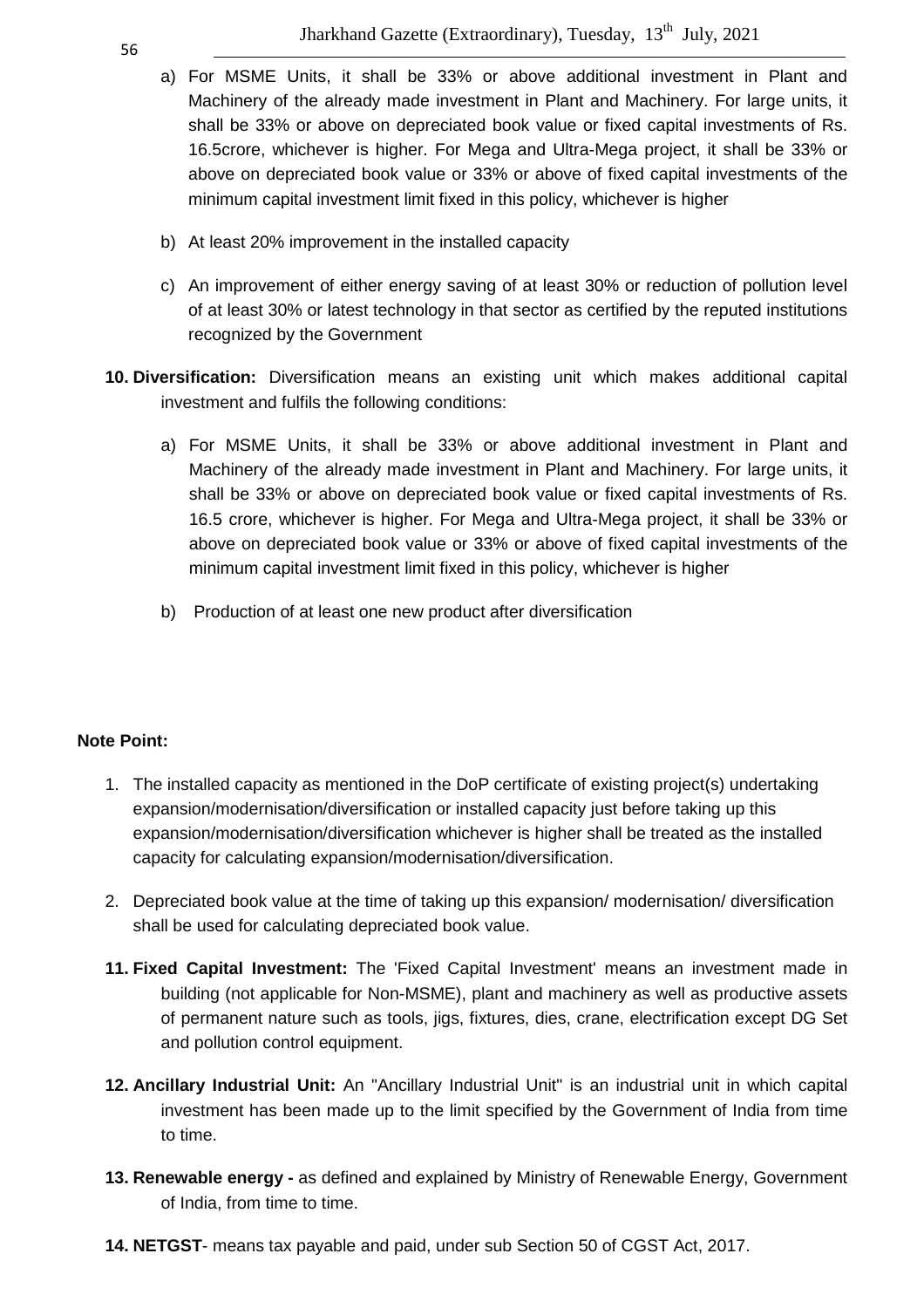- **15. "JIADA"** means Jharkhand Industrial Area Development Authority established under Jharkhand Industrial Areas Development Authority Act 2001.
- **16. "Industrial Park"** means an industrial estate which is developed for establishment of industrial units to manufacture any goods or service and having basic industrial infrastructures like developed plot, internal roads, water distribution facilities, sewage collection and treatment, power distribution, communication faculties and such other facilities as may be required.
- **17. "Master Plan Committee"** means Master Plan Committee headed by Managing Director of JIADA, and Chief Engineer of JIIDCO as members.
- **18. "Private Institution"** means any Industry Association, Chamber of Commerce or Federation registered under Societies Act, Trust Act, partnership Act or Companies Act will be treated as a private institution.
- **19. "Public Institution"** means Industrial Area Development Authority established under Jharkhand Industrial Areas Development Authority Act 2001, Public Sector undertakings of Jharkhand Government, Urban Local Bodies, or Zila Parishad.

#### **20. "Sector Specific Industrial Park"** means industrial parks envisaged for specific sectors like

- a) Apparel Fiber and Textile Park
- b) IT Park / Software Technology Park
- c) Gems and Jewellery Park
- d) Bio-tech and Herbs Park
- e) Chemical and Pharmaceutical Park
- f) Food Park
- g) Automobile Vendor-Ancillary Industries Park
- h) Any other specific sectors e.g. Ceramic Park, Plastic Park, Knowledge Park, Film City, etc.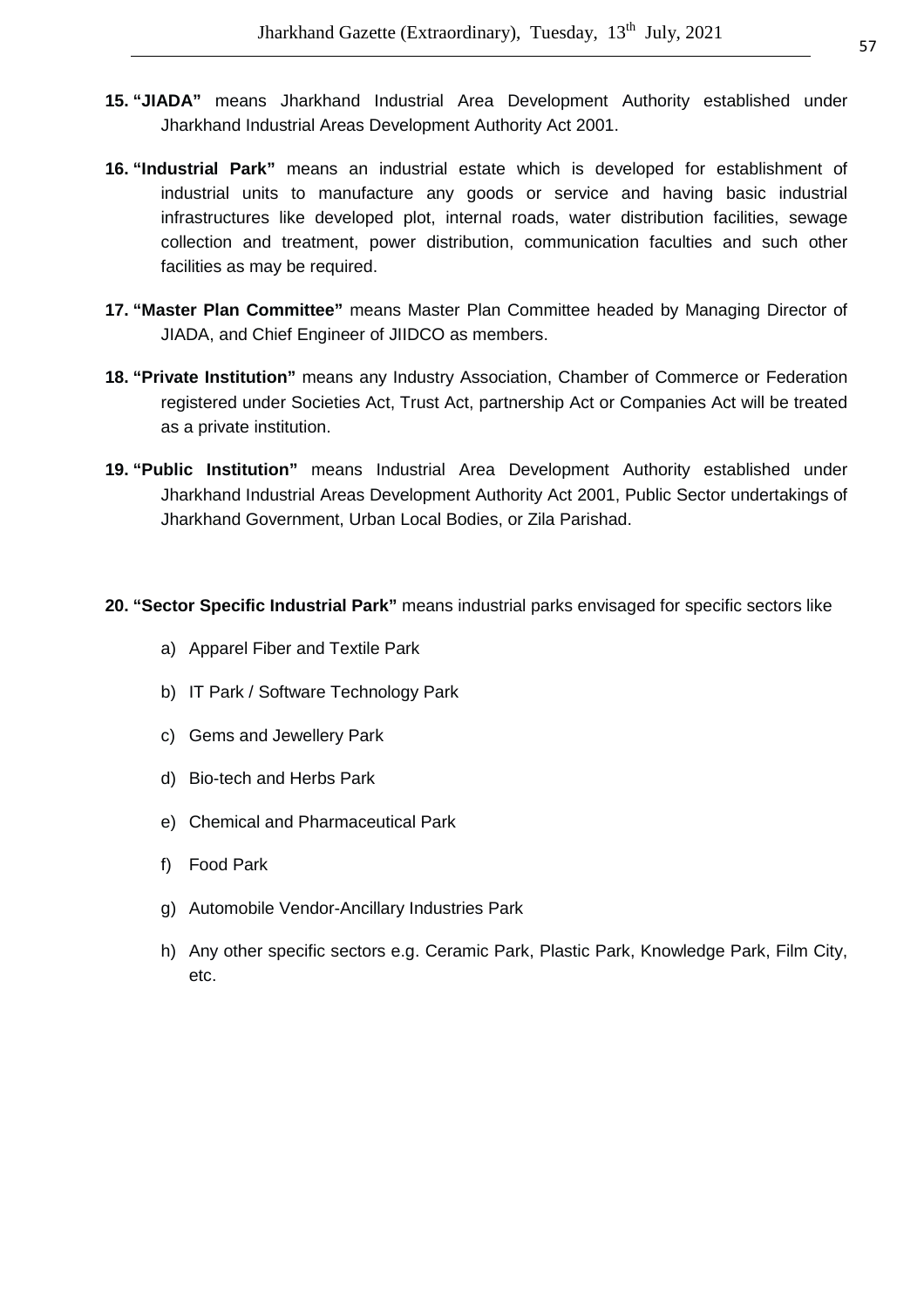58

# **Annexure – II: List of Industries Ineligible for Fiscal Incentives**

The following industries are ineligible for fiscal incentives under this policy. However, they are eligible for other facilitations as provided under this policy.

- 1. Saw mills and wood sawing
- 2. Drilling Rigs, Bore Well, Tube Well Establishing Units, Concrete Mixing Plants, Road Metal Mixer, Readymade Concrete Mixture and similar facilities mobile in nature
- 3. Units Connected with Cutting of Raw Tobacco and Gul Related Products and Guraku
- 4. Stenciling Units / Processing of Stencil Papers
- 5. Tailoring (Except Readymade Garment Manufacturing Units)
- 6. Laundry/Dry Cleaning
- 7. Photography, Studio Labs, Video Parlours, Videography, Cinematography, Theatres, Photo studios, colour film laboratories, Video, Audio Cassette Recording and Watch Repairing
- 8. Beauty Parlours
- 9. Goods and passenger carriers
- 10. Guest Houses / Restaurants
- 11. Petrol Pumps
- 12. Narcotic Drugs, Tobacco barons / tobacco re-drying / processing, Beedi / Cigarette Manufacturing and other tobacco based products
- 13. Tyre re-treading
- 14. Mines and Mining Activity including development of Mines etc.
- 15. Hard/ Soft Coke units
- 16. Vehicle or any consumer product show rooms, service / repairing centre or sales centre
- 17. Brick making units except refractory bricks making, bricks making with use of fly ash / red mud or similar other industrial waste
- 18. Any petroleum product storages
- 19. Banned items by State Government or Government of India from time to time will also come under this list

#### **Note:**

- 1. Government reserves the right to make any changes in the above negative list
- 2. The decision of Government whether a unit falls in the Negative list or not, shall be final and binding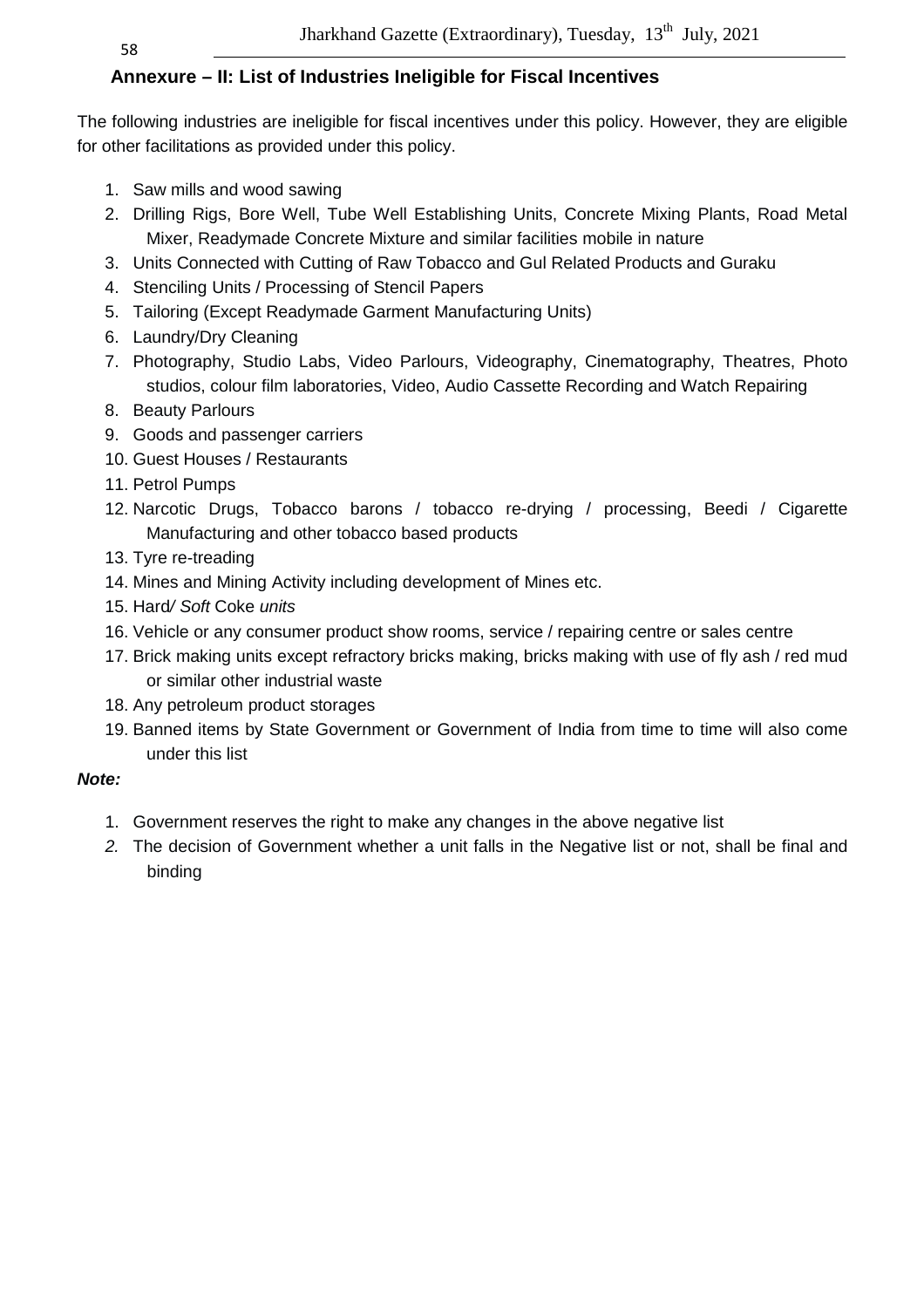# Annexure – III: Abbreviations

| <b>ADB</b>     | Asian Development Bank                                                                        |
|----------------|-----------------------------------------------------------------------------------------------|
| <b>AHD</b>     | <b>Animal Husbandry Department</b>                                                            |
| <b>AMG</b>     | <b>Annual Maintenance Guarantee</b>                                                           |
| <b>APEDA</b>   | <b>Agricultural Product Export Development Authority</b>                                      |
| <b>APMC</b>    | <b>Agricultural Produce Marketing Committee</b>                                               |
| ASIDE          | Assistance to States for Development of Export Infrastructure and Allied<br><b>Activities</b> |
| <b>BIFR</b>    | Board for Industrial and Financial Reconstruction                                             |
| <b>BOOT</b>    | Buy, Own, Operate and Transfer                                                                |
| <b>BOT</b>     | <b>Build, Operate and Transfer</b>                                                            |
| <b>BPO</b>     | <b>Business Process Outsourcing</b>                                                           |
| <b>CFC</b>     | <b>Common Facility Centre</b>                                                                 |
| <b>CFTRI</b>   | Central Food Technology Research Institute                                                    |
| <b>CGTMSE</b>  | Credit Guarantee Fund Trust For Micro And Small Enterprises                                   |
| <b>CIMAP</b>   | Central Institute of Medicinal and Aromatic Plant                                             |
| <b>CNT</b>     | <b>Chhotanagpur Tenancy</b>                                                                   |
| <b>CPIS</b>    | <b>Comprehensive Project Investment Subsidy</b>                                               |
| <b>CSR</b>     | <b>Corporate Social Responsibility</b>                                                        |
| <b>CST</b>     | <b>Central Sales Tax</b>                                                                      |
| <b>DIC</b>     | <b>District Industries Centre</b>                                                             |
| <b>DOP</b>     | Date of Production                                                                            |
| <b>DPR</b>     | <b>Detailed Project Report</b>                                                                |
| <b>DVC</b>     | Damodar Valley Corporation                                                                    |
| EM             | <b>Entrepreneur Memorandum</b>                                                                |
| EMD            | <b>Earnest Money Deposit</b>                                                                  |
| <b>EPF</b>     | <b>Employees Provident Fund</b>                                                               |
| ESI            | <b>Employees Provident Fund</b>                                                               |
| <b>FAR</b>     | Floor Area Regulation                                                                         |
| <b>FDI</b>     | <b>Foreign Direct Investment</b>                                                              |
| <b>GM Land</b> | GairMazarua Land                                                                              |
| GM, DIC        | General Manager, District Industries Centre.                                                  |
| <b>GOI</b>     | Government of India                                                                           |
| <b>GSDP</b>    | <b>Gross State Domestic Product</b>                                                           |
| <b>GST</b>     | Goods and Service Tax                                                                         |
| <b>HPC</b>     | <b>High Powered Committee</b>                                                                 |
| <b>JIADA</b>   | Jharkhand Industrial Area Development Authority                                               |
| <b>ICD</b>     | <b>Inland Container Depot</b>                                                                 |
| <b>IEM</b>     | Industrial Entrepreneur Memorandum                                                            |
| <b>IFAD</b>    | International Fund for Agricultural Development                                               |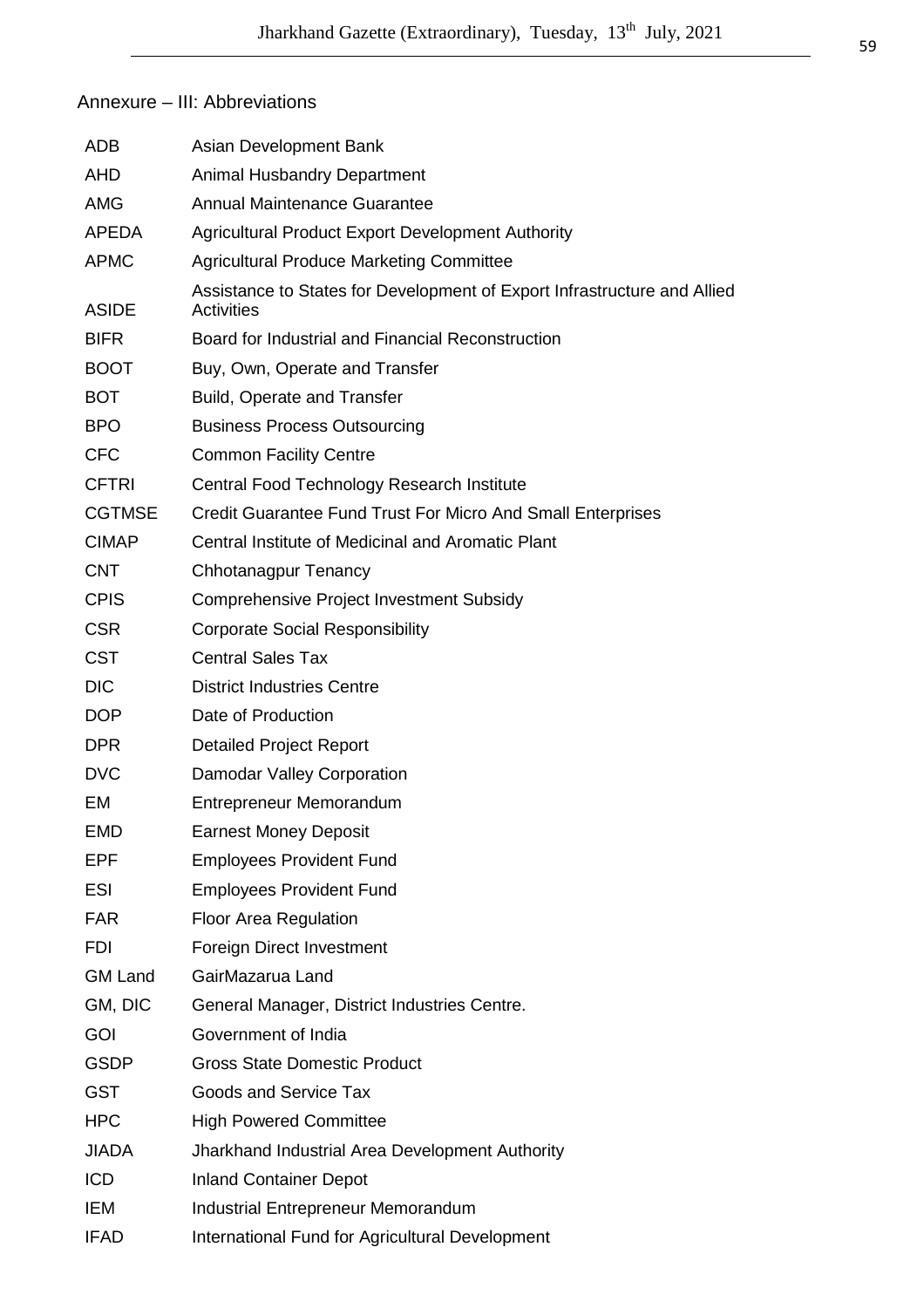Jharkhand Gazette (Extraordinary), Tuesday, 13<sup>th</sup> July, 2021

60

| <b>IHRI</b>      | Indian Horticulture Research Institute                              |
|------------------|---------------------------------------------------------------------|
| <b>IIUS</b>      | Integrated Infrastructure Upgradation Scheme                        |
| IT               | Information Technology                                              |
| <b>ITES</b>      | Information Technology Enabled Services.                            |
| ITI              | Industrial Training Institutes.                                     |
| <b>Jharcraft</b> | Jharkhand Silk, Textile and Handicraft Development Corporation      |
| <b>JHARNET</b>   | Jharkhand State Information and Communication Network.              |
| <b>JIIDCO</b>    | Jharkhand Industrial Infrastructure Development Corporation         |
| <b>JINFRA</b>    | Jharkhand Infrastructural Development Corporation                   |
| <b>JSERC</b>     | Jharkhand State Electricity Regulator Commission                    |
| <b>JSMDC</b>     | Jharkhand State Mineral Development Corporation                     |
| <b>JSPCB</b>     | <b>Jharkhand State Pollution Control Board</b>                      |
| JV               | Joint Venture                                                       |
| <b>KVIB</b>      | Khadi and Village Industries Board                                  |
| <b>KWH</b>       | Kilo Watt Hour                                                      |
| <b>MD</b>        | <b>Managing Director</b>                                            |
| <b>MNREGA</b>    | Mahatma Gandhi National Rural Employment Guarantee Act              |
| <b>MOU</b>       | Memorandum of Understanding                                         |
| <b>MSE</b>       | Micro and Small Enterprises                                         |
| <b>MSME</b>      | Micro, Small and Medium Enterprises                                 |
| <b>MW</b>        | Mega Watt                                                           |
| <b>NABARD</b>    | National Agricultural Bank for Rural Development                    |
| <b>NFBD</b>      | National Fishery Development Board                                  |
| <b>NH</b>        | National Highway                                                    |
| <b>NHM</b>       | <b>National Horticulture Mission</b>                                |
| <b>NID</b>       | National Institute of Design                                        |
| <b>NIFT</b>      | National Institute of Fashion Technology                            |
| <b>NIRD</b>      | National Institute of Rural Development                             |
| <b>NOC</b>       | No Objection Certificate                                            |
| <b>NSDC</b>      | National Skill Development Corporation                              |
| <b>NSTEDB</b>    | National Science and technology entrepreneurship Development Board. |
| <b>OIFC</b>      | <b>Overseas Indian Facilitation Centre</b>                          |
| <b>PESA</b>      | Panchayats Extension to Scheduled Area                              |
| <b>PPP</b>       | <b>Public Private Partnership</b>                                   |
| <b>PSU</b>       | <b>Public Sector Undertaking</b>                                    |
| R and D          | <b>Research and Development</b>                                     |
| R and R          | <b>Rehabilitation and Resettlement</b>                              |
| <b>RBI</b>       | Reserve Bank of India                                               |
| SAU              | <b>State Agriculture University</b>                                 |
| SC/ST            | Scheduled Caste / Scheduled Tribe                                   |
| <b>SD</b>        | <b>Security Deposit</b>                                             |